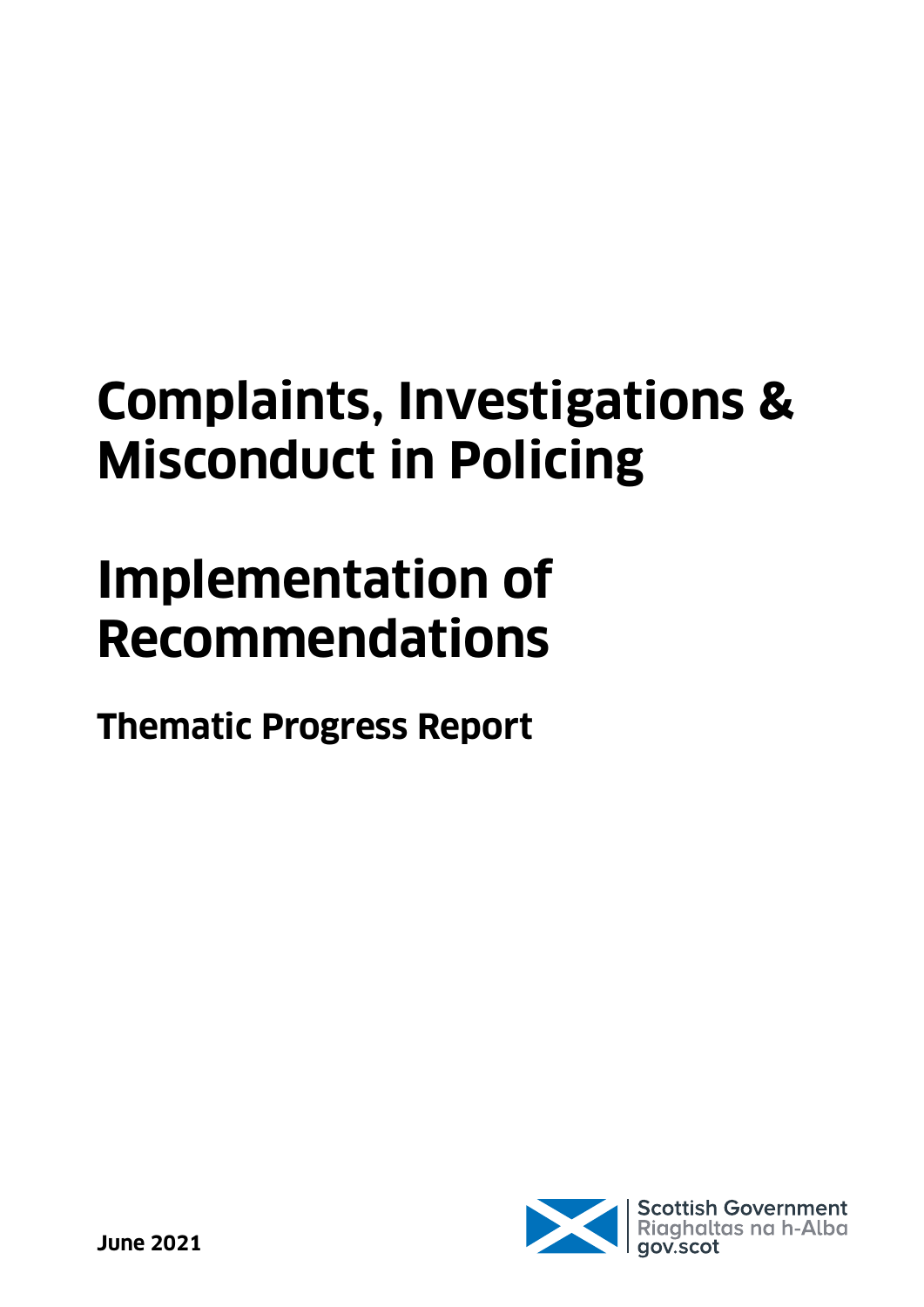## **Contents**

| Overview                                   | 3               |
|--------------------------------------------|-----------------|
| Theme 1: Rights and Ethics                 | $\overline{4}$  |
| Theme 2: Jurisdiction and Powers           | 9               |
| Theme 3: Governance and Accountability     | 11              |
| Theme 4: Transparency and Accessibility    | 15 <sub>1</sub> |
| Theme 5: Equality, Diversity and Inclusion | 18              |
| Theme 6: Conduct and Standards             | 23              |
| Theme 7: Training and HR                   | 27              |
| Theme 8: Efficiency and Effectiveness      | 33              |
| Theme 9: Audit and Review                  | 37              |

Annex - List of recommendations in full can be found at: **Policing - complaints handling**, [investigations and misconduct issues: independent review -](https://www.gov.scot/publications/independent-review-complaints-handling-investigations-misconduct-issues-relation-policing/pages/34/) gov.scot (www.gov.scot)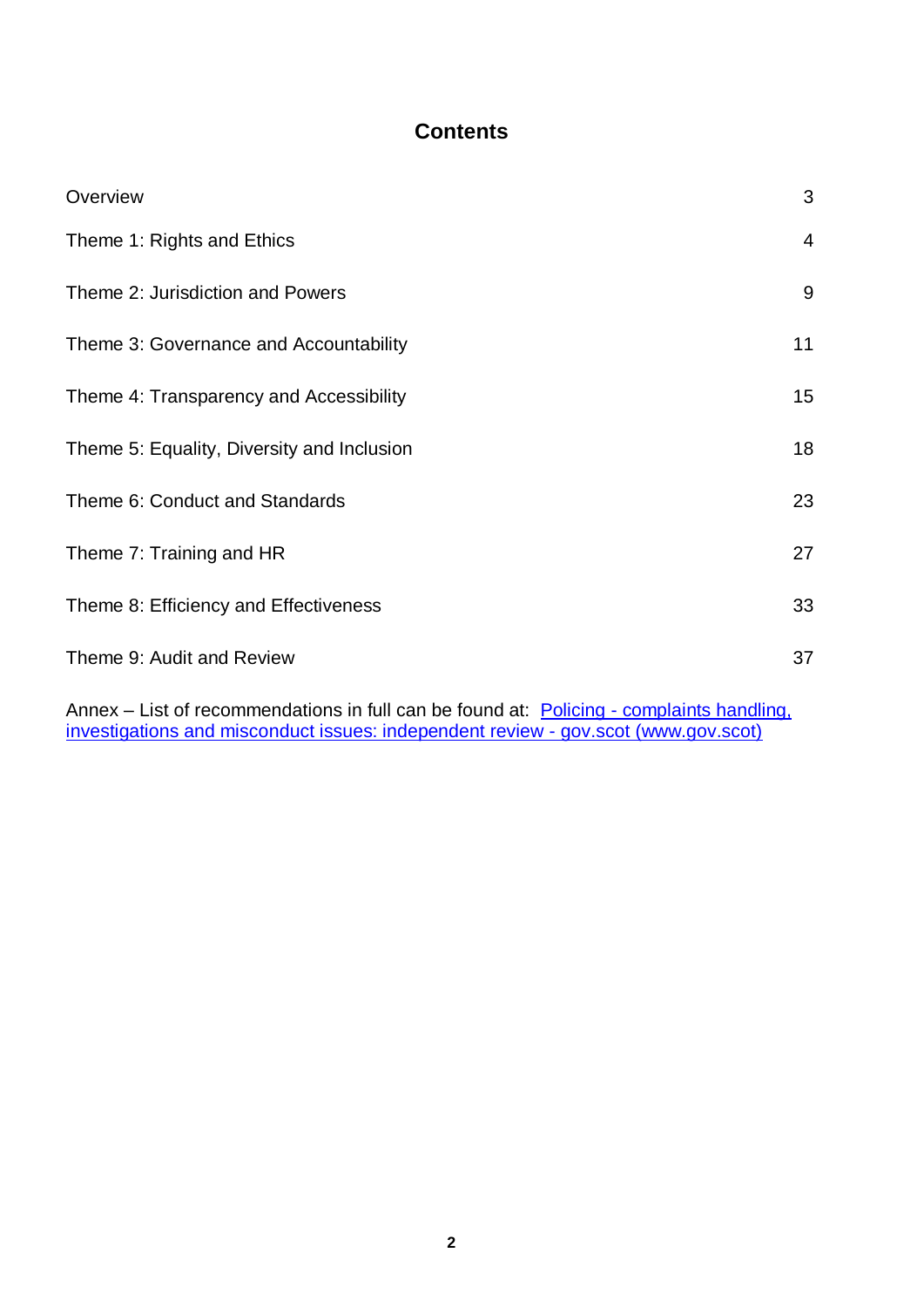### **Overview**

The Rt. Hon Dame Elish Angiolini, DBE QC was commissioned in 2018 to undertake an independent review of complaints handling, investigations and misconduct in relation to policing in Scotland. In establishing this review, the Scottish Government and Crown Office sought to bring greater fairness, transparency, accountability and proportionality, protecting the human rights of all involved. Through her Preliminary Report (June 2019) and Final Report (November 2020), Dame Elish delivered 111 recommendations for improvements to systems, procedures and the legislative framework, creating a platform for bold reform of this complex landscape.

The review's final report, published on 11 November 2020, assessed the current framework and reported on the effectiveness of structures, operational responsibilities and processes. The final report included 81 recommendations for improvements covering a wide range of areas. This is in addition to 30 recommendations in the preliminary report published in June 2019.

The Scottish Government and Crown Office issued a joint response to the Review in February 2021, with a clear commitment to accept the majority of Dame Elish's recommendations, many as specifically set out, but with scope to explore options where other routes or mechanisms may achieve the desired outcome. Ministers also committed to bringing forward comprehensive primary legislation to cover the necessary legislative changes to strengthen governance, accountability and a rights based approach, as well as providing a fair and proportionate misconduct process. The Scottish Government is engaging with partners and stakeholders in developing proposals for full public consultation later in the year.

As set out in the Scottish Government/Crown Office response (hereafter 'the joint response'), a new governance and reporting framework has been put in place to co-ordinate and provide assurance to Ministers on implementation progress. Since publication of the response, meetings of the Ministerial Group, the Strategic Oversight Group and Practitioner Working Group have taken place, supporting collaboration and identifying where further deliberation is required.

In line with commitments made to the Scottish Parliament, and in keeping with the strong theme of transparency and accessibility running through the Review, the Scottish Government is publishing thematic reports setting out key developments on a triannual basis. This first Thematic Progress Report is structured under nine themes, setting out progress towards implementation of improvement recommendations from both reports.

Since publication of the Preliminary Report, and in light of the Final Report, significant steps have been taken by Police Scotland, the Scottish Police Authority (SPA), the Police Investigations and Review Commissioner (PIRC) and the Crown Office and Procurator Fiscal Service (COPFS) to progress recommendations, which do not require legislation. This report highlights the key developments under each of the themes and records the current status of each of the recommendations, including those where we believe the recommendation has been delivered. There are also a number of recommendations where, although they have reached completion, are awaiting approval for sign off and will, therefore, be discharged in the next Progress Report.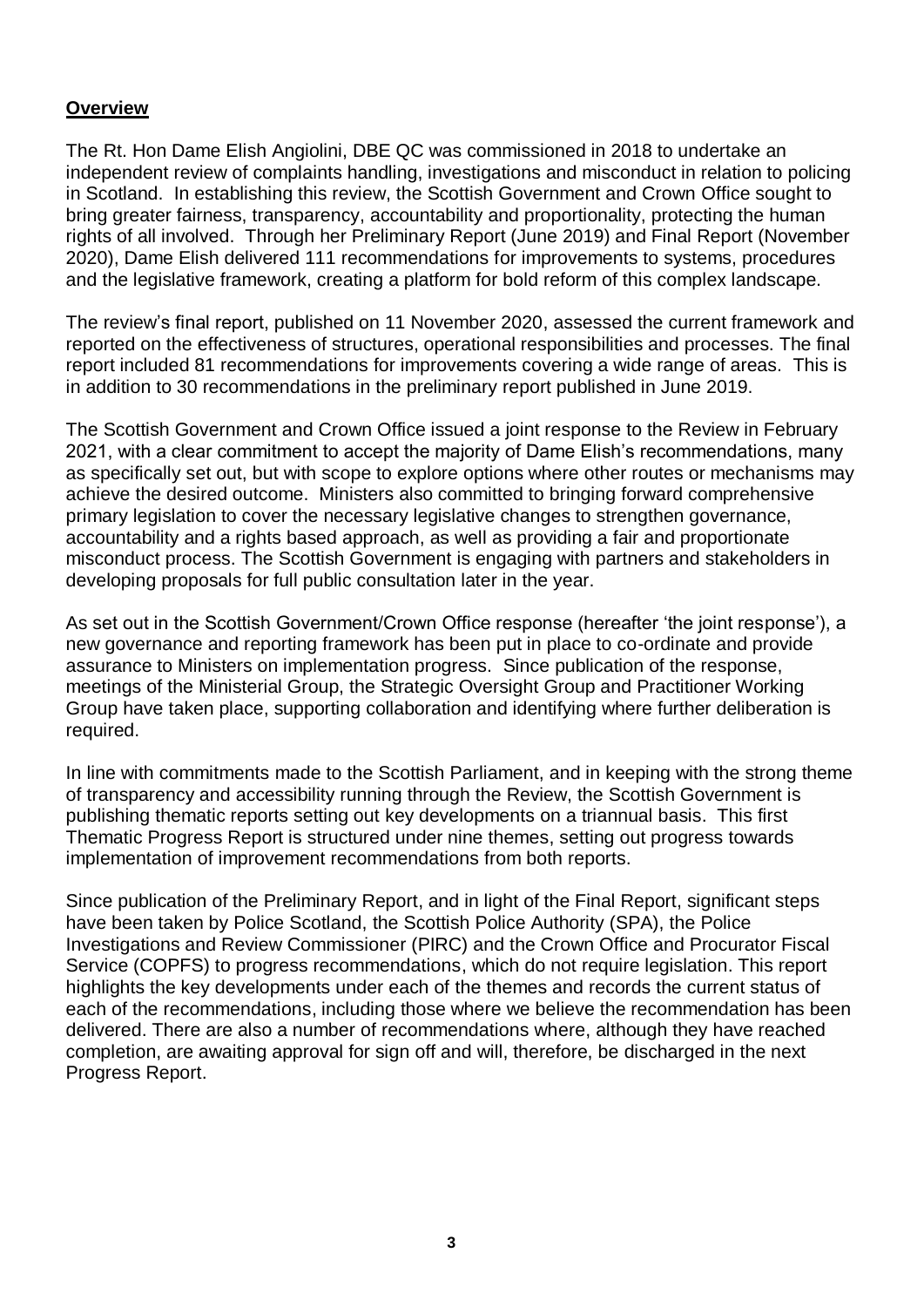### **Theme 1: Rights and Ethics**

The protection and promotion of fundamental human rights continues to be a priority for the Scottish Government, Crown Office, PIRC, SPA and Police Scotland.

### **Ethics in policing**

A number of recommendations under this theme will require legislation and those will be subject to full consultation later in the year. This includes **recommendation 1**, that the Code of Ethics for Police Scotland be place in statute, consideration of which will include evidence from other jurisdictions highlighted by Dame Elish.

### **Serious incidents involving the police**

The forthcoming consultation will also cover the three recommendations relating to the expectations of those involved in a serious incident and subsequent investigation of allegations against the police. This will include **recommendations 10 & 12** from the Final Report, which would provide duties in both primary and secondary legislation requiring co-operation and candour, as well as **recommendation 15** from the Preliminary Report, to give PIRC the power to compel officers to attend for interview. In preparing proposals for consultation, careful consideration will be given to the interaction of these distinct powers and duties, in particular to clarify how recommendations from the Final Report build on the earlier report.

As highlighted in the joint response in relation to **recommendation 3**, significant progress has been made in the post-incident procedures (PIP) which cover the management and investigation of serious incidents involving the police. The Post Incident Procedures Professional Reference Group (PRG), which has oversight of PIP matters across UK policing, ensures that PIP is invoked effectively and appropriately and in line with Police Scotland and the College of Policing Authorised Professional Practice (APP) in relation to Armed Policing Post Deployment & Post Incident Procedure Following Death or Serious Injury. The PRG is responsible for ensuring all developments within PIP are effectively implemented and communicated throughout Police Scotland and provides Police Scotland's Senior Executive with appropriate strategic oversight and direction to ensure effective PIP management and deployment. It also provides a mechanism to facilitate key discussions and implementation of the organisational learning arising from PIP deployment, associated debriefs, and consider any proposals for changes to current Force policies, practice, procedures and training.

### **Categorisation and referral of Incidents**

The joint response outlined steps taken by the Crown Office's Criminal Allegations against Police Division (CAAP-D) and Police Scotland Professional Standards Department (PSD) to revise procedures for reporting cases to ensure that allegations were being suitably assessed and categorised.

Specifically, in relation to complaints that allege breaches of Articles 3 (prohibition of torture, inhuman or degrading treatment or punishment) or Article 5 (the right to liberty and security of person), the Lord Advocate has confirmed that he accepts **recommendation 47** and considers that a multi-agency group would serve as an appropriate forum in which to consider proposals for implementation. The creation of this group will align with the wider governance and assurance arrangements outlined above and model resourcing and operational requirements.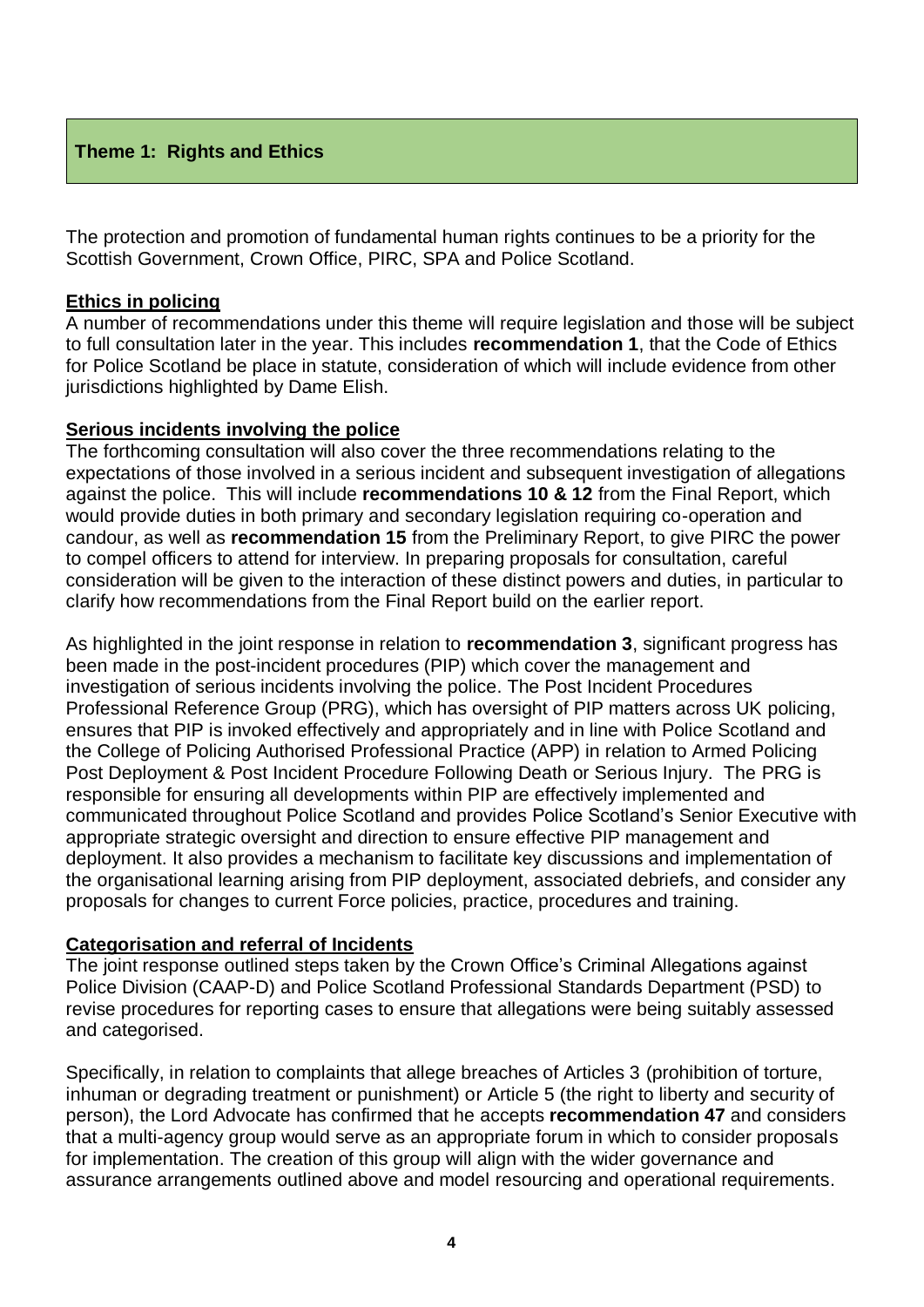This work is linked to, and builds on, Crown Office delivery of **recommendation 1** from the Preliminary Report relating to allegations of excessive force. An initiative was introduced by CAAP-D towards the end of 2018 to ensure that allegations were not being miscategorised by Police Scotland and that the Crown was properly sighted, in order to provide direction on appropriate investigation. That initiative continues to operate. When police categorisation of a complaint is as one involving "excessive force", and either an inference of criminality arises or there is a perception of criminality on the part of the complainer, that complaint is now routinely drawn to CAAP-D's attention by way of an advice and direction briefing paper, allowing CAAP-D an opportunity to review that categorisation and provide whatever further instruction is considered necessary. It is CAAP-D's intention to continue with this initiative.

### **Support for victims and families**

As outlined in the joint response, planning is underway for a new Legal Aid Bill, which may provide a legislative vehicle for the implementation of **recommendations 74 & 76**, relating to support for relatives involved in Fatal Accident Inquiries. This is subject to the necessary parliamentary timetabling considerations and further details will be provided in due course.

### **Whistleblowing**

The Scottish Government will consult on the proposals to add the PIRC to the list of prescribed persons in The Public Interest Disclosure (Prescribed Persons) Order 2014 **(recommendation 20)** and is engaging with the UK Government on the legislative mechanism, given this requires a change to reserved legislation. In advance of that, PIRC is engaging with the Scottish Public Service Ombudsman (SPSO) to explore the associated responsibilities of protecting a whistleblower from suffering a detriment.

On **recommendation 21**, relating to a review of Police Scotland's whistleblowing arrangements and data, the Professional Standards Department is appointing an Auditor to provide internal audit assurance, ensuring organisational risks are effectively managed and will be responsible for making recommendations to improve the overall internal control environment and to improve operational performance across its operations.

### **Custody**

In relation to **recommendation 69**, the Scottish Government recognises there is a need to consider the content and format of both the 'standard' and the 'easy read' versions of the Letter of Rights supplied to individuals in custody to ensure they are easy to understand and accessible, with appropriate adjustments available. Following consultation on the Letter of Rights in 2019 the Scottish Government established two working groups to take forward reforms. Dame Elish's recommendations for amendments to the letter, to highlight both general rights and the right to complain, will be considered as part of this.

On **recommendation 70,** relating to Independent Custody Visitors (ICVs), the SPA (which has statutory responsibility for ICVs) has clarified that they are trained to ask detainees if a third party has been notified and to confirm this with custody officers and staff. This is also set out in the checklist provided for Visitors to use during visits.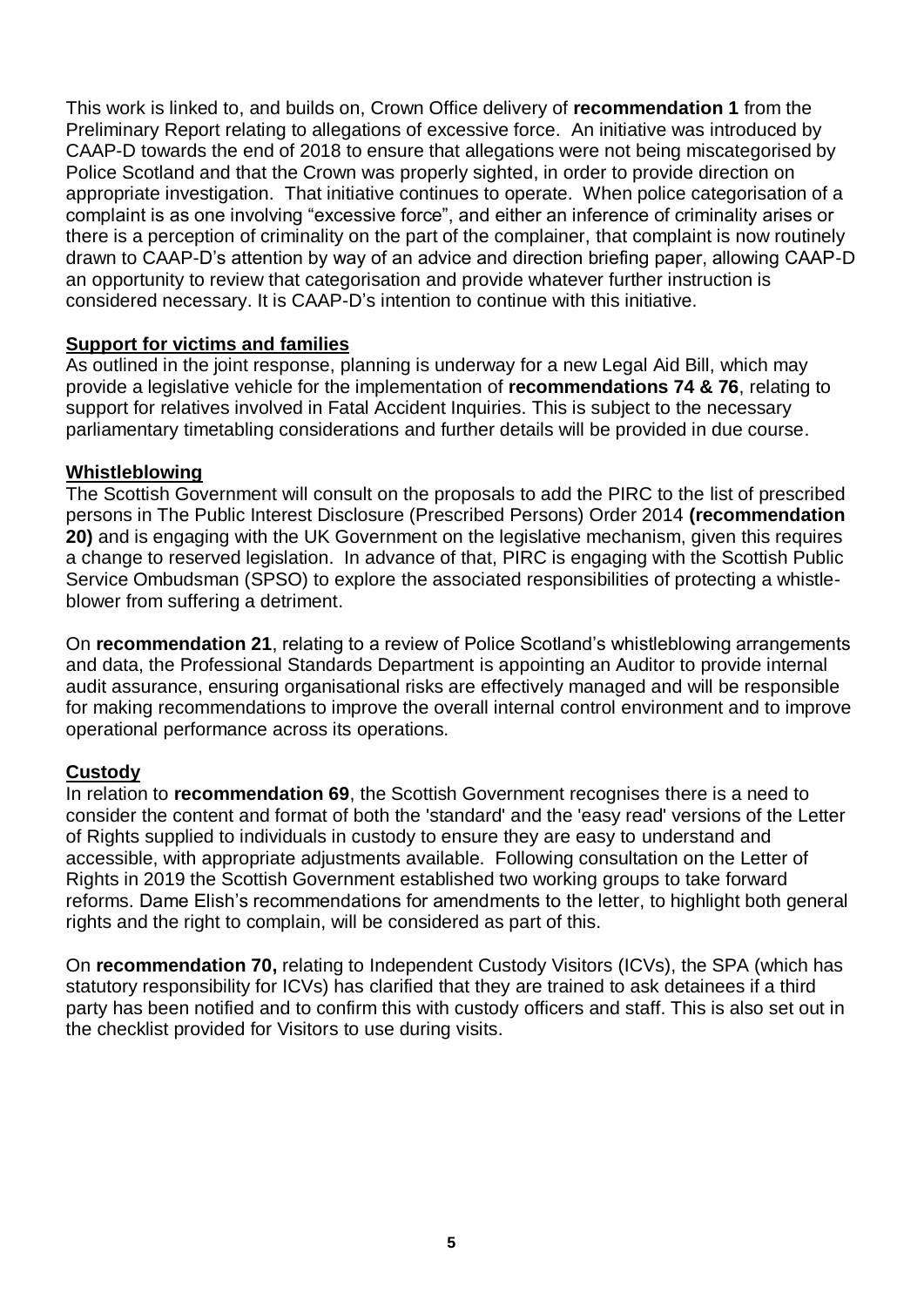### **Further updates**

| Theme 1: Rights and Ethics |                                                                                                                                                         |                               |                                     |                                                                                                                                                                                                                                                                                                                                                                 |
|----------------------------|---------------------------------------------------------------------------------------------------------------------------------------------------------|-------------------------------|-------------------------------------|-----------------------------------------------------------------------------------------------------------------------------------------------------------------------------------------------------------------------------------------------------------------------------------------------------------------------------------------------------------------|
|                            | Progress Overview for the period up to end April 2021                                                                                                   |                               |                                     |                                                                                                                                                                                                                                                                                                                                                                 |
|                            | Recommendations                                                                                                                                         | Lead                          | <b>Current Position</b>             |                                                                                                                                                                                                                                                                                                                                                                 |
| 1                          | Code of Ethics<br>should be given a<br>basis in statute.                                                                                                | Scottish<br>Government        | In progress                         | Requires legislation. Scottish<br>Government developing proposals for full<br>public consultation due to start autumn<br>2021.                                                                                                                                                                                                                                  |
| 3                          | Prevention of post<br>incident conferral<br>other than for<br>pressing operational<br>reasons                                                           | Police<br>Scotland            | In progress<br>Awaiting<br>sign off | Post Incident Procedures Professional<br>Reference Group (PRG) continues to<br>provide Police Scotland Senior Executive<br>appropriate strategic oversight and<br>direction to ensure effective PIP<br>management and deployment. Revised<br>guidance being developed and refresher<br>training being undertaken by relevant<br>police officers and PIRC staff. |
| 10                         | Statutory duty of<br>candour                                                                                                                            | <b>Scottish</b><br>Government | In progress                         | Requires legislation. Scottish<br>Government developing proposals for full<br>public consultation due to start autumn<br>2021.                                                                                                                                                                                                                                  |
| 12                         | Statutory duty of<br>cooperation                                                                                                                        | Scottish<br>Government        | In progress                         | Requires legislation. Scottish<br>Government developing proposals for full<br>public consultation due to start autumn<br>2021.                                                                                                                                                                                                                                  |
| 20                         | PIRC to be added to<br>the list of prescribed<br>persons in The<br><b>Public Interest</b><br><b>Disclosure</b><br>(Prescribed<br>Persons) Order<br>2014 | Scottish<br>Government        | In progress                         | Requires legislation. Scottish<br>Government developing proposals for full<br>public consultation due to start autumn<br>2021 and will engage with UKG on any<br>legislative amendments to the 2014<br>Order. PIRC currently exploring with<br>Scottish Public Service Ombudsman<br>(SPSO) how this recommendation would<br>work in practice.                   |
| 21                         | Police Scotland to<br>review and audit<br>whistleblowing<br>arrangements and<br>data                                                                    | Police<br>Scotland            | In progress                         | Police Scotland is appointing an Auditor to<br>provide internal audit assurance, ensuring<br>organisational risks are effectively<br>managed and will be responsible for<br>making recommendations to improve the<br>overall internal control environment and to<br>improve operational performance across<br>its Professional Standards Department.            |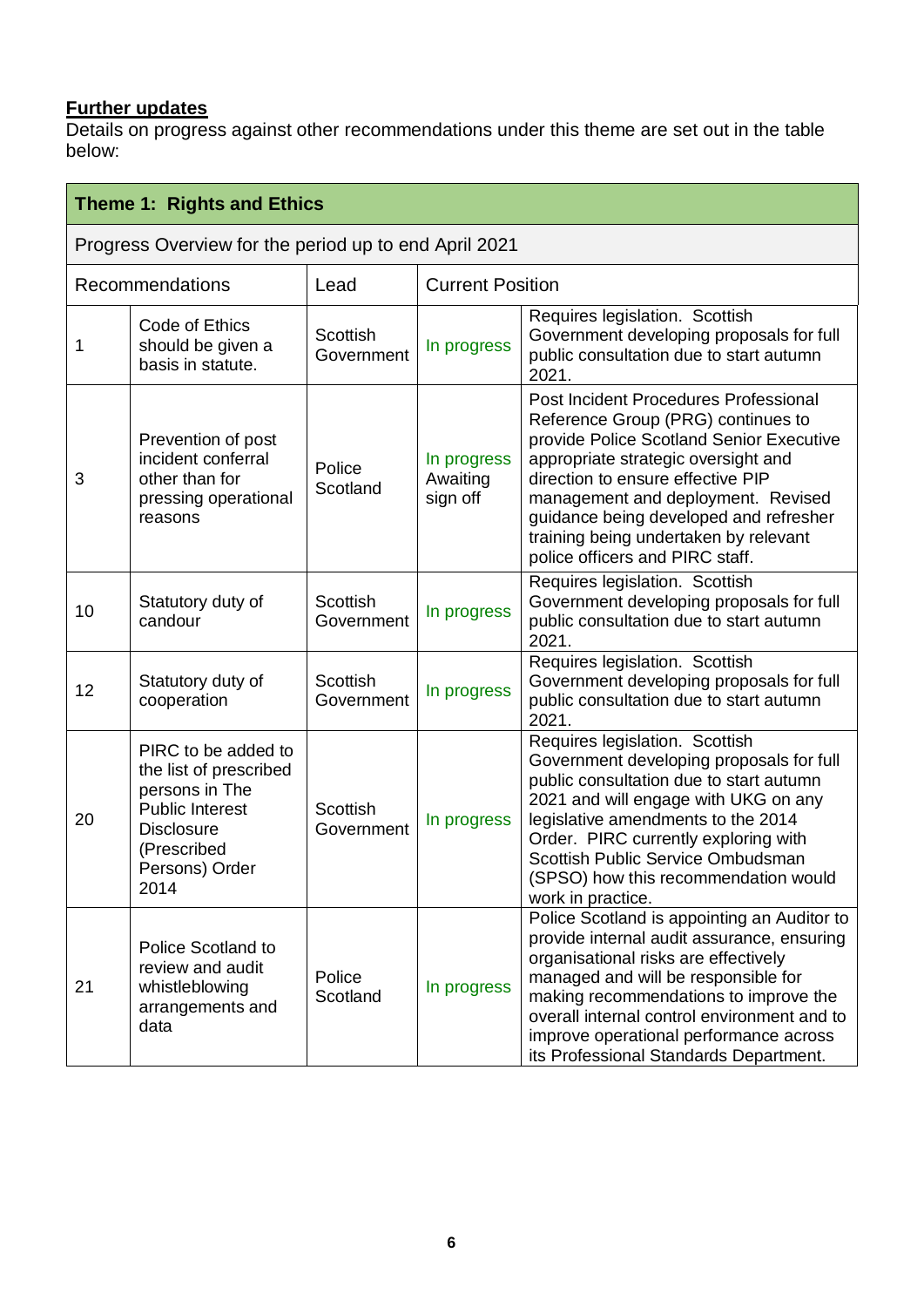# **Theme 1: Rights and Ethics cont**

| Progress Overview for the period up to end April 2021 |                                                                                                                                                                            |                        |                         |                                                                                                                                                                                                                                                |
|-------------------------------------------------------|----------------------------------------------------------------------------------------------------------------------------------------------------------------------------|------------------------|-------------------------|------------------------------------------------------------------------------------------------------------------------------------------------------------------------------------------------------------------------------------------------|
|                                                       | Recommendations                                                                                                                                                            | Lead                   | <b>Current Position</b> |                                                                                                                                                                                                                                                |
| 32                                                    | Ethical issues - roles<br>of Committees                                                                                                                                    | <b>SPA</b>             | In progress             | Planning for development of an ethical<br>framework is due to commence shortly.                                                                                                                                                                |
| 47                                                    | <b>COPFS</b> to refer all<br>potential Article 3<br>and Article 5<br>breaches where a<br>crime may have<br>been committed to<br>PIRC rather than<br>Police Scotland -      | <b>COPFS</b>           | In progress             | Short-life working group being<br>established (COPFS/PIRC/Police<br>Scotland) to progress.                                                                                                                                                     |
| 69                                                    | Amendment to Letter<br>of Rights to clarify<br>general rights and<br>right to complain for<br>detainees in custody.                                                        | Scottish<br>Government | In progress             | This is currently being reviewed through<br>the Letter of Rights Working Group which<br>is scheduled to meet again in June.                                                                                                                    |
| 70                                                    | Independent<br>Custody Visitors to<br>check that third<br>parties have been<br>notified of detention.                                                                      | <b>SPA</b>             | Complete                | Independent Custody Visitors are trained<br>to ask detainees if a third party has been<br>notified and to confirm this with custody<br>officers and staff. This is also set out in<br>the checklist provided for Visitor use<br>during visits. |
| 73                                                    | PIRC to act speedily<br>in investigations of<br>deaths in custody                                                                                                          | <b>PIRC</b>            | Complete                | PIRC has a KPI to conclude 80% of such<br>investigations within 3 months. PIRC is<br>fully aware of those investigations, which<br>may affect policing in Scotland and such<br>investigations are prioritised                                  |
| 74                                                    | Access to free legal<br>representation for<br>families in Article 2<br>cases                                                                                               | Scottish<br>Government | In progress             | Requires legislation. Scottish Ministers<br>have given a commitment to bring<br>forward a Bill however a slot in the<br>parliamentary timetable has still to be<br>agreed.                                                                     |
| 76                                                    | Consideration of a<br>scheme to pay<br>reasonable travel<br>and subsistence<br>expenses and<br>compensation for<br>loss of earnings for<br>next of kin involved<br>in FAIs | Scottish<br>Government | In progress             | Scottish Government officials are<br>currently liaising with COPFS to explore<br>options for progressing this<br>recommendation.                                                                                                               |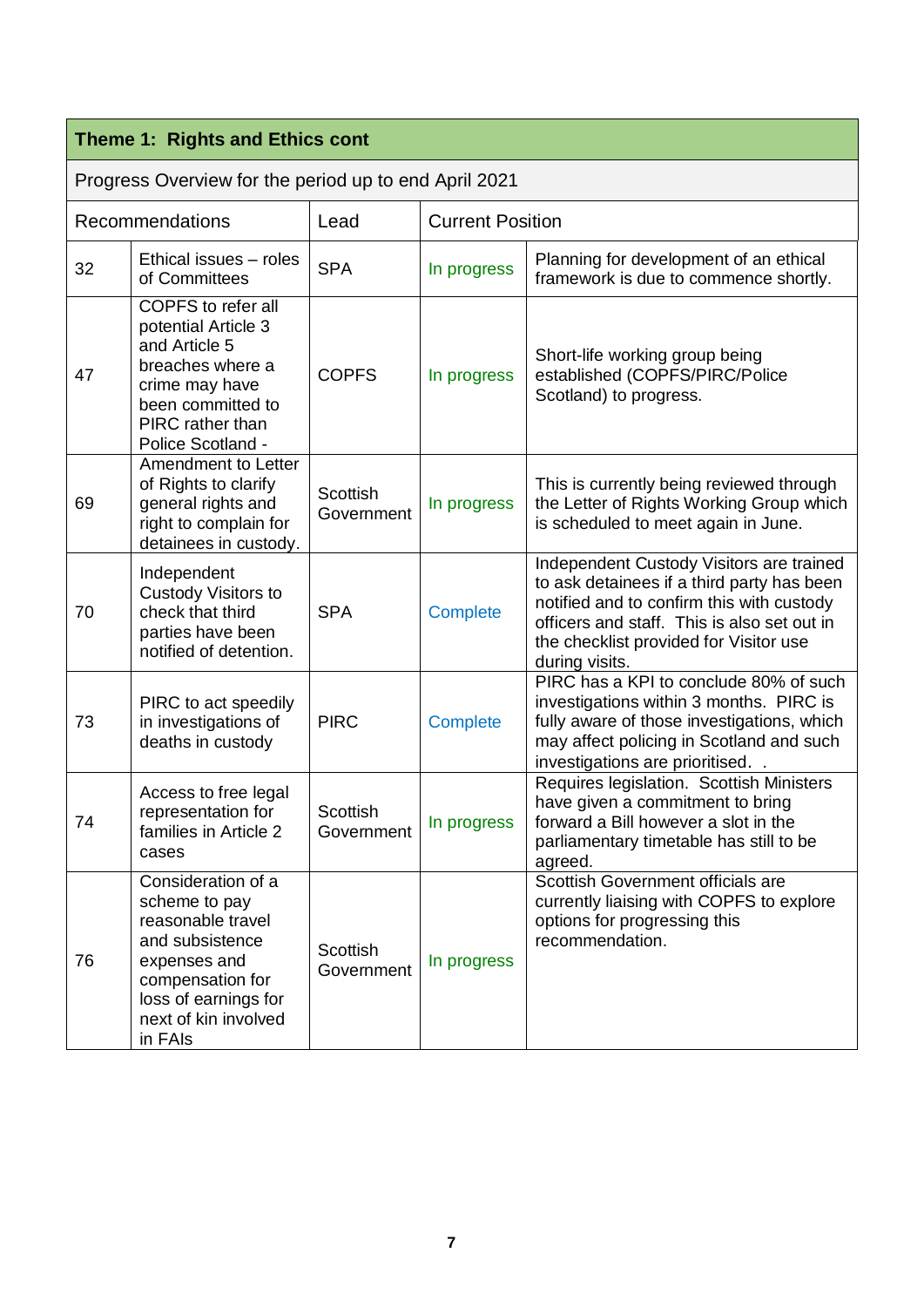|                 | Theme 1: Rights and Ethics cont                                                                                         |                               |                                     |                                                                                                                                                                                                                                                                                                                                                                                                                                                                                                              |
|-----------------|-------------------------------------------------------------------------------------------------------------------------|-------------------------------|-------------------------------------|--------------------------------------------------------------------------------------------------------------------------------------------------------------------------------------------------------------------------------------------------------------------------------------------------------------------------------------------------------------------------------------------------------------------------------------------------------------------------------------------------------------|
|                 | Progress Overview for the period up to end April 2021                                                                   |                               |                                     |                                                                                                                                                                                                                                                                                                                                                                                                                                                                                                              |
|                 | Recommendations                                                                                                         | Lead                          | <b>Current Position</b>             |                                                                                                                                                                                                                                                                                                                                                                                                                                                                                                              |
| 77              | Restricted duties or<br>transfers during<br>investigation to take<br>account of family<br>circumstances and<br>support. | Police<br>Scotland            | In progress<br>Awaiting<br>Sign off | Established processes in place and well<br>tested for the suspension / restricted<br>duties process.<br>Investigative Wellbeing Policy and<br>Guidance is at an advanced stage and<br>will be presented to Police Scotland<br>Executive in July for consideration.                                                                                                                                                                                                                                           |
| PR <sub>1</sub> | <b>Police Scotland to</b><br>refer all allegations<br>of excessive force to<br>COPFS.                                   | COPFS&<br>Police<br>Scotland  | <b>Complete</b>                     | National processes in place with<br>improved reporting and increased<br>involvement from stakeholders and<br>CAAP-D.<br>CAAP-D completed an audit of such<br>cases in 2020, confirming allegations<br>were suitably assessed and categorised<br>and national police processes in respect<br>of reporting excessive force/assaults<br>were adequately robust. Regular<br>auditing and scrutiny will continue to<br>maintain this consistent approach and all<br>relevant information shared<br>appropriately. |
| <b>PR15</b>     | PIRC to have<br>statutory power to<br>compel officers to<br>attend for interview                                        | <b>Scottish</b><br>Government | In progress                         | Requires legislation. Further<br>consideration being given to how this<br>would interact with or is overtaken by of<br>Recommendations 10 and 12.                                                                                                                                                                                                                                                                                                                                                            |
| <b>PR30</b>     | Clarify definition of "a<br>member of the public<br>who may make a<br>relevant complaint".                              | Scottish<br>Government        | In progress                         | Requires legislation. Scottish<br>Government developing proposals for full<br>public consultation due to start autumn<br>2021.                                                                                                                                                                                                                                                                                                                                                                               |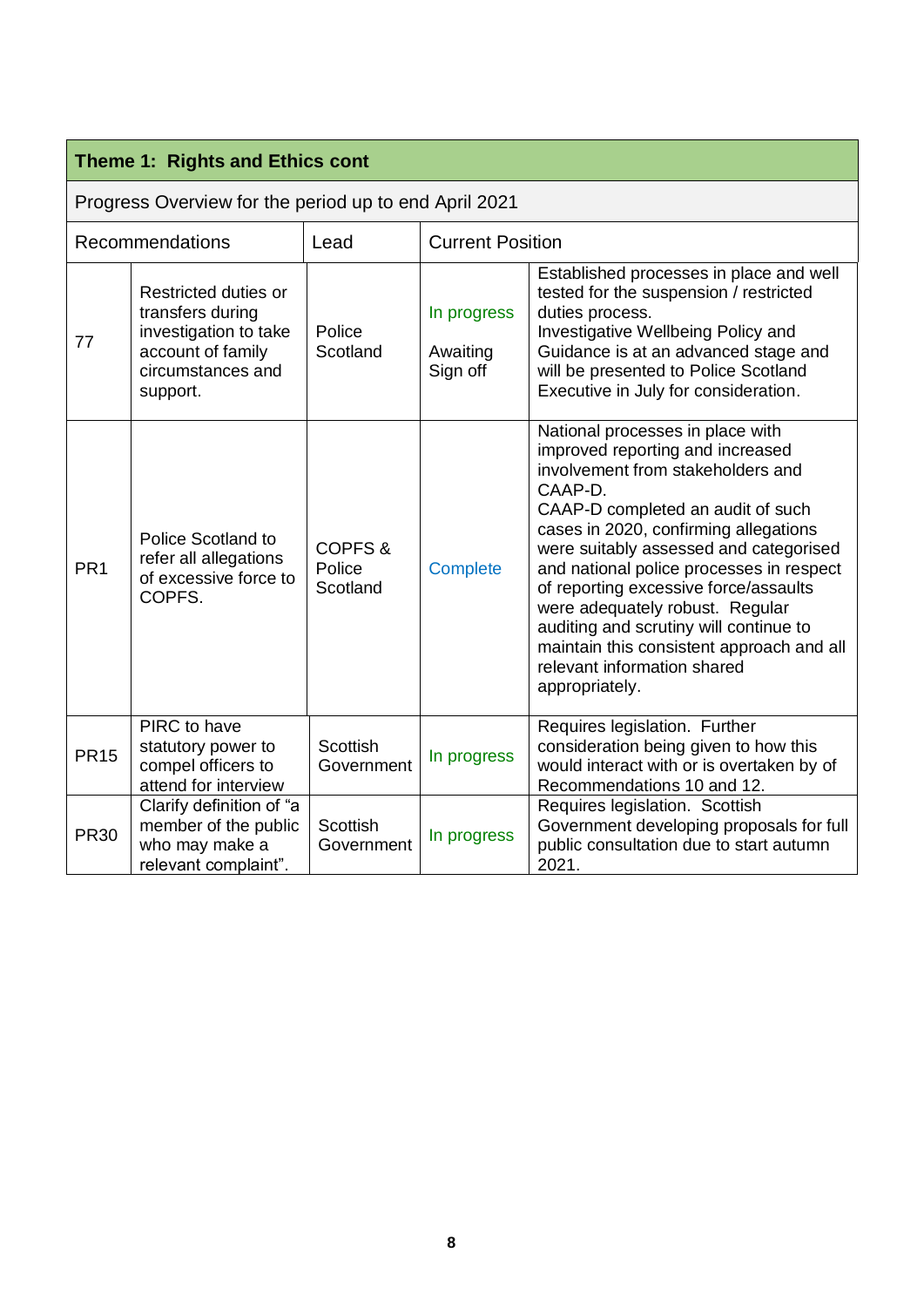### **Theme 2: Jurisdiction and Powers**

### **Definition of "person serving with the police"**

As set out in the joint response, the Scottish Government accepts the need to clarify the definition of "person serving with the police" in legislation, which Dame Elish highlighted in both her Preliminary Report (**PR recommendation 29**) and Final Report (**recommendation 8**). The public consultation will explore options for clarifying the definition, not only as it relates to retired officers but also any related matters such as on or off duty officers, and officers operating in different jurisdictions. Proposals will also be explored with the UK Government to address the definition as it occurs in reserved legislation.

### **Cross-border jurisdiction**

To progress implementation of **recommendation 81,** the public consultation will also feature legislative proposals to provide powers to the PIRC to investigate incidents involving officers from other territorial forces operating in Scotland. In parallel with this, the Scottish Government will work with the UK Government and Northern Ireland Executive to develop options for making reciprocal provisions in other jurisdictions. In advance of legislative amendments, work on a draft proposed memorandum of understanding (MOU) led by the cross‑agency group on jurisdictional matters is nearing completion. Once signed off, the MoU will set out key principles and arrangements for the investigation of incidents involving police officers operating outwith their home country on mutual aid or cross-border operations.

### **Wider powers for the PIRC**

Proposals put forward by Dame Elish to enhance the current powers of PIRC will require legislation and thus will feature in the public consultation later in the year. This will include **recommendation 37**, to enable PIRC to call in a complaint being investigated by Police Scotland and **recommendation 38,** to give the Commissioner powers to investigate Police Scotland's practices and/or policies. The consultation will cover PIRC's existing powers and the options for strengthening as proposed by the Review.

In advance of the consultation and legislation, discussion is underway between PIRC and Police Scotland to explore how it might be possible to give PIRC access to aspects of Police Scotland's Centurion system, in line with **recommendation 13** but with recognition that legislation may be required to address data protection issues.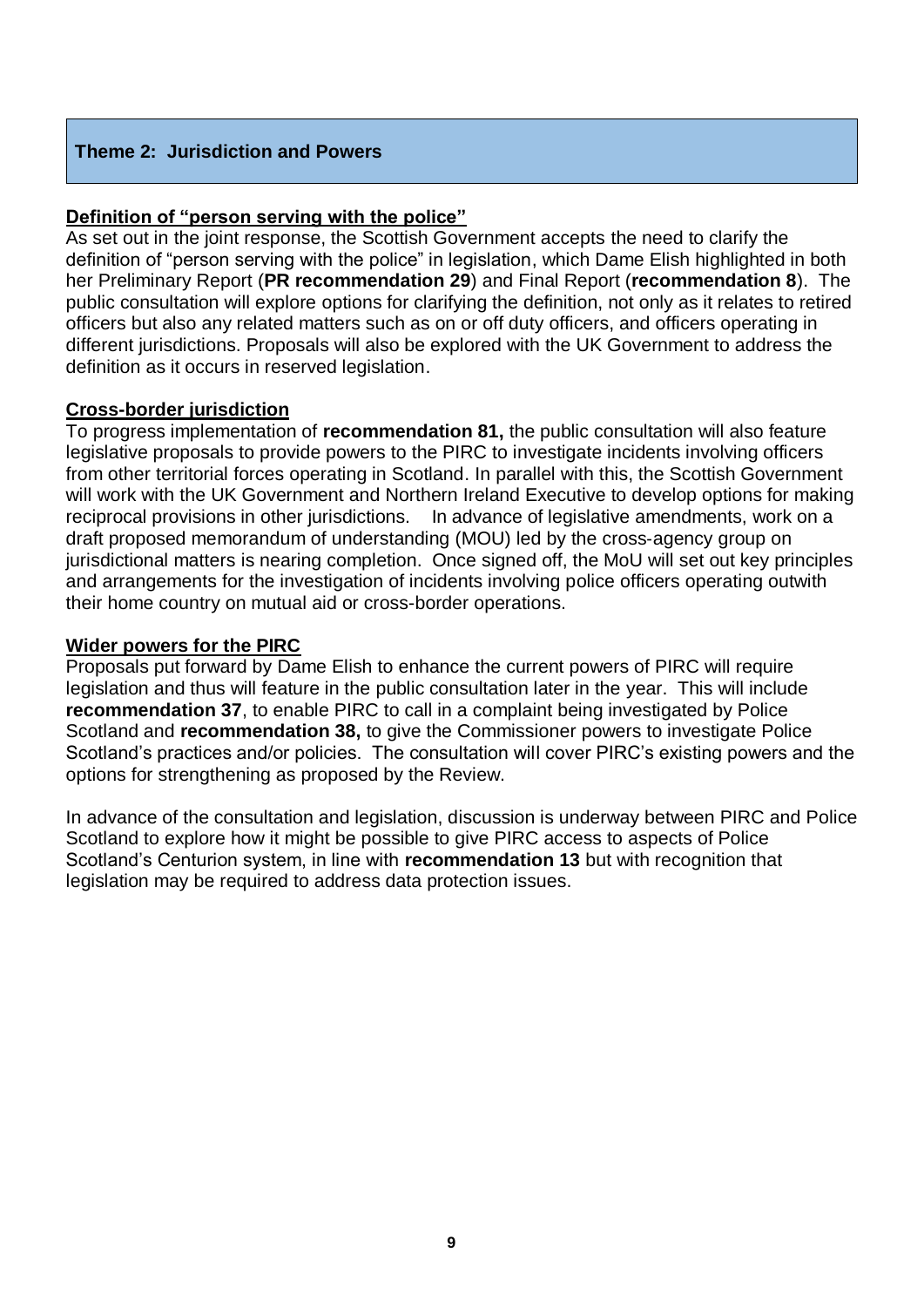### **Further updates**

|             | <b>Theme 2: Jurisdiction and Powers</b>                                                                |                               |                         |                                                                                                                                                                                                                                                                                                                                                                                                                                                                                                                                       |  |
|-------------|--------------------------------------------------------------------------------------------------------|-------------------------------|-------------------------|---------------------------------------------------------------------------------------------------------------------------------------------------------------------------------------------------------------------------------------------------------------------------------------------------------------------------------------------------------------------------------------------------------------------------------------------------------------------------------------------------------------------------------------|--|
|             | Progress Overview for the period up to end April 2021                                                  |                               |                         |                                                                                                                                                                                                                                                                                                                                                                                                                                                                                                                                       |  |
|             | Recommendations                                                                                        | Lead                          | <b>Current Position</b> |                                                                                                                                                                                                                                                                                                                                                                                                                                                                                                                                       |  |
| 8           | Clarify definition of<br>"person serving with<br>the police"                                           | <b>Scottish</b><br>Government | In progress             | Requires legislation. Scottish<br>Government developing proposals for<br>full public consultation due to start<br>autumn 2021.                                                                                                                                                                                                                                                                                                                                                                                                        |  |
| 13          | Power to enable<br><b>PIRC</b> staff to access<br>the Centurion<br>database                            | Scottish<br>Government        | In progress             | Likely to require legislation to address<br>data protection. PIRC and Police<br>Scotland are exploring how this can be<br>achieved through agreement prior to<br>any legislative changes.                                                                                                                                                                                                                                                                                                                                             |  |
| 37          | PIRC powers to call<br>in an investigation of<br>a complaint                                           | Scottish<br>Government        | In progress             | Requires legislation. Scottish<br>Government developing proposals for<br>full public consultation due to start<br>autumn 2021.                                                                                                                                                                                                                                                                                                                                                                                                        |  |
| 38          | PIRC powers to<br>investigates practices<br>or policies of Police<br>Scotland                          | Scottish<br>Government        | In progress             | Requires legislation. Scottish<br>Government developing proposals for<br>full public consultation due to start<br>autumn 2021.                                                                                                                                                                                                                                                                                                                                                                                                        |  |
| 43          | Hold in mind a<br>possible PONI model                                                                  | Scottish<br>Government        | Keep under<br>review    | Engaging with partners to determine<br>appropriate periodic review by Scottish<br>Ministers.                                                                                                                                                                                                                                                                                                                                                                                                                                          |  |
| 81          | Cross jurisdictional<br>investigatory powers                                                           | Scottish<br>Government        | In progress             | Requires legislation and ongoing<br>engagement with partners across UK,<br>with public consultation due to start<br>autumn 2021. Prior to legislation, all<br>parties have agreed to sign a<br>memorandum of understanding<br>agreement (non-legally binding) to<br>engage, communicate and cooperate<br>should the circumstances planned for<br>occur, ie non-Scottish police force<br>officers involved in an incident in<br>Scotland (and vice versa) that results<br>in the death or serious injury of a<br>member of the public. |  |
| <b>PR22</b> | PIRC power to make<br>recommendations<br>and corresponding<br>duty on the Chief<br>Constable to comply | <b>Scottish</b><br>Government | In progress             | Requires legislation. Scottish<br>Government developing proposals for<br>full public consultation due to start<br>autumn 2021.                                                                                                                                                                                                                                                                                                                                                                                                        |  |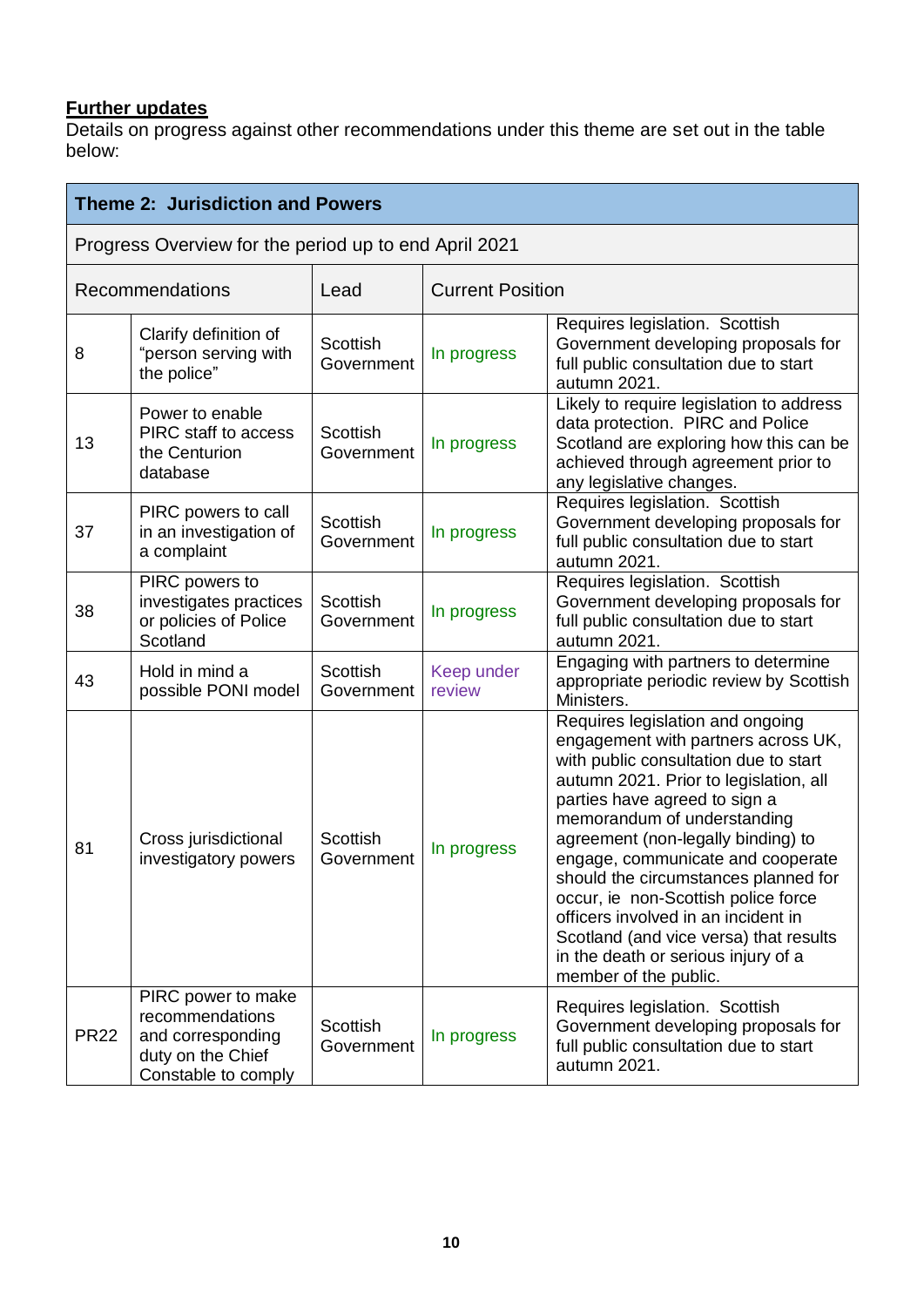### **Theme 3: Governance and Accountability**

### **PIRC governance and accountability**

Proposals in **recommendations 34 and 35** to re-designate PIRC as a Commission, with one Commissioner, two Deputy Commissioners, a statutory Board and to be accountable to the Scottish Parliament will be subject to public consultation, before any legislative amendments are considered. As noted in the joint response, in the interim, the Commissioner has been reviewing staffing and Committee arrangements to strengthen legal capacity and organisational scrutiny.

### **Scrutiny of performance**

Many of the remaining recommendations under this theme are non-legislative and work on implementation across a range of areas is progressing well. Following up on **recommendations 29, 59 and 79**, work is underway within the SPA to strengthen arrangements to hold Police Scotland to account and the Authority is working with the service on the proposed content of future reports. The SPA is also engaging with PIRC, which has its own KPIs to complete 80 % of investigations within 3 months and CHRs within 4 months of receipt. Linked to that, PIRC has confirmed that performance against Key Performance Indicators is already published in its Annual Report, as proposed by **recommendation 45.**

### **Cross-agency liaison**

In light of **recommendation 26** in Dame Elish's Preliminary Report for the establishment of a senior cross agency working group, the Strategic Oversight Group was formed and is now part of the governance and assurance structure overseeing implementation of the Review.

### **Local Scrutiny Committees**

As a first step towards implementing **recommendation 33,** the Scottish Government raised the role of the local scrutiny committees at the COSLA Police Scrutiny Conveners' Forum on 4 March 2021, offering a brief update to members and flagging the work to come on the issue more widely. At the same meeting, Police Scotland noted their actions so far, including confirmation that monthly reports on complaint handling for Divisional Commanders have been revised to ensure inclusion of data relevant for local committees. This new approach commenced on in November 2020.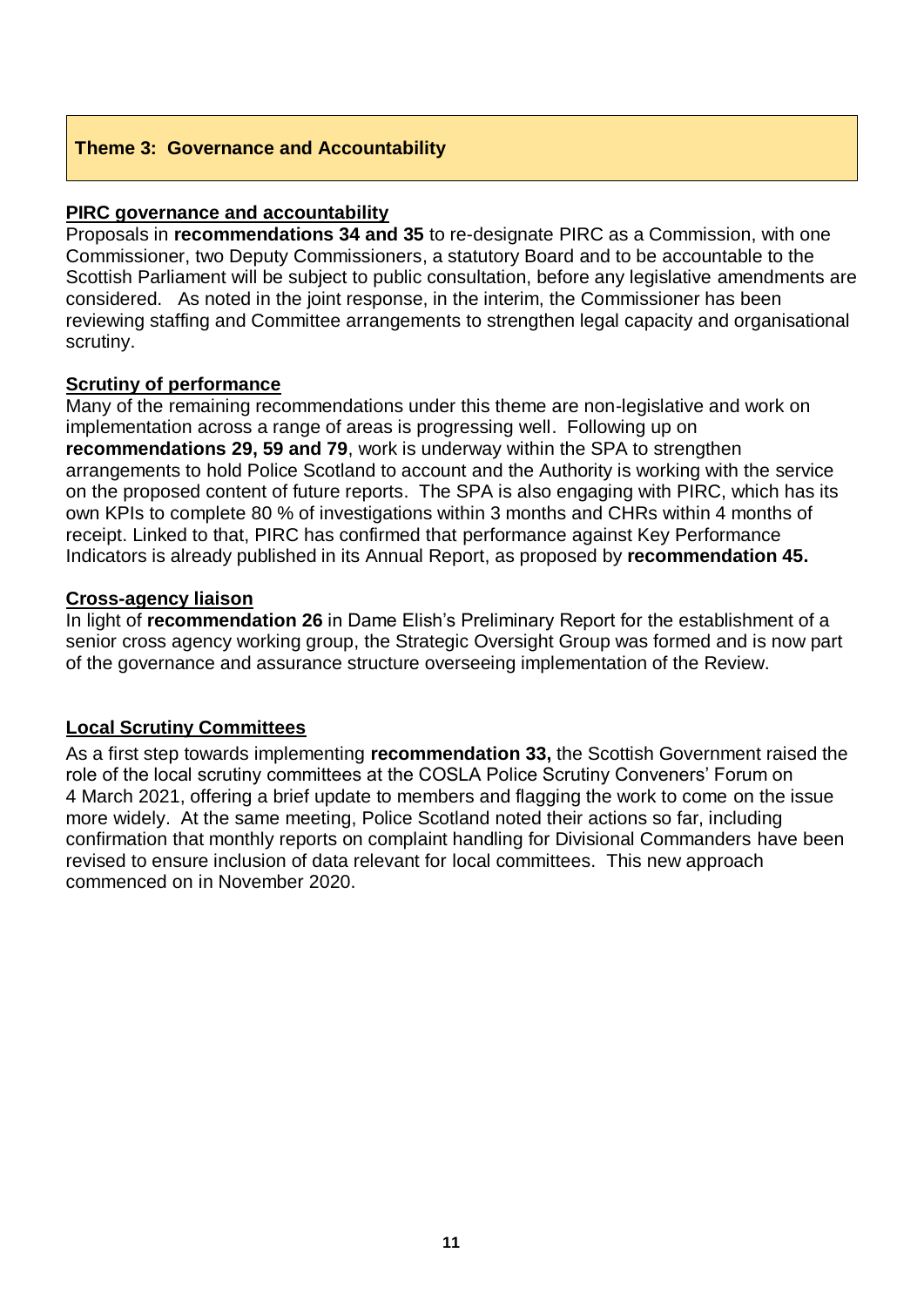### **Further updates**

| <b>Theme 3: Governance and Accountability</b> |                                                                                                                                                        |                                                         |                         |                                                                                                                                                                                                                                                                                                                                                                                                                                                                                                                                                                                                                                                                                                                  |
|-----------------------------------------------|--------------------------------------------------------------------------------------------------------------------------------------------------------|---------------------------------------------------------|-------------------------|------------------------------------------------------------------------------------------------------------------------------------------------------------------------------------------------------------------------------------------------------------------------------------------------------------------------------------------------------------------------------------------------------------------------------------------------------------------------------------------------------------------------------------------------------------------------------------------------------------------------------------------------------------------------------------------------------------------|
|                                               | Progress Overview for the period up to end April 2021                                                                                                  |                                                         |                         |                                                                                                                                                                                                                                                                                                                                                                                                                                                                                                                                                                                                                                                                                                                  |
|                                               | Recommendations                                                                                                                                        | Lead                                                    | <b>Current Position</b> |                                                                                                                                                                                                                                                                                                                                                                                                                                                                                                                                                                                                                                                                                                                  |
| 4                                             | <b>Police Scotland</b><br>performance report<br>to identify 5 year<br>trends.                                                                          | Police<br>Scotland                                      | In progress             | Review ongoing covering all<br>performance reporting, working closely<br>with PIRC and SPA.                                                                                                                                                                                                                                                                                                                                                                                                                                                                                                                                                                                                                      |
| 29                                            | <b>SPA to hold Police</b><br>Scotland to account<br>for any delays and<br>raise any concerns<br>over PIRC delays<br>with the<br>Commissioner           | <b>SPA</b>                                              | In progress             | SPA (Members and Officials) and PIRC<br>in discussions to improve effectiveness<br>and engaging with Police Scotland on<br>content of future reports. PIRC also<br>has KPI to complete 80% of<br>investigations within 3 months and<br>complaint handling reviews within 4<br>months of receipt. Priority is given to<br>those investigations, including any<br>alleging misconduct, which may affect<br>policing in Scotland.                                                                                                                                                                                                                                                                                   |
| 33                                            | Local scrutiny<br>committees to<br>consider what further<br>complaints<br>information or<br>discussion would<br>assist their scrutiny<br>of the police | Local<br>Scrutiny<br>Committees<br>& Police<br>Scotland | In progress             | Monthly reports on complaint handling<br>for Divisional Commanders revised to<br>ensure inclusion of data relevant for<br>Scrutiny Boards and commenced on<br>1.11.20.                                                                                                                                                                                                                                                                                                                                                                                                                                                                                                                                           |
| 34                                            | PIRC to be re-<br>designated as a<br>Commission, with<br>one Commissioner,<br>two Deputy<br>Commissioners and<br>a statutory Board                     | Scottish<br>Government                                  | In progress             | The PIRC has recently transitioned its<br>Accountability and Audit Committee<br>(AAC) to a more formal board structure<br>with Committee Members being<br>appointed through an open and<br>transparent appointment process<br>including a representative from SG on<br>the appointments panel. In addition<br>external and internal auditors attend the<br>meetings. As the remit and<br>responsibilities of the AAC mirror the<br>functions that would fall to a Statutory<br>Board, PIRC questions what additional<br>benefits would arise from having a<br>Statutory Board.<br>Requires legislation. Scottish<br>Government developing proposals for<br>full public consultation due to start<br>autumn 2021. |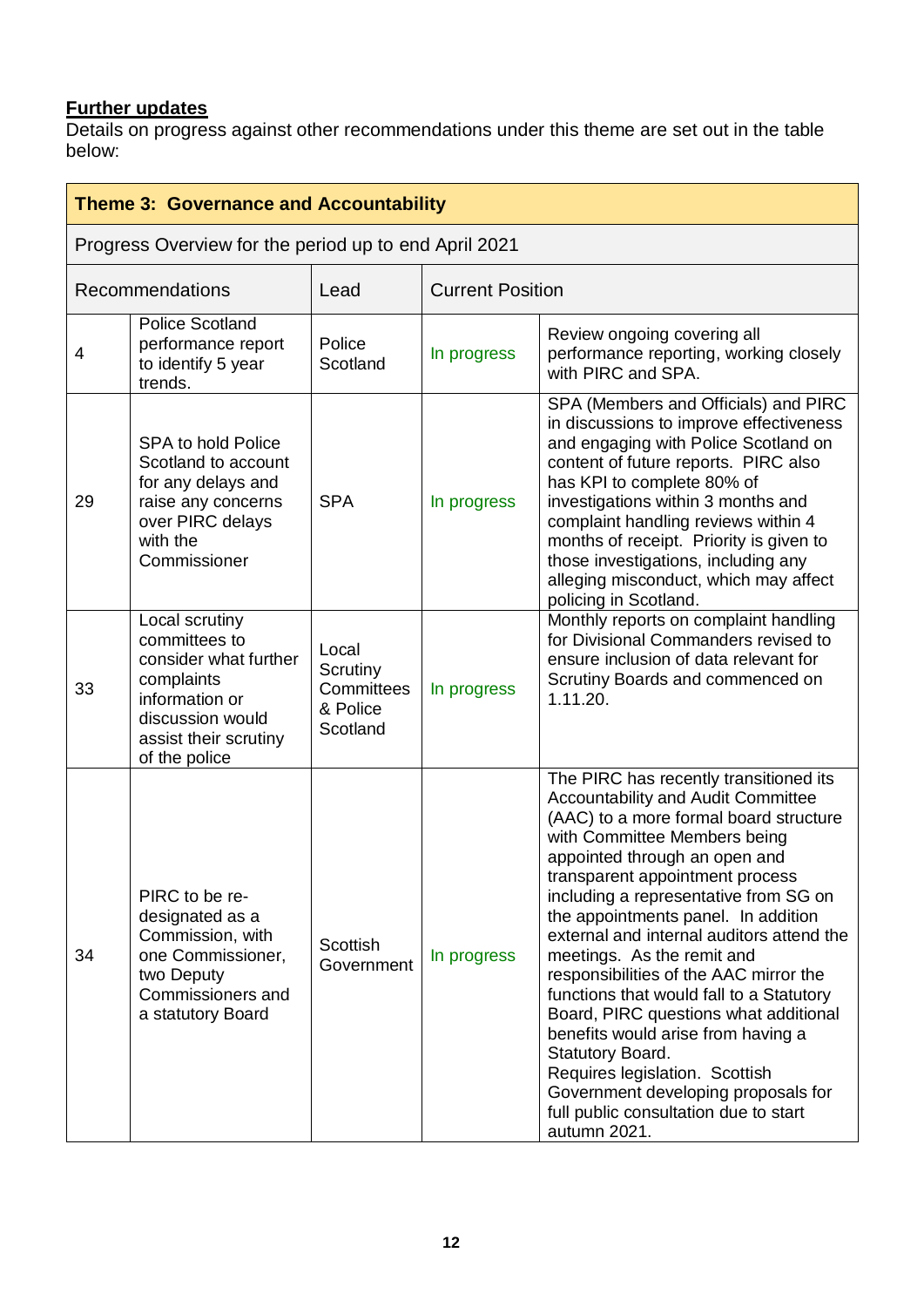# **Theme 3: Governance and Accountability cont**

| Progress Overview for the period up to end April 2021 |  |  |  |
|-------------------------------------------------------|--|--|--|
|                                                       |  |  |  |

|             | <b>Recommendations</b>                                                                                                                                            | Lead                   | <b>Current Position</b> |                                                                                                                                                                                                                                                                                                                                                                                                                                                                    |
|-------------|-------------------------------------------------------------------------------------------------------------------------------------------------------------------|------------------------|-------------------------|--------------------------------------------------------------------------------------------------------------------------------------------------------------------------------------------------------------------------------------------------------------------------------------------------------------------------------------------------------------------------------------------------------------------------------------------------------------------|
| 35          | PIRC to be<br>accountable to<br>Parliament for non-<br>criminal matters                                                                                           | Scottish<br>Government | In progress             | PIRC is not supportive of this<br>recommendation.<br>Requires legislation. Scottish<br>Government developing proposals for<br>full public consultation due to start<br>autumn 2021.                                                                                                                                                                                                                                                                                |
| 45          | PIRC to report<br>performance against<br>targets in the Annual<br>Report                                                                                          | <b>PIRC</b>            | Complete                | PIRC reports against performance in its<br>Annual Report and Accounts which<br>evidences performance against<br>strategic objectives. The<br>Commissioner has agreed a series of<br>key performance indicators (KPIs)<br>which form the basis of the PIRC's<br>performance management framework.<br>Performance against these KPIs is<br>reviewed monthly by the Heads of<br>Department Group and quarterly by the<br>Audit and Accountability Committee<br>(AAC). |
| 59          | SPA to confirm in its<br>annual report<br>whether or not the<br><b>Chief Constable has</b><br>suitable complaint<br>handling<br>arrangements in<br>place.         | <b>SPA</b>             | In progress             | SPA plans to include statement in next<br>year's Annual Report Accounts in<br>respect of suitability of Police<br>Scotland's complaints handling<br>arrangements.                                                                                                                                                                                                                                                                                                  |
| 78          | <b>Chief Constable to</b><br>publish annually<br><b>Police Scotland's</b><br>performance in<br>handling complaints<br>against timescales in<br>statutory guidance | Police<br>Scotland     | In progress             | Public performance reporting is<br>currently under review.                                                                                                                                                                                                                                                                                                                                                                                                         |
| 79          | SPA Complaints and<br><b>Conduct Committee</b><br>to scrutinise Police<br>Scotland's<br>performance in<br>dealing with<br>complaints and hold<br>to account       | <b>SPA</b>             | In progress             | SPA (Members and Officials) and PIRC<br>in discussions to improve effectiveness<br>and engaging with Police Scotland on<br>content of future reports                                                                                                                                                                                                                                                                                                               |
| <b>PR23</b> | PIRC to consider<br>building into<br>structure legal<br>support and advice<br>capacity                                                                            | <b>PIRC</b>            | Complete                | This recommendation has been<br>superseded by recommendation 34 and<br>PIRC will be recruiting legal support in<br>the near future.                                                                                                                                                                                                                                                                                                                                |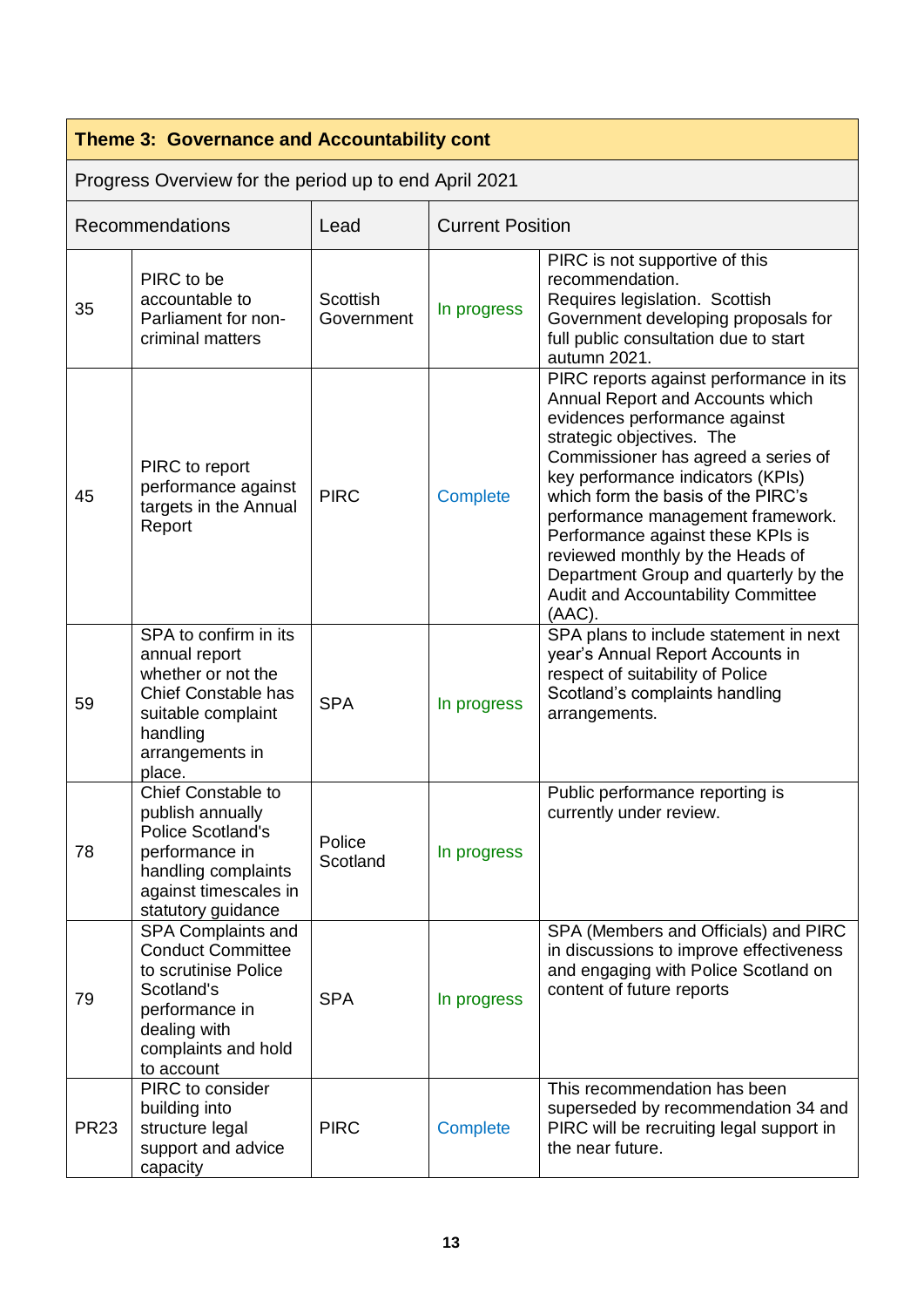| <b>Theme 3: Governance and Accountability cont</b>    |                                                          |              |                         |                                                                                  |
|-------------------------------------------------------|----------------------------------------------------------|--------------|-------------------------|----------------------------------------------------------------------------------|
| Progress Overview for the period up to end April 2021 |                                                          |              |                         |                                                                                  |
| <b>Recommendations</b><br>Lead                        |                                                          |              | <b>Current Position</b> |                                                                                  |
| <b>PR26</b>                                           | Establishment of<br>Senior cross agency<br>working group | All partners | Complete                | This has been addressed by the<br>establishment of Strategic Oversight<br>Group. |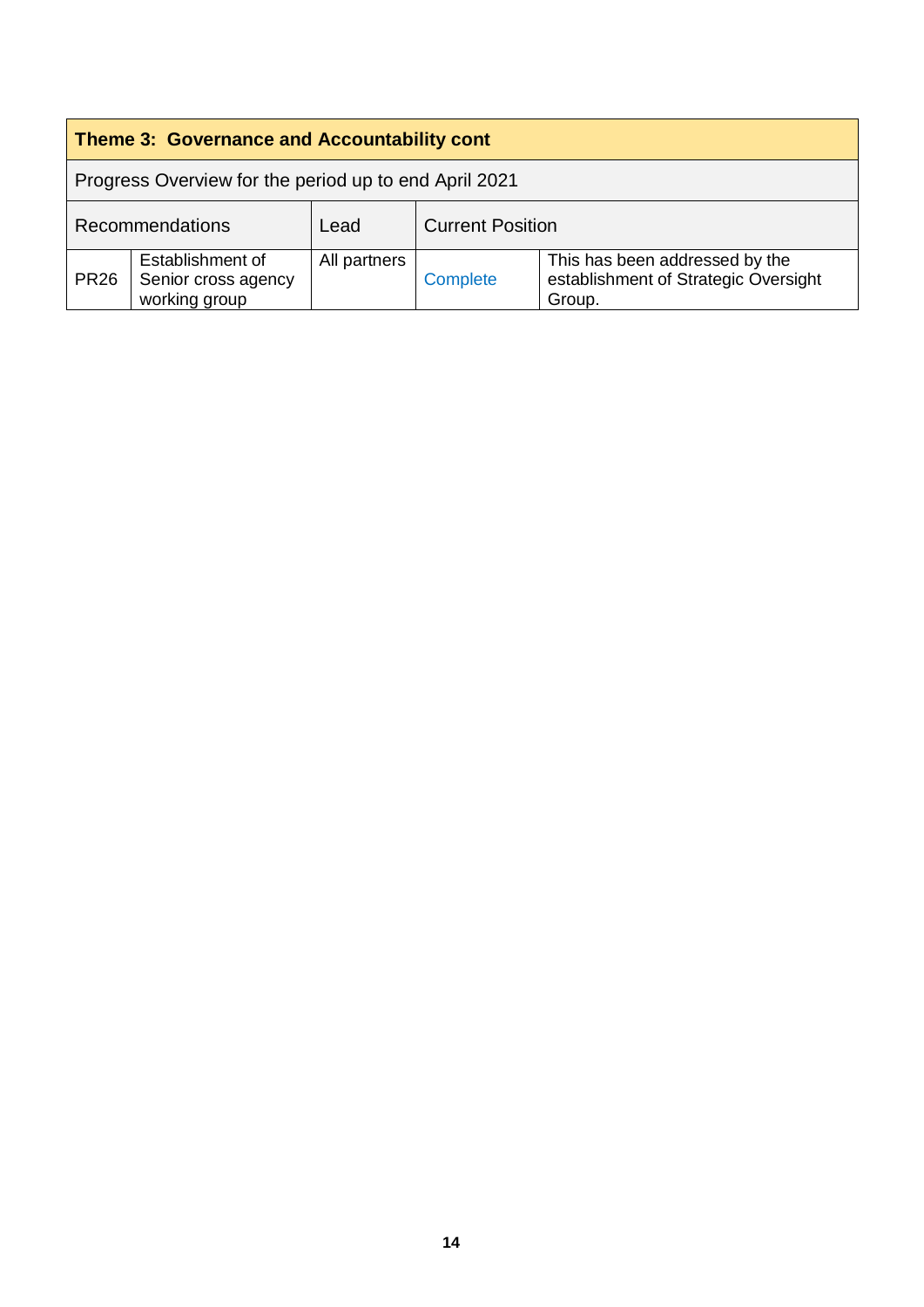### **Theme 4: Transparency and Accessibility**

All of the recommendations grouped under this theme are non-statutory and, as highlighted in the joint Scottish Government/Crown Office response, significant steps have been taken by partners to increase the transparency and accessibility of complaints systems and processes.

### **Improvements to information on how to complain**

Further developments have been made in the intervening period, including completion of work to update the PIRC website to highlight more prominently the role of SPSO in handling complaints about PIRC and to signpost that if individuals are dissatisfied they can ask the SPSO to review how PIRC has handled their complaint. This completes implementation of **recommendation 36.** 

In relation to **recommendations 48 and 49** (and **recommendation 8** from the Preliminary Report) relating to Police Scotland's complaints handling systems, improvement work continues to ensure that the system is fair, accountable, transparent and accessible for a complainer to effectively navigate the complaints process. Work has commenced on improvements to the Police Scotland website and review of complaint handling resources (complaints leaflet) to enhance public engagement and simplify the feedback process, both in terms of making complaints and recording positive experience. This also includes reviewing the Know Your Rights section of the Police Scotland website, which is particularly aimed at young people. PSD has developed a question set to seek public views on the complaints process, particularly on Accessibility, User Experience and Improvements, which form part of the User Satisfaction Surveys. Work is also progressing to incorporate initial communication/email of thanks to complainers, immediately upon submission of an online complaints form.

As reported in the joint response, PIRC, COPFS, Police Scotland and the SPA have committed to working to better publicise the ability to report a complaint of a crime by a police officer directly to the Criminal Allegations Against Police Division (CAAP-D) of COPFS, as proposed by **recommendation 46**. Options are currently under consideration and will be further developed with criminal justice partners to ensure the desired outcome, of increased accessibility, is met without creating further complexity and inefficiencies within the system.

### **Information on SPA Committees**

To increase public awareness of the work of the SPA's Complaints and Conduct Committee, as proposed in **recommendations 30 and 31**, is developing a proposed approach to publication of private Committee discussions for the Committee's approval and is also enhancing reporting on the Complaints and Conduct Committee's scrutiny function in the SPA Annual Report and Accounts.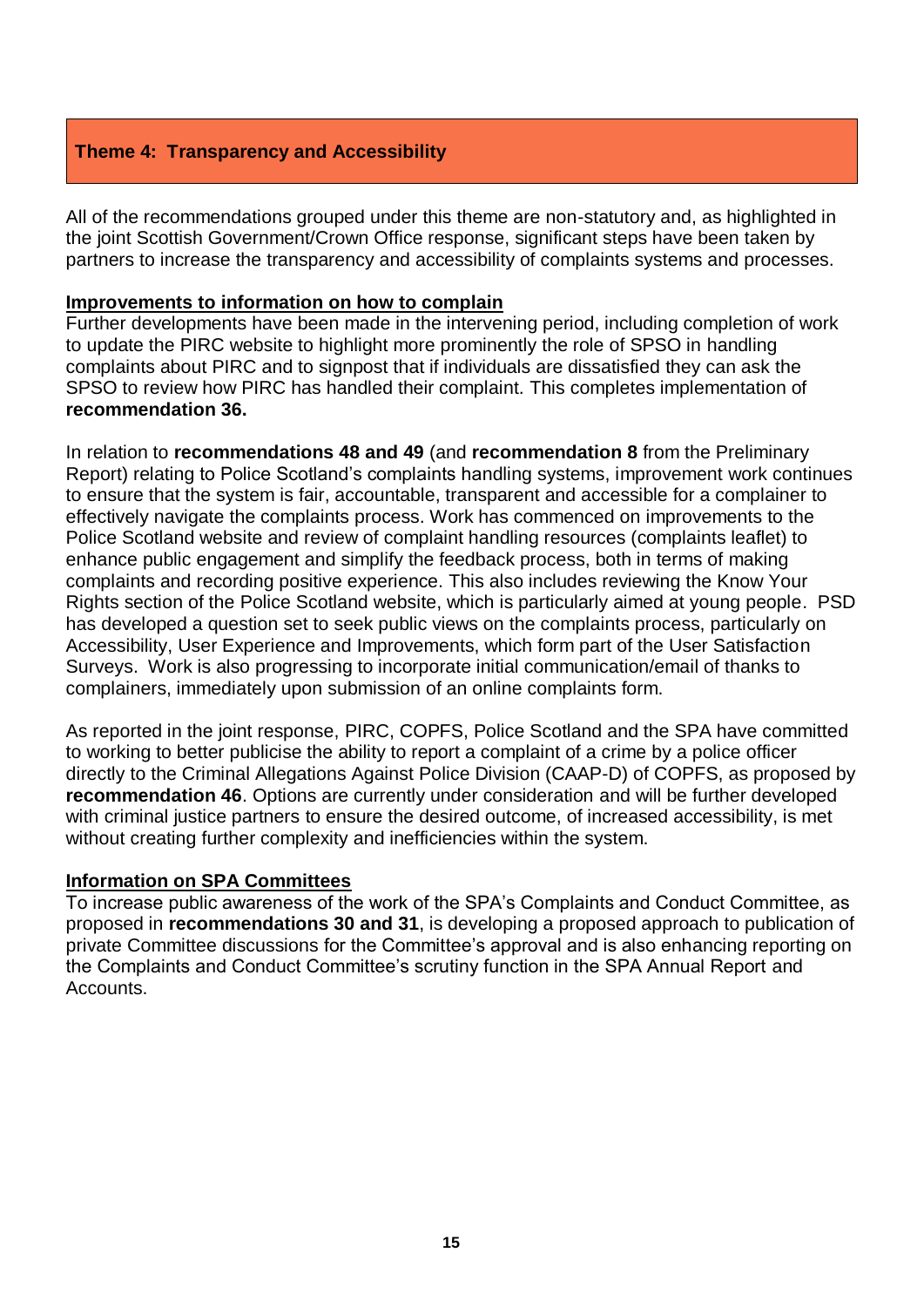### **Further updates**

| <b>Theme 4: Transparency and Accessibility</b> |                                                                                                                                 |                    |                         |                                                                                                                                                                                                                                                                                   |
|------------------------------------------------|---------------------------------------------------------------------------------------------------------------------------------|--------------------|-------------------------|-----------------------------------------------------------------------------------------------------------------------------------------------------------------------------------------------------------------------------------------------------------------------------------|
|                                                | Progress Overview for the period up to end April 2021                                                                           |                    |                         |                                                                                                                                                                                                                                                                                   |
|                                                | Recommendations                                                                                                                 | Lead               | <b>Current Position</b> |                                                                                                                                                                                                                                                                                   |
| 30                                             | Greater public<br>sharing of SPA<br>Complaints and<br><b>Conduct Committee</b><br>work                                          | <b>SPA</b>         | In progress             | Proposal for publication of private<br>Committee discussions to be presented to<br>SPA Committee for approval.                                                                                                                                                                    |
| 31                                             | SPA Complaints and<br><b>Conduct Committee</b><br>work to feature in<br><b>SPA Annual Report</b><br>and Accounts                | <b>SPA</b>         | In progress             | <b>Complaints and Conduct Committee</b><br>annual report for 2020/21 is being<br>prepared, and summary extract for<br>inclusion in this year's SPA Annual Report<br>and Accounts.                                                                                                 |
| 36                                             | Publicising recourse<br>beyond PIRC to<br><b>SPSO</b>                                                                           | <b>PIRC</b>        | Complete                | PIRC website has been updated to<br>highlight more prominently the role of<br>SPSO in Complaints about PIRC.                                                                                                                                                                      |
| 46                                             | Publicising avenue to<br>take criminal<br>allegations to COPFS<br>directly                                                      | <b>COPFS</b>       | In progress             | Options to improve accessibility are<br>currently being considered and further<br>liaison with criminal justice partners to<br>take place to assess all consequences of<br>introducing any changes to practice in this<br>regard.                                                 |
| 48                                             | Police Scotland to<br>publicise right to<br>complain                                                                            | Police<br>Scotland | In progress             | Work continues to ensure that the system<br>is fair, accountable, transparent and<br>accessible for a complainer to effectively<br>navigate the complaints process.<br>Questionnaire developed seeking public<br>views and this will be part of the User<br>Satisfaction Surveys. |
| 49                                             | Know your Rights<br>section of the Police<br>Scotland website to<br>be improved                                                 | Police<br>Scotland | In progress             | Work commenced on website and review<br>of complaint handling resources<br>(complaints leaflet) to enhance public<br>engagement. This also includes<br>reviewing the Know Your Rights section<br>of the Police Scotland website, which is<br>particularly aimed at young people.  |
| PR <sub>6</sub>                                | Police Scotland to<br>adjust "Early<br>intervention" practice<br>to ensure officers are<br>aware of a complaint<br>against them | Police<br>Scotland | <b>Complete</b>         | Consistent approach to notification<br>introduced and consistency of recording<br>for officer notification for both Front Line<br><b>Resolution and Complaint Handling</b><br>Reviews.<br>As Business As Usual, this will be subject<br>to ongoing review/improvement.            |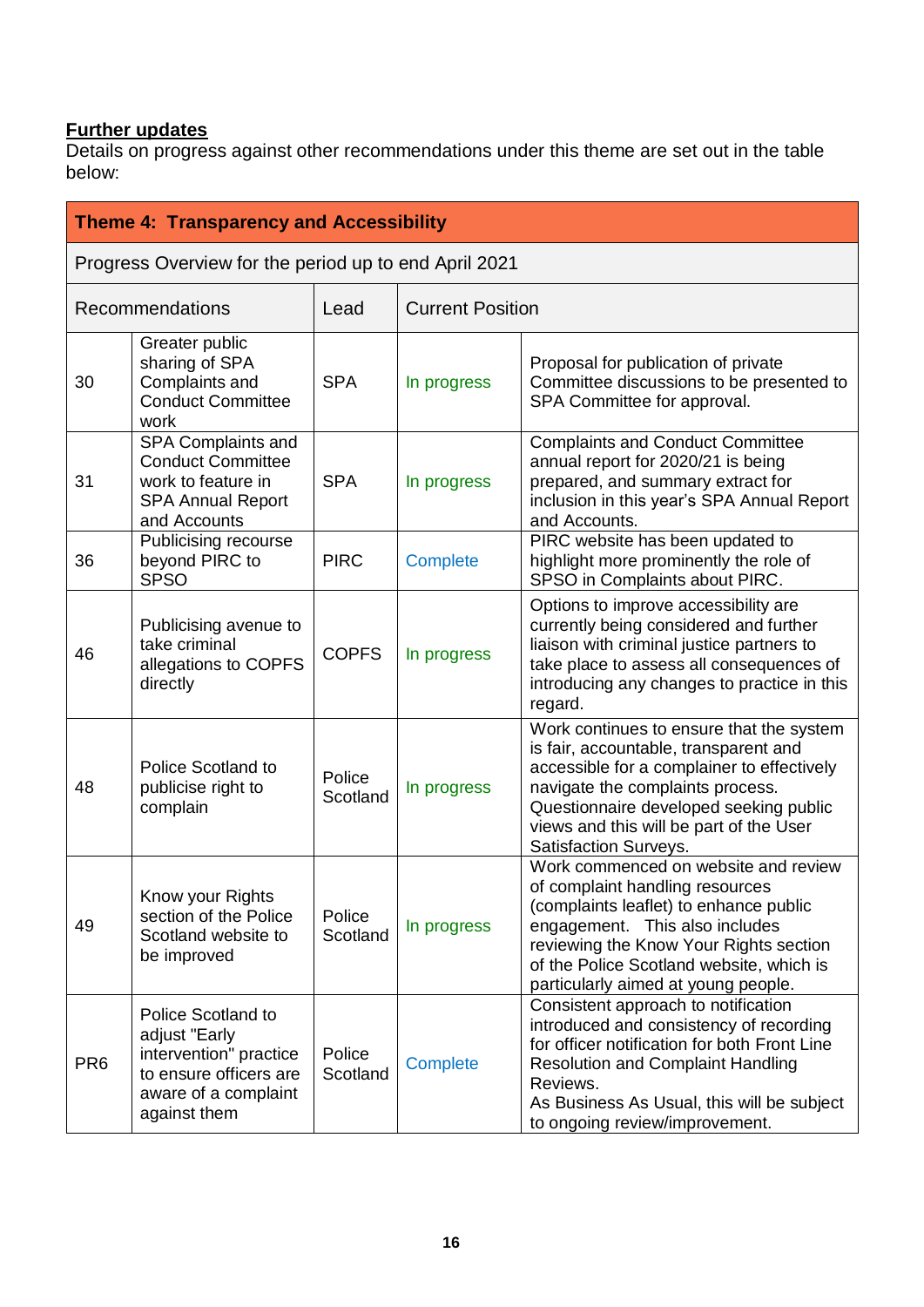# **Theme 4: Transparency and Accessibility cont**

| Progress Overview for the period up to end April 2021 |                                                                                                 |                           |                         |                                                                                                                                                                                                                                                                                                                                                                                                                                                                                                                                                                                    |
|-------------------------------------------------------|-------------------------------------------------------------------------------------------------|---------------------------|-------------------------|------------------------------------------------------------------------------------------------------------------------------------------------------------------------------------------------------------------------------------------------------------------------------------------------------------------------------------------------------------------------------------------------------------------------------------------------------------------------------------------------------------------------------------------------------------------------------------|
|                                                       | <b>Recommendations</b>                                                                          | Lead                      | <b>Current Position</b> |                                                                                                                                                                                                                                                                                                                                                                                                                                                                                                                                                                                    |
| PR <sub>8</sub>                                       | Police Scotland to<br>simplify navigating<br>complaints process<br>for members of the<br>public | <b>Police</b><br>Scotland | <b>Complete</b>         | National streamlined process<br>implemented and revised 'How do I make<br>a complaint' form for the public published<br>on Police Scotland external website.<br>Completed forms are processed by the<br>National Complaints and Resolution Unit<br>(NCARU) for follow up with complainers.<br>Officers will still encounter members of<br>the public who wish to make a complaint<br>about the police and every effort should<br>be made to resolve issues highlighted at<br>the earliest opportunity-A Guide for<br>Complaints About The Police leaflet will<br>also be provided. |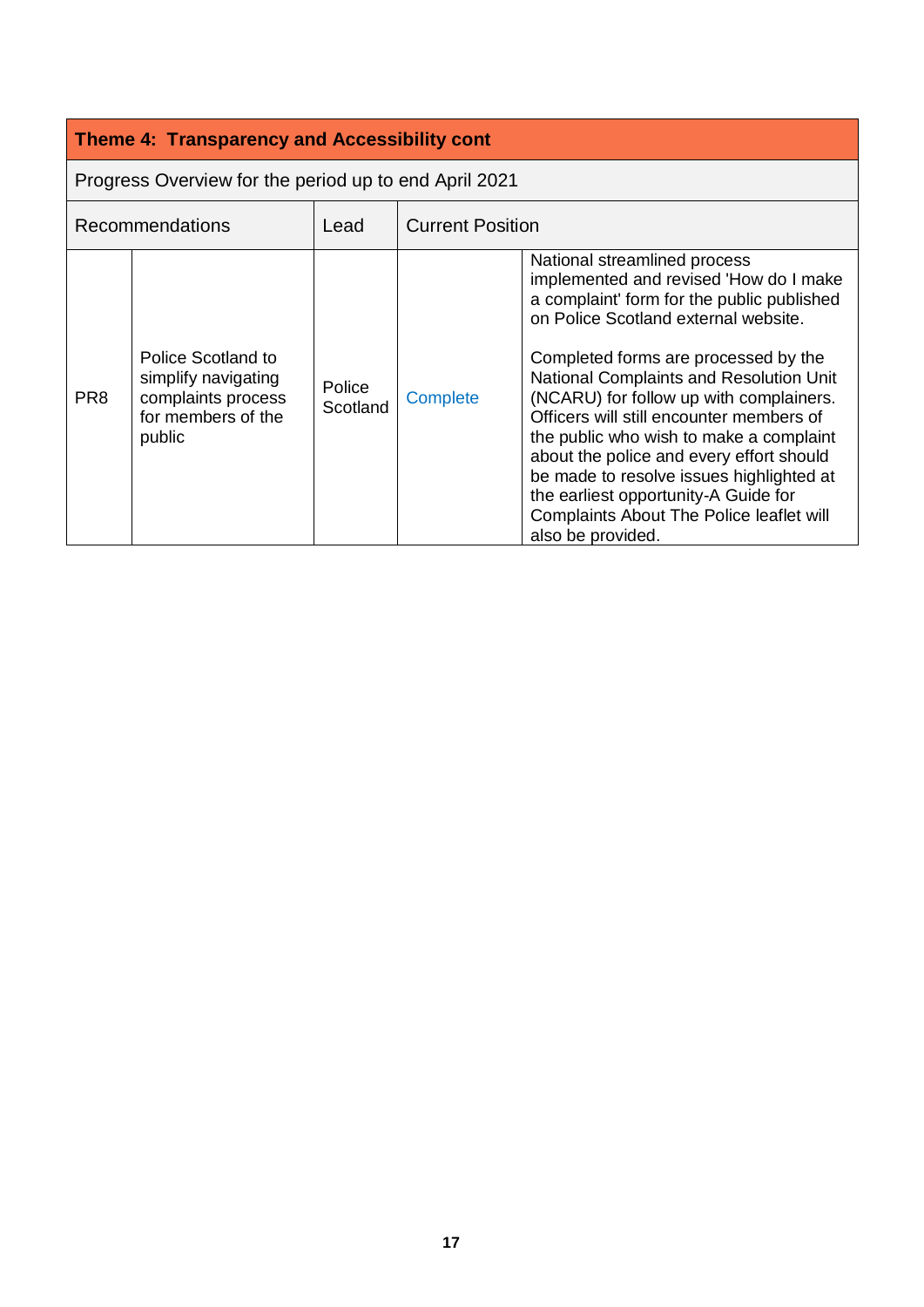### **Theme 5: Equality, Diversity and Inclusion**

Following the swift response from the Chief Constable and then Vice Chair of the SPA to Dame Elish's findings relating to Equality, Diversity and Inclusion, Police Scotland has applied renewed focus and commitment, both to workstreams already underway and new developments to better understand and serve the needs and experience of Scotland's diverse communities and its own workforce.

### **Strategic oversight**

To embed Equality, Diversity and Inclusions across the organisation and to provide a refreshed, enhanced and robust governance structure, Police Scotland has established the Equality, Diversity, Inclusion and Human Rights Strategic Oversight Board, chaired by DCC People and Professionalism. The Board draws together activity and oversees the delivery of Police Scotland's Equality Outcomes, the Equality, Diversity and Inclusion (Employment) Framework and the Diversity Action Plans which are being developed. The Board also oversees the implementation of recommendations within the Dame Elish Angiolini report, capturing and assessing progress.

The Board is overseeing a comprehensive review of existing governance arrangements to ensure they are fit for purpose to drive forward the current reform agenda. The Board will report into Police Scotland's Strategic Leadership Board and the Scottish Police Authority.

### **Independent review**

To complement and accelerate Police Scotland's activity in mainstreaming equality, diversity and inclusion and in eliminating discrimination, an Equality, Diversity, Inclusion and Human Rights Independent Review Group (IRG) has been established. This will bring considerable value to Police Scotland's approach and understanding of equality matters. The IRG will provide critical oversight, challenge, review and assurance as progress is made. This is in line with the Chief Constables commitment to independent review as proposed in **recommendation 18** of Dame Elish Angiolini's report. The IRG met for the first time on 25 May 2021. Membership is reflective and representative of society with experience in advocating on behalf of underrepresented communities. The IRG will report publically on its findings.

Part 2 of Her Majesty's Inspectorate of Constabulary's (HMIC) Inspection into Police Scotland's Training and Development is now underway. The terms of reference for this inspection were published in March 2021. The Inspection will provide further independent scrutiny with a particular focus on Police Scotland's approach to equality, diversity and inclusion. The aim of the inspection is to assess the effectiveness and efficiency of Police Scotland in relation to the recruitment, retention, development and promotion of people from underrepresented groups.

### **Diversity data**

There has been further progress to improve collection and reporting of diversity data as proposed in **Recommendations 5, 9 and 60**. Developments in Police Scotland are seeking to enhance existing data capture to improve consistency and its new operating model, centralising complaints within PSD will support this. Police Scotland is also planning to undertake a benchmarking exercise to determine how the Police Ombudsman for Northern Ireland and the Garda Síochána Ombudsman Commission currently capture diversity data to consider potential areas for learning. Although primarily aimed at Police Scotland and the SPA, there is wider ambition to deliver improvements across the sector. As highlighted in the joint response, the Justice Board's Cross Justice Working Group on Race, Data and Evidence is driving cross-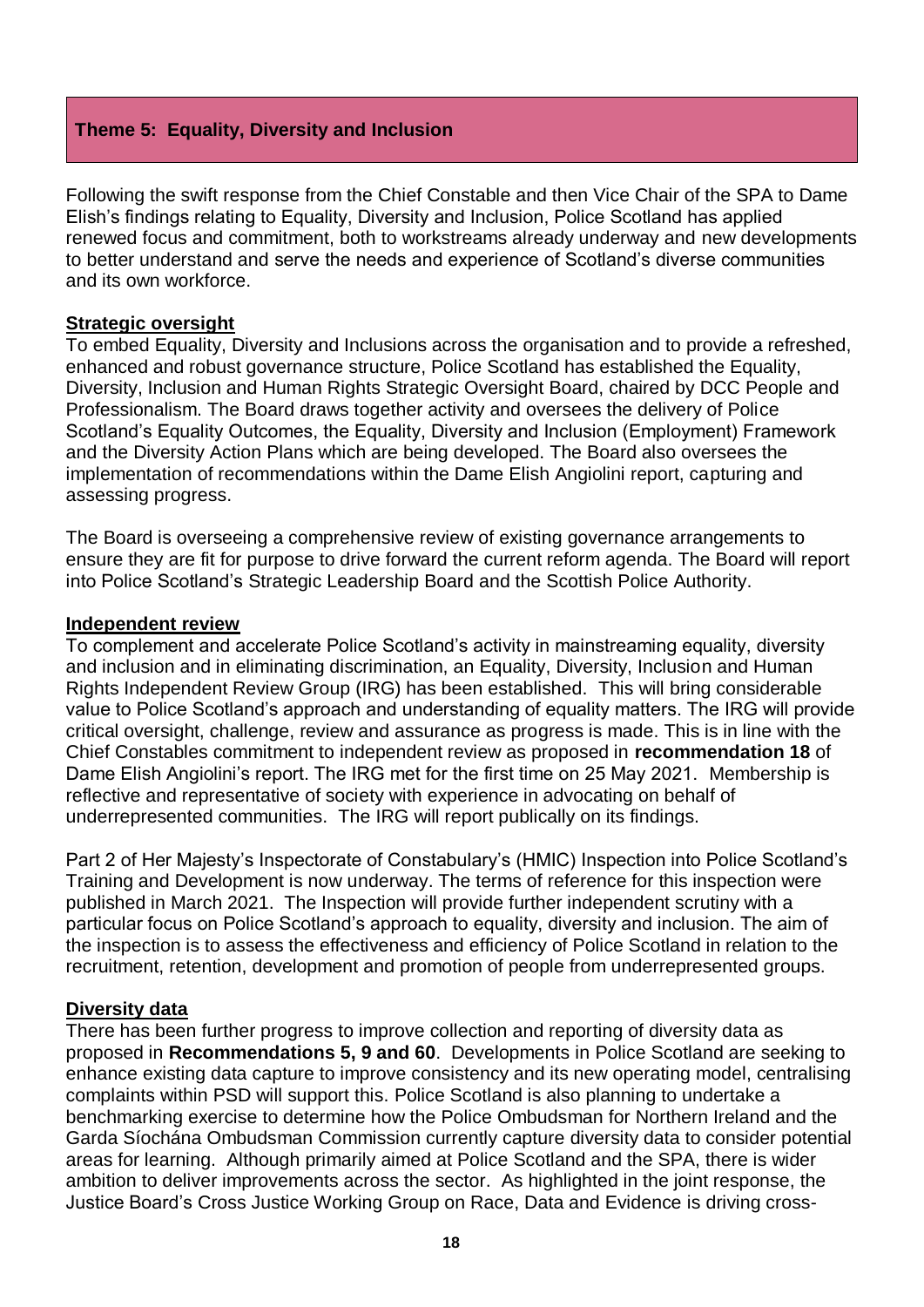sector improvements. Discussions are also progressing through the National Complaints Handling Development Group (NCHDG) to jointly review and ensure consistency across complaints equality & diversity monitoring forms and PIRC has formed its own Equality and Diversity group to take recommendations forward.

### **PIRC consideration of discrimination issues**

More broadly, in terms of its own policies and procedures, PIRC has prepared an internal guidance document in relation to dealing with allegations of discrimination when undertaking investigations or complaint handling reviews, as part of its implementation of **recommendation 44.** The document is currently going through internal quality assurance process and once approved will be utilised by all staff and published on the PIRC website.

### **Workforce impacts and diversity**

Linked to **recommendation 15** proposing steps for Police Scotland to better understand the experience and impacts of discrimination, prejudice and unconscious bias on all minority groups in the workforce, members from SEMPER Scotland (Supporting Ethnic Minority Police Employees for Equality in Race) took part in a 'Talk Truth to Power' series of events with Deputy Chief Constable Fiona Taylor. An action plan has been developed based on these discussions, setting out how Police Scotland could take specific action to deliver its inclusion agenda and create an environment which attracts, develops and retains a diverse and representative workforce.

Following the success of the BME 'Talk Truth to Power' sessions and the development of the BME Action Plan, this work is now being replicated across the protected characteristics. This will enhance Police Scotland's understanding of the unique experiences and concerns of different minority groups enabling barriers to be identified and addressed.

Significant progress has already been made in reviewing and updating the Standard Entrance Test (SET) to ensure it is non-discriminatory. The embedding and impact of this new SET will be closely monitored to ensure positive change.

To improve support for those experiencing discrimination, (**recommendation 17**) work is ongoing within PSD to better understand needs of officers and staff together with nuances of investigating prejudice and discrimination, building on improved communication with Diversity Staff Associations in this area.

### **Unconscious bias training**

In relation to **recommendation 66** Unconscious Bias continues to feature throughout Police Scotland's training programmes. Work is currently being developed to further integrate a focus on unconscious bias into all aspects of training and further refine how this affects all members of the workforce and impacts within policing. Again, although aimed at Police Scotland, PIRC recognises the relevance of this recommendation and its Senior Management Team has taken part in Unconscious Bias training with PSD. PIRC has also rolled out an online module to staff and further appropriate training is being identified.

### **Diverse panels for disciplinary hearings**

For **recommendation 16,** proposing diverse panels for disciplinary hearings, Police Scotland is currently reviewing the existing cadre of chairs and assessors for misconduct proceedings. Analysis is being undertaken to establish the diversity of this cadre to ensure diverse panels can be put in place. For its part, the SPA seeks to ensure, as far as possible, the diversity of Police Appeals Tribunals (albeit recognising that it is the Lord President who appoints the pool of members from which the SPA selects).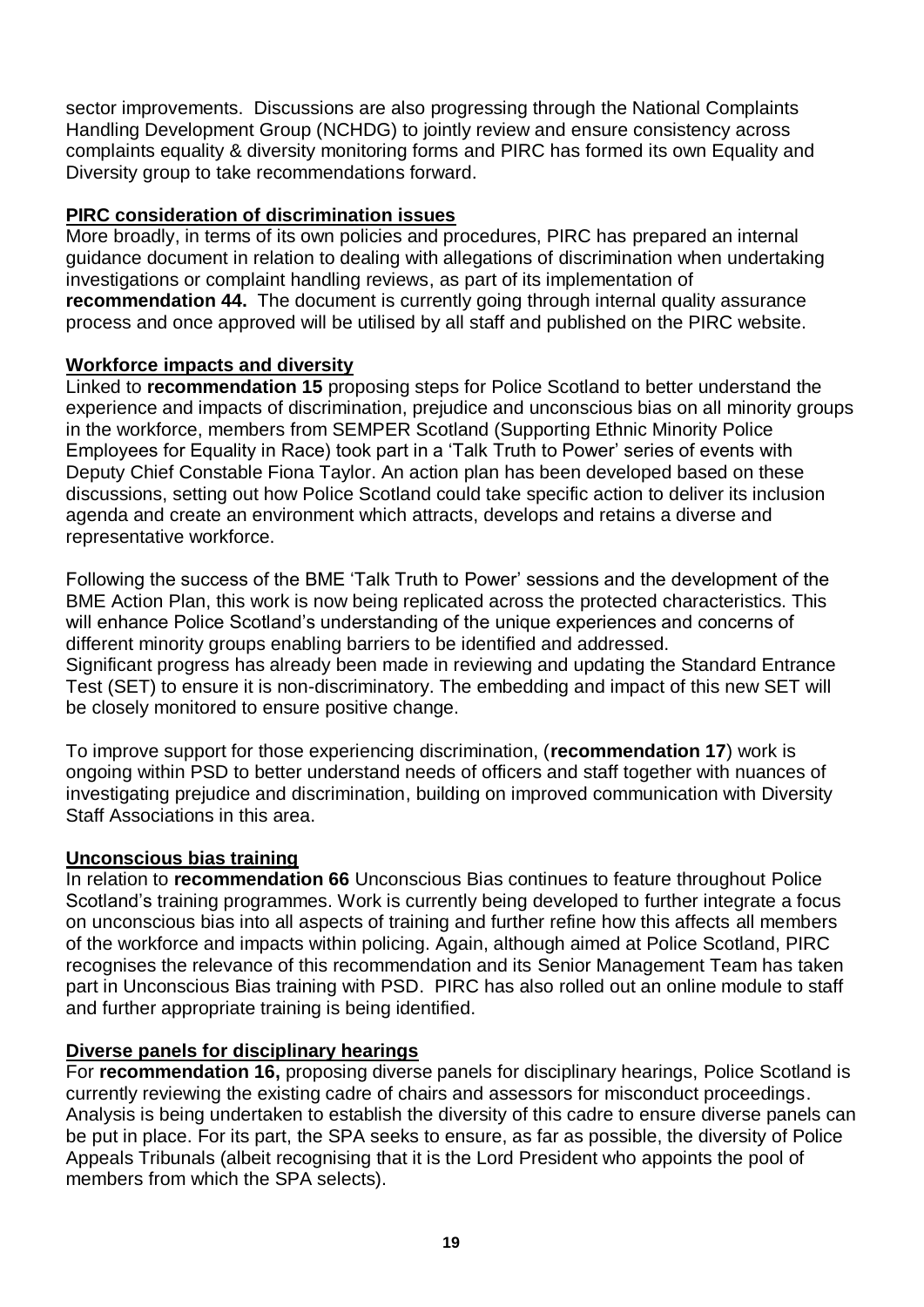### **Further updates**

|    | Theme 5: Equality, Diversity and Inclusion                                                                                                                                                                                             |                             |                         |                                                                                                                                                                                                                                                                                                                                                                                                                              |
|----|----------------------------------------------------------------------------------------------------------------------------------------------------------------------------------------------------------------------------------------|-----------------------------|-------------------------|------------------------------------------------------------------------------------------------------------------------------------------------------------------------------------------------------------------------------------------------------------------------------------------------------------------------------------------------------------------------------------------------------------------------------|
|    | Progress Overview for the period up to end April 2021                                                                                                                                                                                  |                             |                         |                                                                                                                                                                                                                                                                                                                                                                                                                              |
|    | Recommendations                                                                                                                                                                                                                        | Lead                        | <b>Current Position</b> |                                                                                                                                                                                                                                                                                                                                                                                                                              |
| 5  | <b>Police Scotland</b><br>and SPA to<br>consider expanding<br>collection and<br>publication of<br>diversity data                                                                                                                       | Police<br>Scotland<br>& SPA | In progress             | Police Scotland will benchmark with a<br>number of other Police Services to capture<br>best practice. All partners engaging to<br>review and ensure consistency across<br>complaints equality and diversity<br>monitoring forms through NCHDG and<br>wider cross-sectoral improvement driven<br>through Cross-Justice Working Group on<br>Race, Data, and Evidence. PIRC has also<br>formed an Equality and Diversity Group. |
| 15 | Police Scotland to<br>use staff surveys,<br>meetings and focus<br>groups to<br>understand the<br>experience and<br>impacts of<br>discrimination,<br>prejudice and<br>unconscious bias<br>on all minority<br>groups in the<br>workforce | Police<br>Scotland          | In progress             | Police Scotland is working with SEMPER<br>Scotland to deliver its inclusion agenda<br>and currently piloting a new Standard<br>Entry Test, which reflects inclusive<br>language and terminology.                                                                                                                                                                                                                             |
| 16 | More diverse<br>panels for<br>disciplinary<br>hearings                                                                                                                                                                                 | Police<br>Scotland          | In progress             | Police Scotland is currently reviewing the<br>existing cadre of chairs and assessors for<br>misconduct proceedings and analysis is<br>being undertaken to establish the diversity<br>of this cadre to ensure diverse panels can<br>be put in place.<br>SPA will ensure, as far as possible, the<br>diversity of Police Appeals Tribunals.                                                                                    |
| 17 | Appropriate<br>support for anyone<br>who is subject to<br>internal or external<br>discrimination                                                                                                                                       | Police<br>Scotland          | In progress             | Work ongoing within PSD at present to<br>better understand needs of officers and<br>staff together with nuances of investigating<br>prejudice and discrimination. Already<br>improved communication with Diversity<br>Staff Associations in this area.                                                                                                                                                                       |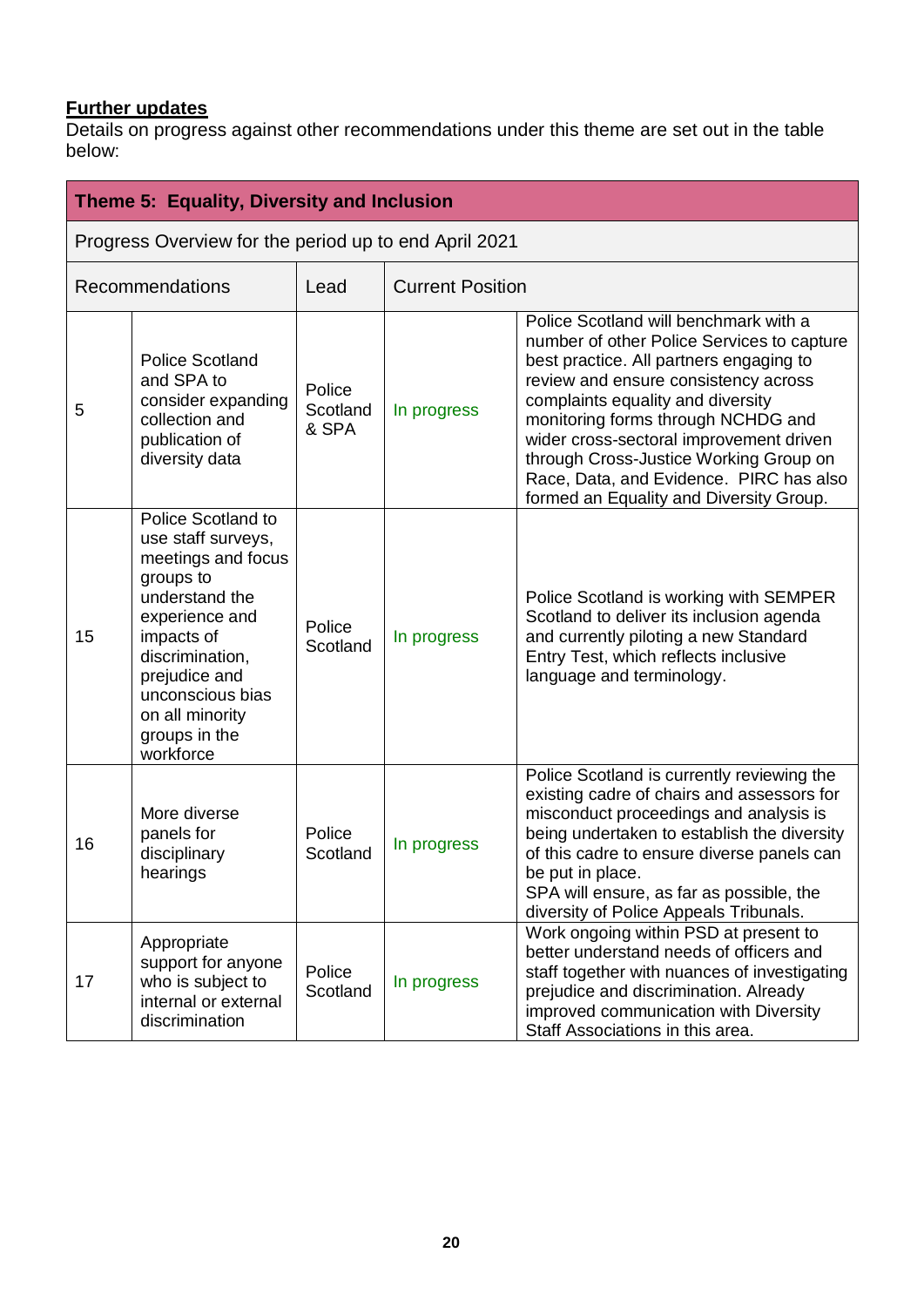### **Theme 5: Equality, Diversity and Inclusion cont**

Progress Overview for the period up to end April 2021

|    | Recommendations                                                                                                                                                               | Lead               | <b>Current Position</b> |                                                                                                                                                                                                                                                                                                                                                                                                                                                                                                                                                                                                            |  |
|----|-------------------------------------------------------------------------------------------------------------------------------------------------------------------------------|--------------------|-------------------------|------------------------------------------------------------------------------------------------------------------------------------------------------------------------------------------------------------------------------------------------------------------------------------------------------------------------------------------------------------------------------------------------------------------------------------------------------------------------------------------------------------------------------------------------------------------------------------------------------------|--|
| 18 | Independent<br>review of equality<br>matters within<br><b>Police Scotland</b>                                                                                                 | Police<br>Scotland | In progress             | <b>HMICS Training and Development</b><br>inspection, has now been brought forward<br>2020-2021 and terms of reference<br>published in March 2021 <sup>1</sup> . Inspection now<br>underway with fieldwork interviews being<br>planned.<br>To complement and accelerate Police<br>Scotland's activity in mainstreaming<br>equality, diversity and inclusion and in<br>eliminating discrimination, an Equality,<br>Diversity, Inclusion and Human Rights<br>Independent Review Group (IRG) has<br>been established to provide critical<br>oversight, challenge, review and<br>assurance as progress is made. |  |
| 19 | <b>Police Scotland</b><br>should develop its<br>diversity data<br>collection and<br>analysis to inform a<br>proper<br>understanding of<br>issues related to<br>discrimination | Police<br>Scotland | In progress             | Development around collation of diversity<br>data by Police Scotland, seeking<br>enhancements required to existing data<br>capture to ensure consistency.                                                                                                                                                                                                                                                                                                                                                                                                                                                  |  |
| 44 | <b>PIRC</b> should<br>ensure that<br>discrimination<br>issues are<br>considered as an<br>integral part of their<br>work.                                                      | <b>PIRC</b>        | In progress             | PIRC internal guidance document is in<br>development. When it has passed<br>through internal quality assurance process<br>and approved, it will be utilised by all staff<br>and published on the PIRC website.                                                                                                                                                                                                                                                                                                                                                                                             |  |
| 50 | Third-party<br>reporting centres<br>for hate crime,<br>including those<br>representing<br>minority groups, to<br>offer support to<br>complainers.                             | Police<br>Scotland | In progress             | Police Scotland is undertaking a wider<br>piece of work related to third party<br>reporting centres which will incorporate<br>complaints about the police.                                                                                                                                                                                                                                                                                                                                                                                                                                                 |  |

l

<sup>&</sup>lt;sup>1</sup> [Training and Development Phase 2 -](https://www.hmics.scot/sites/default/files/publications/Training%20and%20Development%20Phase%202%20-%20Terms%20of%20Reference.pdf) Terms of Reference.pdf (hmics.scot)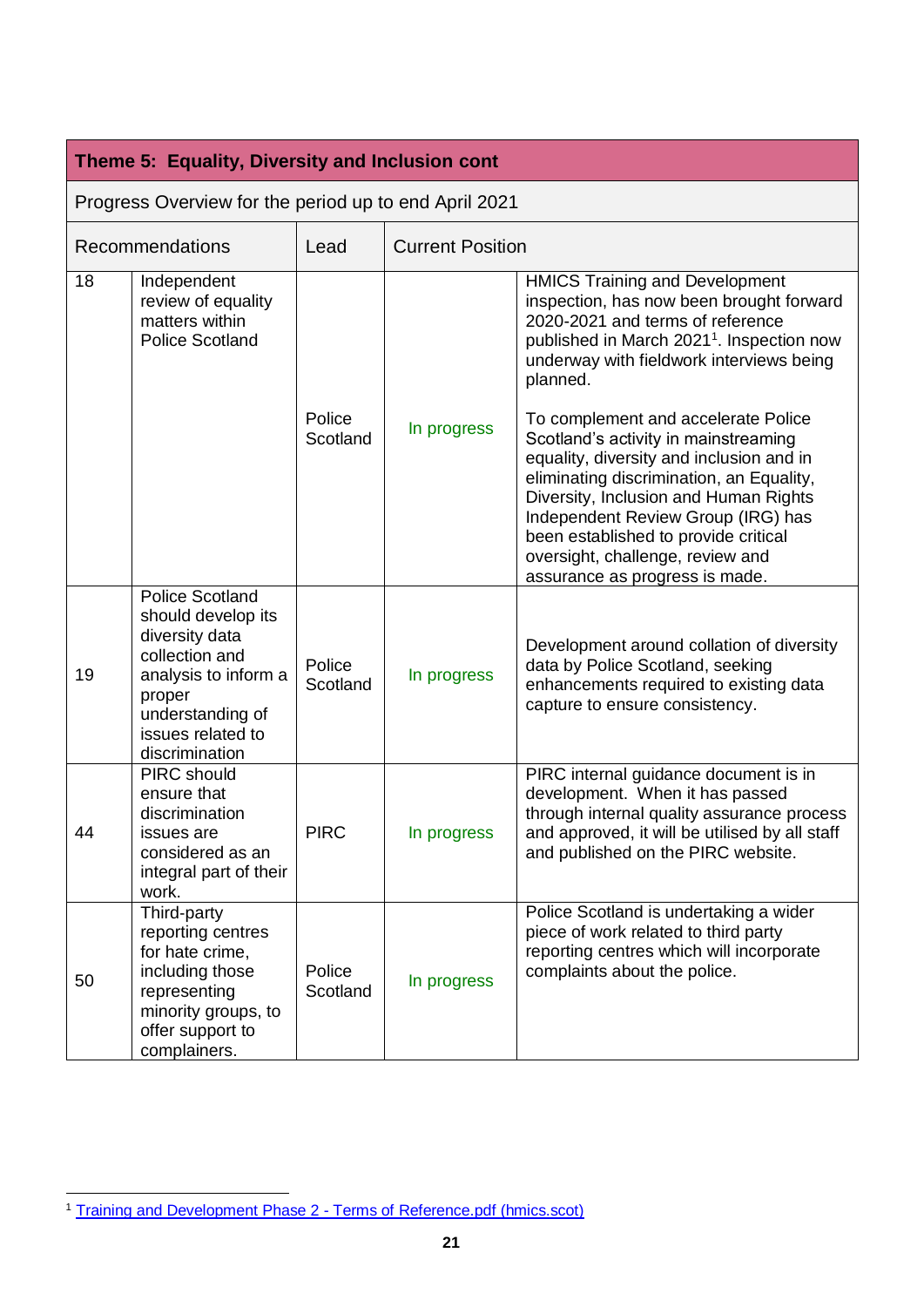# **Theme 5: Equality, Diversity and Inclusion cont**

| Progress Overview for the period up to end April 2021 |                                                                                                                                                                                                                                      |                    |                 |                                                                                                                                                                                                                                                                                                                                                                                                                                                                                                                                                                                                                                                                                                                                   |  |
|-------------------------------------------------------|--------------------------------------------------------------------------------------------------------------------------------------------------------------------------------------------------------------------------------------|--------------------|-----------------|-----------------------------------------------------------------------------------------------------------------------------------------------------------------------------------------------------------------------------------------------------------------------------------------------------------------------------------------------------------------------------------------------------------------------------------------------------------------------------------------------------------------------------------------------------------------------------------------------------------------------------------------------------------------------------------------------------------------------------------|--|
|                                                       | Recommendations                                                                                                                                                                                                                      | Lead               |                 | <b>Current Position</b>                                                                                                                                                                                                                                                                                                                                                                                                                                                                                                                                                                                                                                                                                                           |  |
| 60                                                    | Police Scotland to<br>analyse complaints<br>data to gain a<br>better<br>understanding of<br>different groups<br>and communities'<br>experience of the<br>police                                                                      | Police<br>Scotland | In progress     | Enhancements required to demographic<br>data recording currently being explored by<br>Police Scotland, working closely with PIRC<br>and SPA.                                                                                                                                                                                                                                                                                                                                                                                                                                                                                                                                                                                      |  |
| 66                                                    | <b>All Police Scotland</b><br>officers and staff to<br>receive training on<br>unconscious bias,<br>equality legislation<br>and diversity with<br>refresher courses                                                                   | Police<br>Scotland | In progress     | Unconscious Bias continues to feature<br>throughout Police Scotland Training. Work<br>is currently being developed to further<br>integrate into all aspects of training<br>unconscious bias and further refine how<br>this affects us all and how this impacts<br>within policing.<br>PIRC senior management have also taken<br>part in Unconscious Bias training with<br><b>Police Scotland Professional Standards</b><br>and rolled out an online module to PIRC<br>staff.                                                                                                                                                                                                                                                      |  |
| <b>PR12</b>                                           | <b>Police Scotland to</b><br>reflect on the<br>culture of the new<br>service, address<br>any long-standing<br>issues and<br>consider how<br>everyone in the<br>organisation can<br>help to change that<br>culture for the<br>better. | Police<br>Scotland | <b>Complete</b> | PSD Training group reporting to<br><b>Complaints Handling Working Group</b><br>captures/disseminates Organisational<br>learning communicating across Police<br>Scotland. Restructure of probationers<br>course with singular PSD input (Ethics and<br>Values, Professional Standards and<br>Corruption). Introduction of Ethics<br>Advisory Panels (EAPs) providing an<br>opportunity for individuals to raise issues<br>which assists decision making and which<br>will have a wide arching impact.<br>Organisational priorities continue to focus<br>on people and develop a culture and<br>supporting working environment which<br>allows people to develop as outlined in<br>Police Scotland's Annual Police Plan<br>2021-22. |  |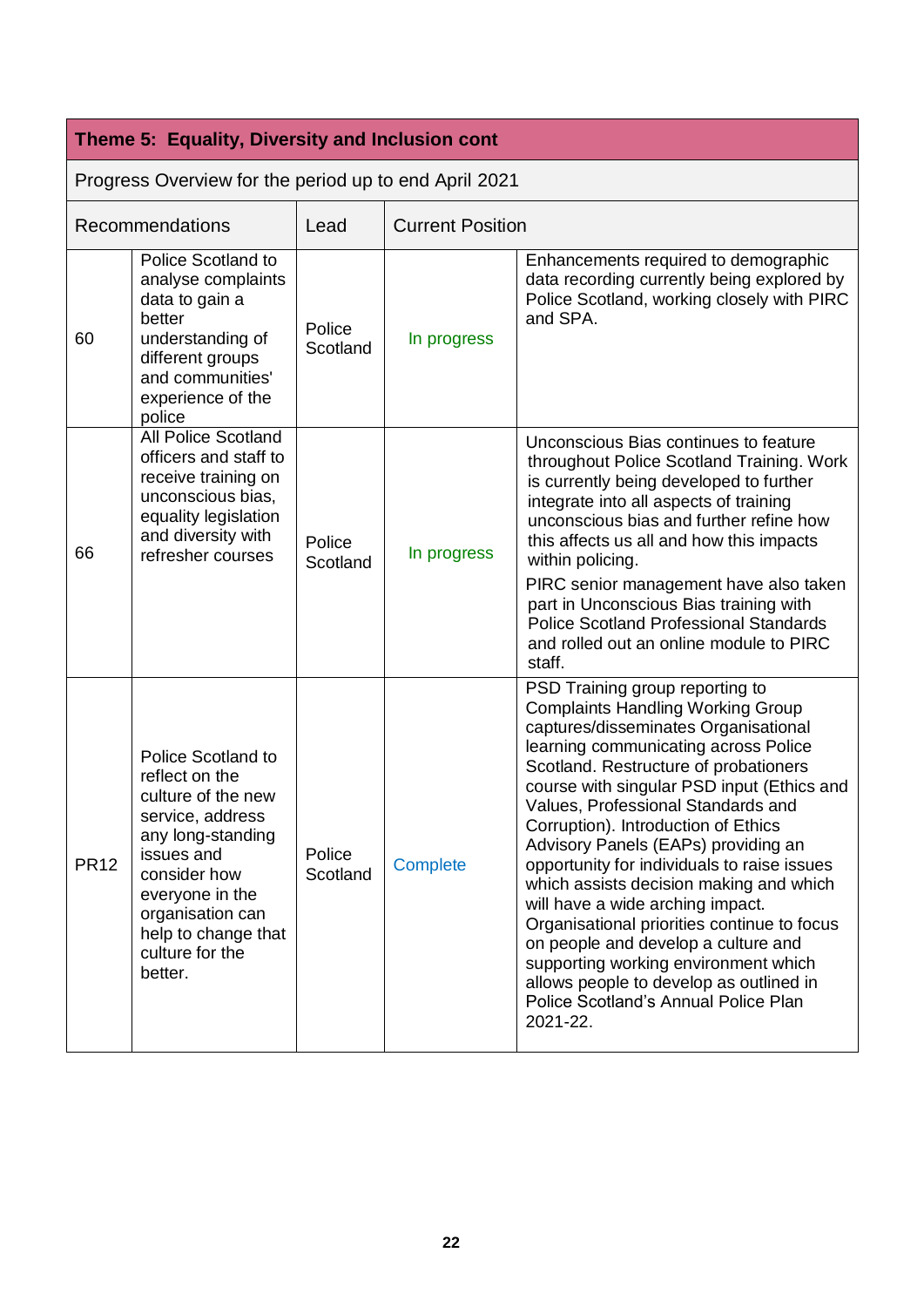### **Theme 6: Conduct and Standards**

The majority of recommendations under this theme will require either primary or secondary legislation and will be subject to detailed engagement with partners, staff associations and trade unions before full public consultation. To avoid pre-empting this engagement and consultation, this report will focus on the non-legislative recommendations.

### **Senior officer conduct process**

Following recommendations in the Preliminary report – **Recommendation 18**, the SPA has undertaken a review of its Complaints Handling Procedures and Guidance on Senior Officer Conduct Regulations, incorporating consultation feedback from PIRC and the Scottish Chief Police Officers Staff Association (SCPOSA).

Linked to **Recommendation 26** in the Final Report, discussions are ongoing between PIRC and the SPA on the approach to preliminary assessment process during the intervening period in advance of proposed legislative changes removing this function from the SPA. Following any resulting further revisions to the Guidance on Senior Officer Conduct Regulations, they will be presented to the Complaints and Conduct Committee for approval, alongside the revised SPA Complaints Handling Procedures.

### **Further updates**

| <b>Theme 6: Conduct and Standards</b> |                                                                                                                                                                  |                        |                         |                                                                                                                                |  |
|---------------------------------------|------------------------------------------------------------------------------------------------------------------------------------------------------------------|------------------------|-------------------------|--------------------------------------------------------------------------------------------------------------------------------|--|
|                                       | Progress Overview for the period up to end April 2021                                                                                                            |                        |                         |                                                                                                                                |  |
| <b>Recommendations</b><br>Lead        |                                                                                                                                                                  |                        | <b>Current Position</b> |                                                                                                                                |  |
| 22                                    | Gross misconduct<br>proceedings to<br>continue even if<br>/after officer leaves                                                                                  | Scottish<br>Government | In progress             | Requires legislation. Scottish<br>Government developing proposals for<br>full public consultation due to start<br>autumn 2021. |  |
| 23                                    | For gross<br>misconduct cases<br>for all ranks, PIRC<br>to consider<br>continuation of<br>disciplinary<br>proceedings for<br>former officers<br>beyond 12 months | Scottish<br>Government | In progress             | Requires legislation. Scottish<br>Government developing proposals for<br>full public consultation due to start<br>autumn 2021. |  |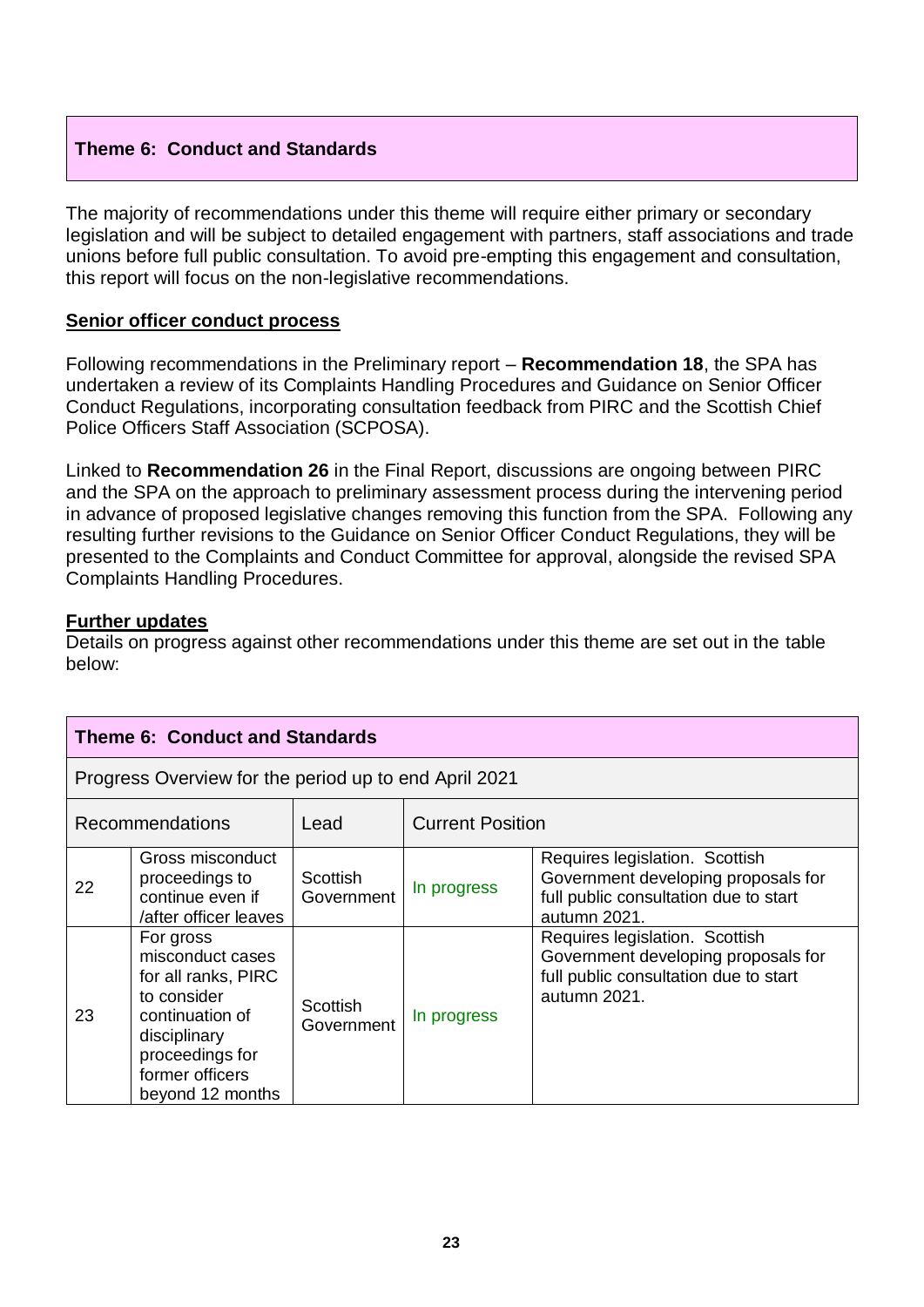|    | <b>Theme 6: Conduct and Standards</b>                                                                                      |                               |                         |                                                                                                                                                                                                                                                                                                                                                                                                                                                                                                                                                                                         |  |
|----|----------------------------------------------------------------------------------------------------------------------------|-------------------------------|-------------------------|-----------------------------------------------------------------------------------------------------------------------------------------------------------------------------------------------------------------------------------------------------------------------------------------------------------------------------------------------------------------------------------------------------------------------------------------------------------------------------------------------------------------------------------------------------------------------------------------|--|
|    | Progress Overview for the period up to end April 2021                                                                      |                               |                         |                                                                                                                                                                                                                                                                                                                                                                                                                                                                                                                                                                                         |  |
|    | Recommendations                                                                                                            | Lead                          | <b>Current Position</b> |                                                                                                                                                                                                                                                                                                                                                                                                                                                                                                                                                                                         |  |
| 24 | UK wide barred<br>and advisory lists                                                                                       | Scottish<br>Government        | In progress             | Requires legislation. Scottish<br>Government developing proposals for<br>full public consultation due to start<br>autumn 2021. Will require legislative<br>change in other jurisdictions to allow for<br>reciprocal arrangements.                                                                                                                                                                                                                                                                                                                                                       |  |
| 25 | Preliminary<br>assessment to<br>move from SPA to<br><b>PIRC</b>                                                            | <b>Scottish</b><br>Government | In progress             | Requires legislation. Scottish<br>Government developing proposals for<br>full public consultation due to start<br>autumn 2021.                                                                                                                                                                                                                                                                                                                                                                                                                                                          |  |
| 26 | PIRC to<br>collaborate with<br>SPA on<br>preliminary<br>assessment<br>process (until<br>legislative change<br>is in place) | <b>PIRC</b>                   | In progress             | Discussions are ongoing between PIRC<br>and the SPA on the approach to<br>preliminary assessment process during<br>the intervening period in advance of<br>proposed legislative changes removing<br>this function from the SPA. A review<br>was undertaken as a result of<br>recommendations in the Preliminary<br>Report and following any resulting<br>further revisions to the Guidance on<br>Senior Officer Conduct Regulations,<br>they will be presented to the Complaints<br>and Conduct Committee for approval,<br>alongside the revised SPA Complaints<br>Handling Procedures. |  |
| 27 | Composition of<br><b>Gross Misconduct</b><br>Hearing panels,<br>including<br>independent<br>legally qualified<br>chair     | Scottish<br>Government        | In progress             | Requires legislation. Scottish<br>Government developing proposals for<br>full public consultation due to start<br>autumn 2021.                                                                                                                                                                                                                                                                                                                                                                                                                                                          |  |
| 28 | Police Appeals<br>Tribunal role in<br>appeals to<br>continue following<br>transfer to SCTS                                 | Scottish<br>Government        | In progress             | Requires legislation. Scottish<br>Government developing proposals for<br>full public consultation due to start<br>autumn 2021.                                                                                                                                                                                                                                                                                                                                                                                                                                                          |  |
| 39 | PIRC to handle<br>key stages of<br>senior officer<br>misconduct<br>proceedings                                             | Scottish<br>Government        | In progress             | Requires legislation. Scottish<br>Government developing proposals for<br>full public consultation due to start<br>autumn 2021.                                                                                                                                                                                                                                                                                                                                                                                                                                                          |  |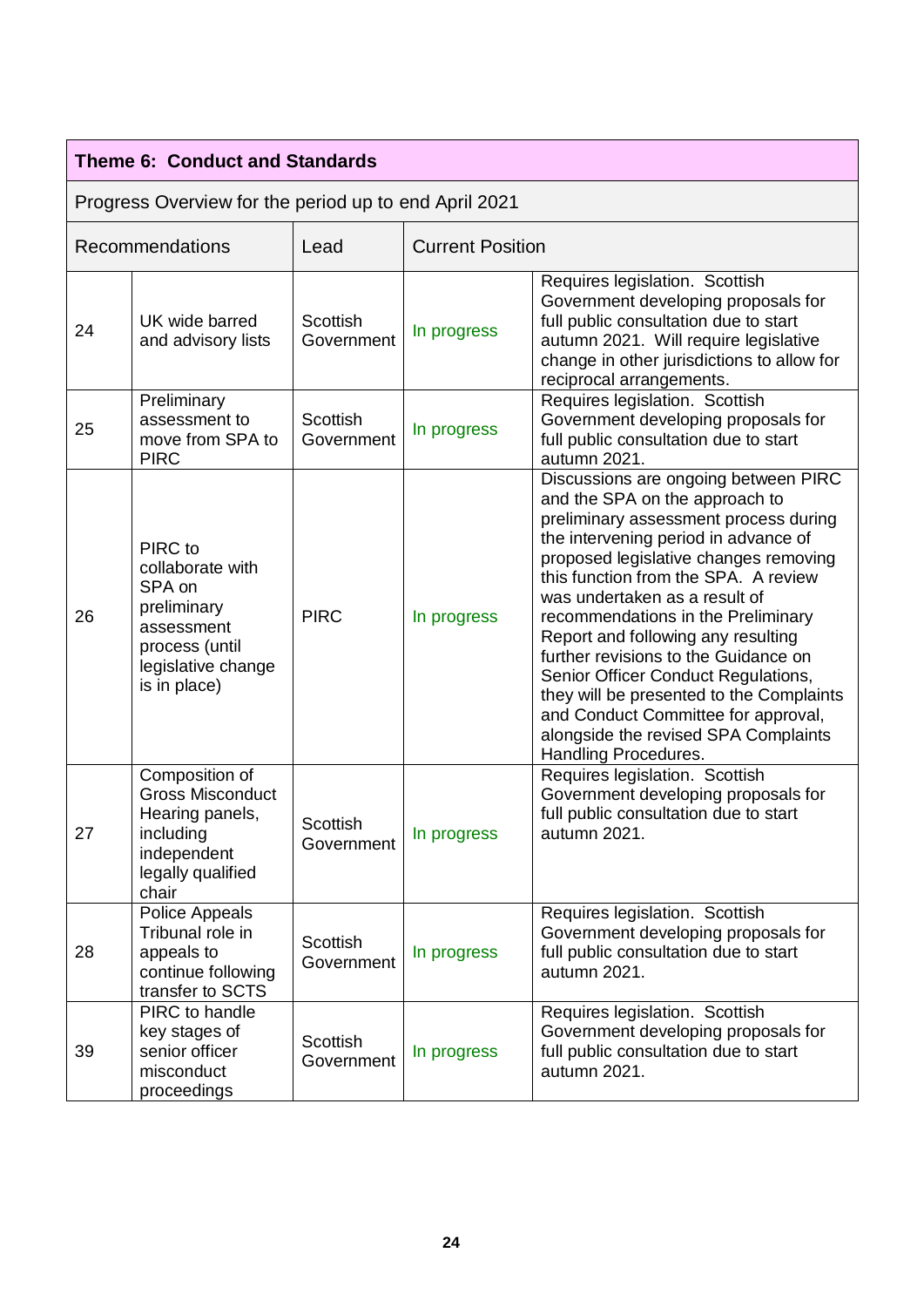## **Theme 6: Conduct and Standards**

| Recommendations |                                                                                                                                                                                                                                         | Lead                          | <b>Current Position</b> |                                                                                                                                |
|-----------------|-----------------------------------------------------------------------------------------------------------------------------------------------------------------------------------------------------------------------------------------|-------------------------------|-------------------------|--------------------------------------------------------------------------------------------------------------------------------|
| 40              | PIRC to have new<br>statutory function<br>to present cases in<br>senior officer gross<br>misconduct<br>hearings                                                                                                                         | Scottish<br>Government        | In progress             | Requires legislation. Scottish<br>Government developing proposals for<br>full public consultation due to start<br>autumn 2021. |
| 41              | PIRC power to<br>recommend<br>suspension of<br>senior officer                                                                                                                                                                           | Scottish<br>Government        | In progress             | Requires legislation. Scottish<br>Government developing proposals for<br>full public consultation due to start<br>autumn 2021. |
| 51              | Faster misconduct<br>hearings in certain<br>circumstances                                                                                                                                                                               | Scottish<br>Government        | In progress             | Requires legislation. Scottish<br>Government developing proposals for<br>full public consultation due to start<br>autumn 2021. |
| 52              | Gross misconduct<br>proceedings to be<br>held in public                                                                                                                                                                                 | Scottish<br>Government        | In progress             | Requires legislation. Scottish<br>Government developing proposals for<br>full public consultation due to start<br>autumn 2021. |
| 53              | Chair to consider<br>protecting<br>vulnerable<br>witnesses<br>including officer<br>who is the subject<br>of Gross<br>misconduct<br>proceedings                                                                                          | Scottish<br>Government        | In progress             | Requires legislation. Scottish<br>Government developing proposals for<br>full public consultation due to start<br>autumn 2021. |
| 54              | <b>Scottish Ministers</b><br>to have powers to<br>consult on and<br>issue guidance in<br>respect of conduct,<br>conferring duties<br>to have regard to<br>guidance, also<br>introducing<br><b>Reflective Practice</b><br><b>Reviews</b> | Scottish<br>Government        | In progress             | Requires legislation. Scottish<br>Government developing proposals for<br>full public consultation due to start<br>autumn 2021. |
| 55              | Statutory provision<br>for Joint<br>misconduct<br>proceedings,<br>including senior<br>officers                                                                                                                                          | <b>Scottish</b><br>Government | In progress             | Requires legislation. Scottish<br>Government developing proposals for<br>full public consultation due to start<br>autumn 2021. |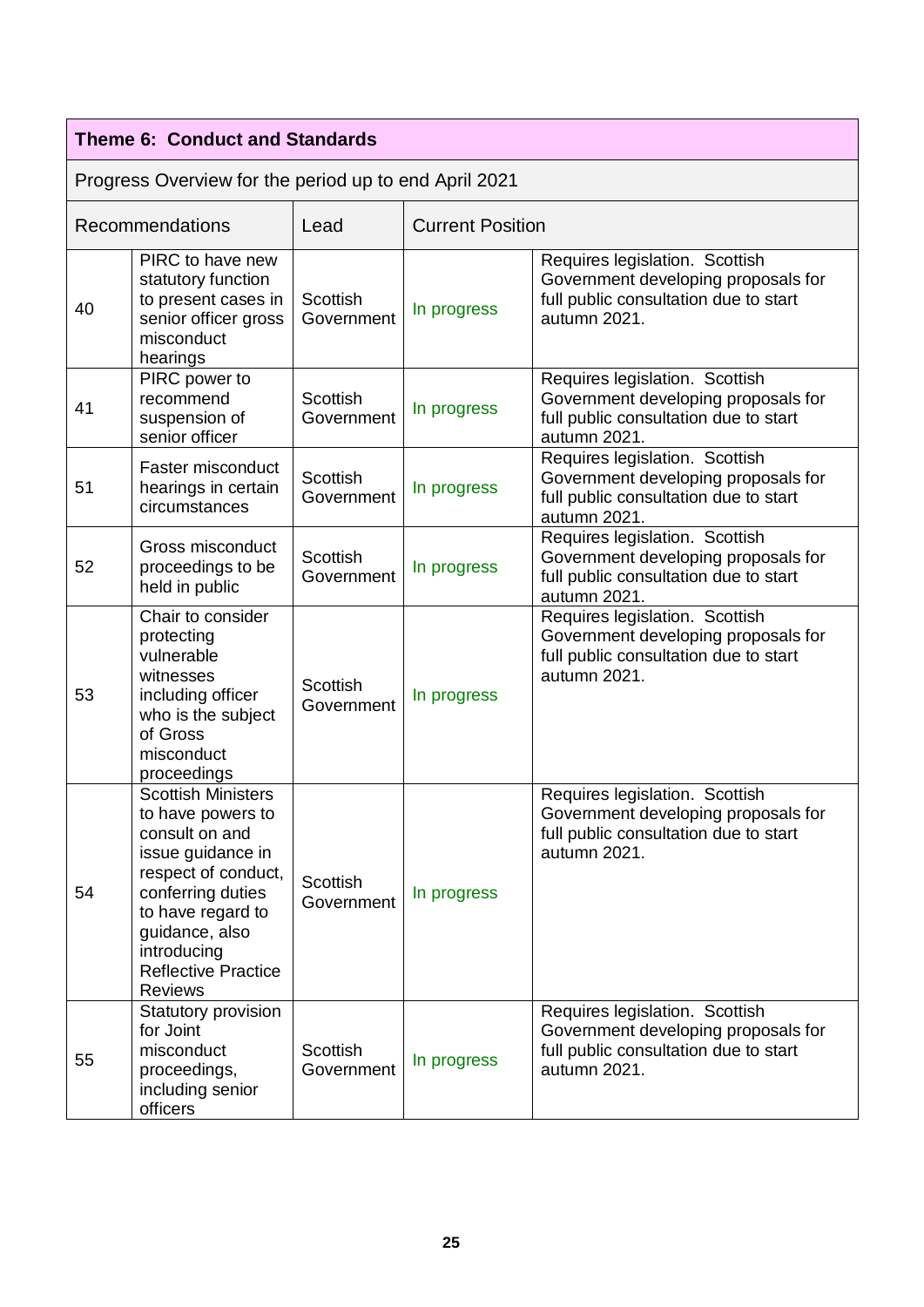|             | <b>Theme 6: Conduct and Standards</b>                                                                                  |                               |                                      |                                                                                                                                                                                                                                                                                                                                               |
|-------------|------------------------------------------------------------------------------------------------------------------------|-------------------------------|--------------------------------------|-----------------------------------------------------------------------------------------------------------------------------------------------------------------------------------------------------------------------------------------------------------------------------------------------------------------------------------------------|
|             | Progress Overview for the period up to end April 2021                                                                  |                               |                                      |                                                                                                                                                                                                                                                                                                                                               |
|             | Recommendations                                                                                                        | Lead                          | <b>Current Position</b>              |                                                                                                                                                                                                                                                                                                                                               |
| 56          | Provision for<br>misconduct<br>allegations against<br>probationers to be<br>dealt with during<br>probation period      | Scottish<br>Government        | In progress                          | Requires legislation. Scottish<br>Government developing proposals for<br>full public consultation due to start<br>autumn 2021.                                                                                                                                                                                                                |
| 57          | Alternatives to<br>suspension to be<br>added to<br>regulations                                                         | <b>Scottish</b><br>Government | In progress                          | Requires legislation. Scottish<br>Government developing proposals for<br>full public consultation due to start<br>autumn 2021.                                                                                                                                                                                                                |
| 58          | Outcome of gross<br>misconduct<br>proceedings to be<br>made public                                                     | Scottish<br>Government        | In progress                          | Requires legislation. Scottish<br>Government developing proposals for<br>full public consultation due to start<br>autumn 2021.                                                                                                                                                                                                                |
| <b>PR16</b> | Complaints<br>against senior<br>officers should be<br>prioritised and<br>dealt with as<br>speedily as<br>possible      | <b>PIRC</b>                   | In progress<br>Awaiting sign<br>off. | <b>Revised SPA Complaints Handling</b><br>Procedures developed incorporating<br>consultation feedback from PIRC and<br>SCPOSA. Will be submitted to SPA<br>Committee for approval in due course.                                                                                                                                              |
| <b>PR18</b> | SPA to consider<br>alternative options<br>for senior officers<br>other than<br>suspension                              | <b>SPA</b>                    | In progress                          | Revised SPA Guidance on Senior<br><b>Officer Conduct Regulations developed</b><br>incorporating consultation feedback from<br>PIRC and SCPOSA. Further revisions<br>may be made - links to<br>Recommendation 26.                                                                                                                              |
| <b>PR19</b> | Preliminary<br>assessment to<br>take factors into<br>account, such as<br>anonymity and<br>potential vexatious<br>basis | <b>Scottish</b><br>Government | In progress                          | Requires legislation. Scottish<br>Government developing proposals for<br>full public consultation due to start<br>autumn 2021. In addition, revisions are<br>being made to the SPA Senior Officer<br>Conduct Guidance to seek to address<br>these points ensuring that these factors<br>are taken into account in preliminary<br>assessments. |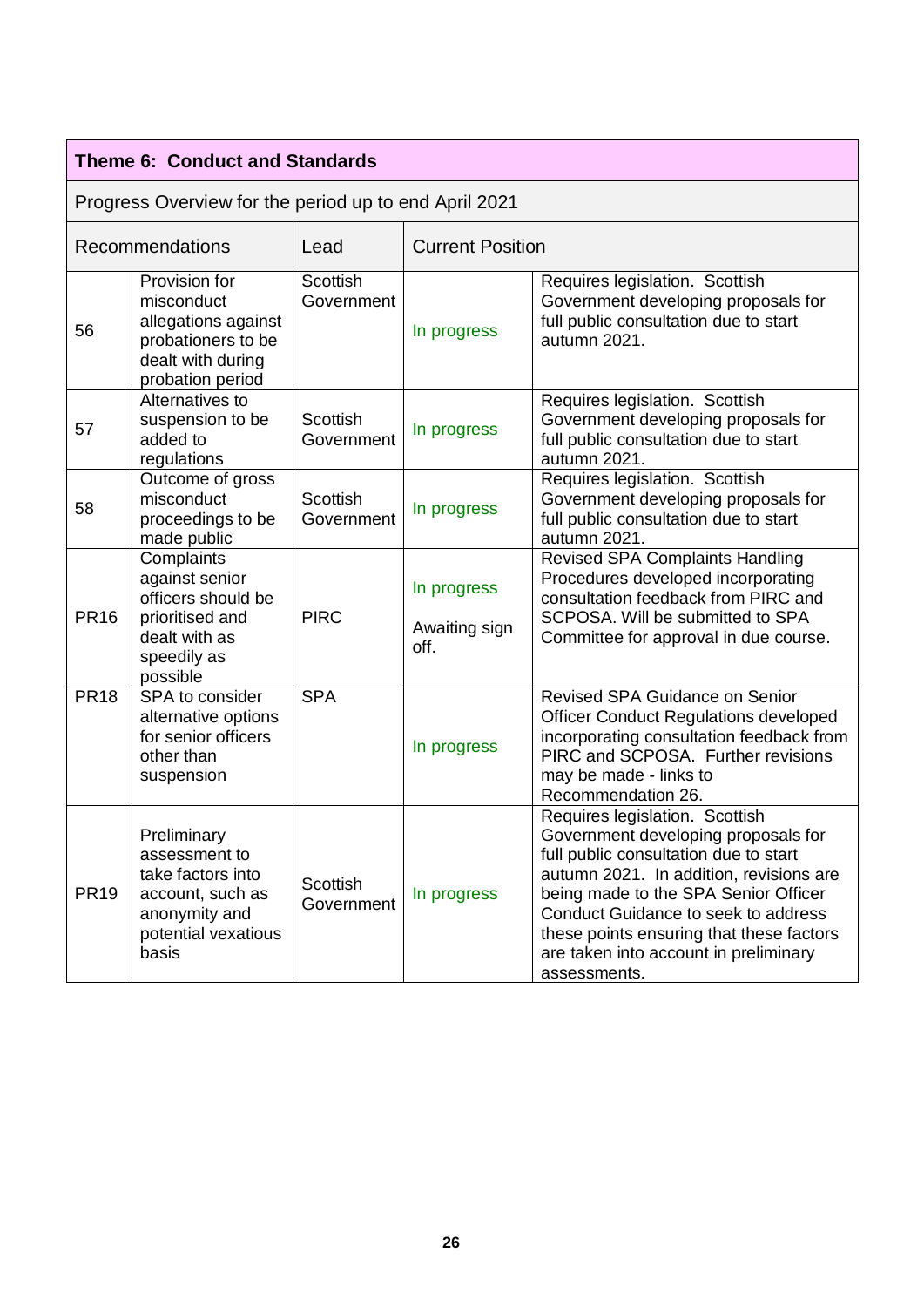### **THEME 7: TRAINING AND HR**

In contrast to the previous theme, all recommendations under this theme are non-legislative and primarily aimed at partners to implement within their own organisations.

### **Police Scotland training**

As part of a suite of changes made to strengthen its Professional Standards Department (PSD), Police Scotland has developed a comprehensive five day Induction Training package in conjunction with partners (PIRC, CAAPD, Scottish Police Federation) providing new PSD officers with an overview and insight into all PSD Business areas, in-depth delivery covering the journey of a complaint focusing on process and guidance, Customer Handling, Mediation and Mental Health. The first induction course was delivered 26th – 30th April and feedback has been extremely positive, with external observers from Scottish Government, SPA and PIRC in attendance. The establishment of the Induction Course in conjunction with the new Complaint Handling Operating Model being commenced on 3rd May 2021 (see page 28 below) simultaneously progresses the delivery of **recommendations 6 and 67**. This is complemented by the appointment of a Training coordinator in National Support, Partnerships and Prevention Unit (NSPPU) with responsibility for coordination of all training across PSD business areas, implementing **recommendation 62**.

As proposed in **Recommendation 14** that Police Scotland review its competencies for assessing readiness for promotion, a new promotion process has been introduced, which tests skills, competence, behaviours and values, all linked to the Competency and Values Framework (CVF). The Police Leadership and Development Programme (PLDP) commenced on 1st April 2021 and will become the new qualification required prior to promotion to the rank of sergeant, replacing the Diploma. The aim of the PLDP pilot is ultimately to provide Police Scotland with a new and modern promotion qualification in which officers are assessed on work based performance by undertaking vocational tasks.

### **PIRC training**

PIRC provides in-house training through shadowing and mentoring, in addition to which trainees attend the Police Scotland College at Jackton and undertake a University course as part of their traineeship. In planning for implementation of **recommendation 63,** preliminary discussion has taken place between PIRC and PSD to progress opportunities for PIRC staff to work shadow Police Scotland officers, which will be realised once COVID restrictions are lifted. In connection with **recommendation 64**, PIRC intends to carry out an assessment of training needs to identify any gaps which require to be addressed. Although aimed at Police Scotland, PIRC has recognised the relevance of **recommendation 67** and its staff have completed mandatory training in relation to engaging with those who have experienced trauma, with training inputs from Mental Health First Aiders.

### **Joint PIRC and Police Scotland training**

Investigation and Review staff from PIRC already provide training inputs to courses at the Scottish Police College and publishes *Learning Point* providing learning that has been identified through investigations and complaint handling reviews. PIRC and PSD training cadre have established training material and regularly deliver jointly on Police Scotland's internal PSD training, Divisional Training, Leadership training and National training. PIRC will liaise through the NCHDG to see if this can be further enhanced or propose that **recommendation 65** be closed.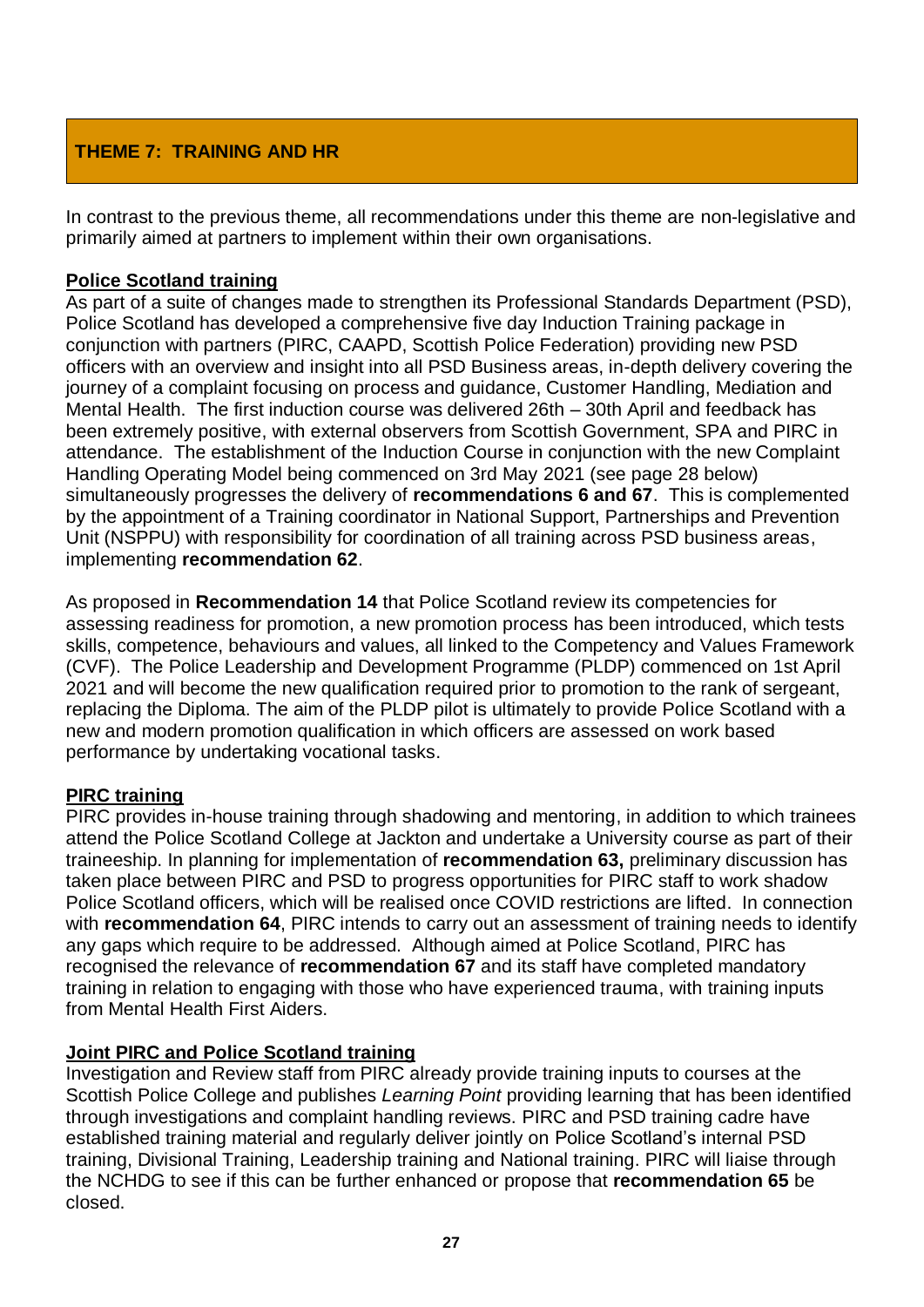### **PIRC workforce**

In her Final Report, Dame Elish noted that in the period since **recommendation 24** from her Preliminary Report was made in June 2019, proposing that PIRC replace former officers with non-police staff following retirement, there had been no requirement to recruit to the most senior PIRC posts. In considering the implementation for this recommendation, PIRC views it as essential to have operational and managerial members of staff who have investigative experience and expertise whether from policing or other investigative agencies for the credibility of its investigative capacity of PIRC. To effectively hold the police to account requires investigators with a range of specialist and operational investigative skills. However, PIRC is aware of the benefits attracting employees from other backgrounds and continues to actively recruit from a diverse pool, including those from non-policing bodies who have an investigative function, as well as growing their own investigators though an active trainee program. PIRC has recruited 16 trainees, all from a non –police background, on its trainee programme. To be operationally competent requires on the ground experience and with the current volumes of investigations, particularly critical investigations, it inevitably will take time for them to gain the extensive operational competency that would enable them to investigate effectively without the support of investigators from a policing background. As acknowledged in the Final Report, the gradual shift to recruit more employees from a non – policing background will take some years. It is important in the Scottish context to recognise that the Commissioner cannot be a former police officer, thus bringing an element of independence. Further, all investigations involving criminality of a serious nature or deaths in custody are conducted by the PIRC under the direction of the COPFS, ensuring oversight by the independent prosecutor.

### **Further updates**

| Theme 7: Training and HR       |                                                                                                                                                                                                                    |                    |                         |                                                                                                                                                                                                                                                                                                                                                                                                                                                                             |
|--------------------------------|--------------------------------------------------------------------------------------------------------------------------------------------------------------------------------------------------------------------|--------------------|-------------------------|-----------------------------------------------------------------------------------------------------------------------------------------------------------------------------------------------------------------------------------------------------------------------------------------------------------------------------------------------------------------------------------------------------------------------------------------------------------------------------|
|                                | Progress Overview for the period up to end April 2021                                                                                                                                                              |                    |                         |                                                                                                                                                                                                                                                                                                                                                                                                                                                                             |
| <b>Recommendations</b><br>Lead |                                                                                                                                                                                                                    |                    | <b>Current Position</b> |                                                                                                                                                                                                                                                                                                                                                                                                                                                                             |
| 6                              | All officers and<br>support staff in<br><b>Police Scotland's</b><br>Professional<br>Standards<br>Department (PSD)<br>to receive<br>comprehensive<br>induction training<br>and regular<br>refresher<br>development. | Police<br>Scotland | In progress             | A comprehensive 5 day Induction Training<br>package was developed for new PSD<br>officers covering the journey of a<br>complaint focusing on process and<br>guidance, Customer Handling, Mediation<br>and Mental Health.<br>The establishment of the Induction Course<br>in conjunction with the new Complaint<br>Handling Operating Model being<br>commenced on 3rd May 2021,<br>simultaneously progresses the delivery of<br>Training and HR recommendations 6 and<br>67. |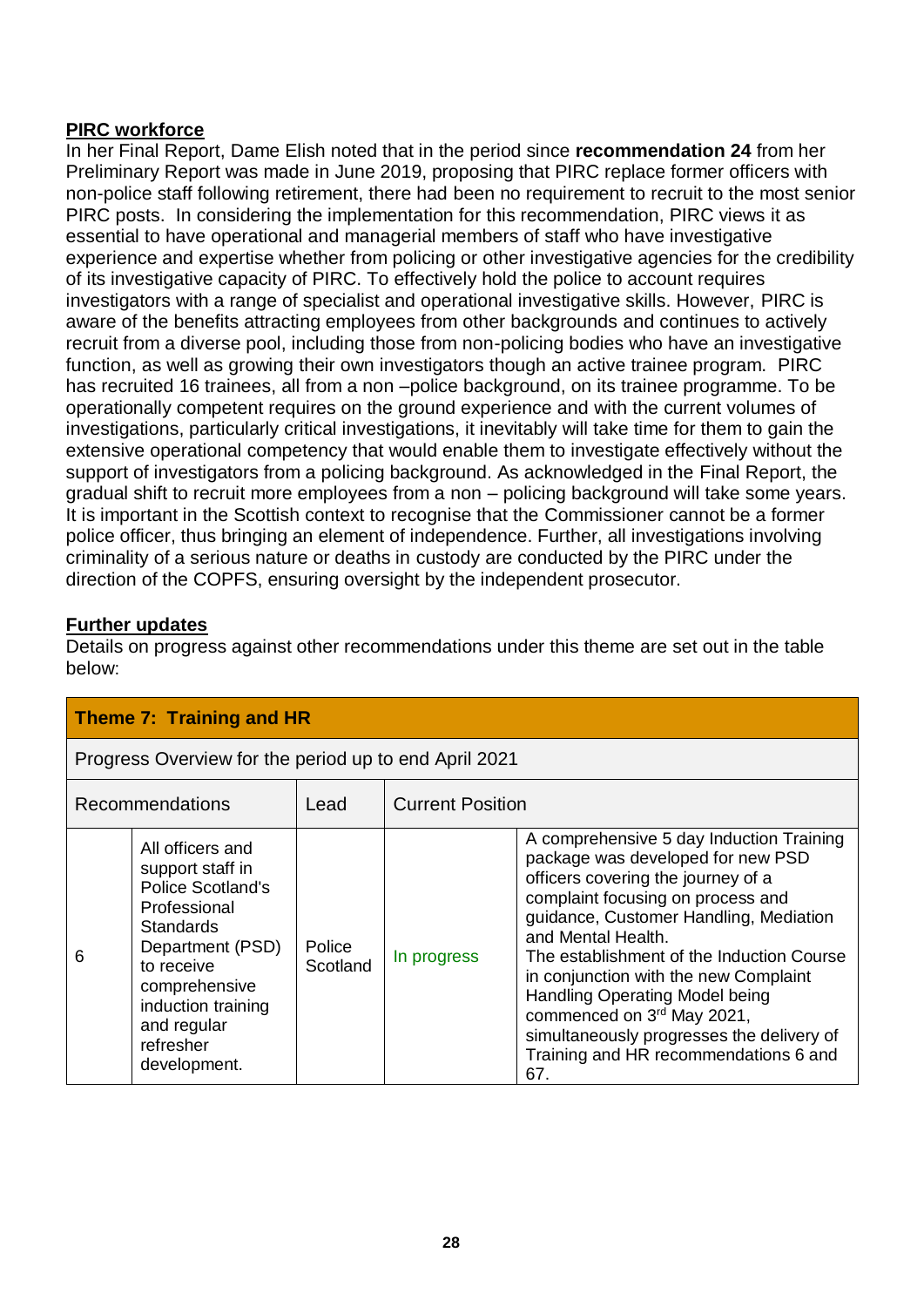| Recommendations |                                                                                                                                                                                                     | Lead               |                                            | <b>Current Position</b>                                                                                                                                                                                                                                                                                                                                                                                                                                                                                                                                                                                    |  |
|-----------------|-----------------------------------------------------------------------------------------------------------------------------------------------------------------------------------------------------|--------------------|--------------------------------------------|------------------------------------------------------------------------------------------------------------------------------------------------------------------------------------------------------------------------------------------------------------------------------------------------------------------------------------------------------------------------------------------------------------------------------------------------------------------------------------------------------------------------------------------------------------------------------------------------------------|--|
| 11              | <b>Police Scotland to</b><br>consider front line<br>sergeant workload<br>at and supervisory<br>ratio of sergeants<br>to constables                                                                  | Police<br>Scotland | In progress                                | Initial work has been undertaken by<br>Strategic Workforce Planning (SWP) to<br>understand the picture of supervisory<br>ratios across Police Scotland and in<br>particular local policing. A working group<br>has been constituted and will have its<br>inaugural meeting in June to consider the<br>findings of the SWP analysis of<br>supervisory ratios. This group will have<br>representation from staff associations to<br>ensure they are fully sighted on any<br>proposals.                                                                                                                       |  |
| 14              | <b>Police Scotland</b><br>Executive team<br>should consider in<br>depth and review<br>the criteria and<br>competencies that<br>it uses to assess<br>police officers'<br>readiness for<br>promotion. | Police<br>Scotland | In progress                                | Introduction in August 2020 of a new<br>promotion process to test skills,<br>competence, behaviours and values, all<br>linked to the Competency and Values<br>Framework (CVF). Police Leadership and<br>Development Programme<br>(PLDP) commenced on 1 April 2021 and<br>will become the new qualification required<br>prior to promotion to the rank of sergeant,<br>replacing the Diploma. Aim of the PLDP<br>pilot is ultimately to provide Police<br>Scotland with a modern promotion<br>qualification in which officers are assessed<br>on work based performance by<br>undertaking vocational tasks. |  |
| 62              | Police Scotland to<br>appoint a PSD<br>training officer to<br>liaise with the<br>SPSO, the PIRC<br>and the SPA on<br>joint training, best<br>practice.                                              | Police<br>Scotland | In progress<br><b>Awaiting Sign</b><br>off | Training coordinator appointed in National<br>Support, Partnerships and Prevention Unit<br>(NSPPU) with responsibility for<br>coordination of all training across PSD<br>business areas.                                                                                                                                                                                                                                                                                                                                                                                                                   |  |
| 63              | PIRC staff to work<br>shadow police<br>officers at peak<br>times to<br>understand context                                                                                                           | <b>PIRC</b>        | In progress                                | Preliminary discussions have taken place<br>with review officers scheduled to attend<br><b>Officer Safety Training Overview and visit</b><br>Contact, Command and Control in the<br>coming weeks.                                                                                                                                                                                                                                                                                                                                                                                                          |  |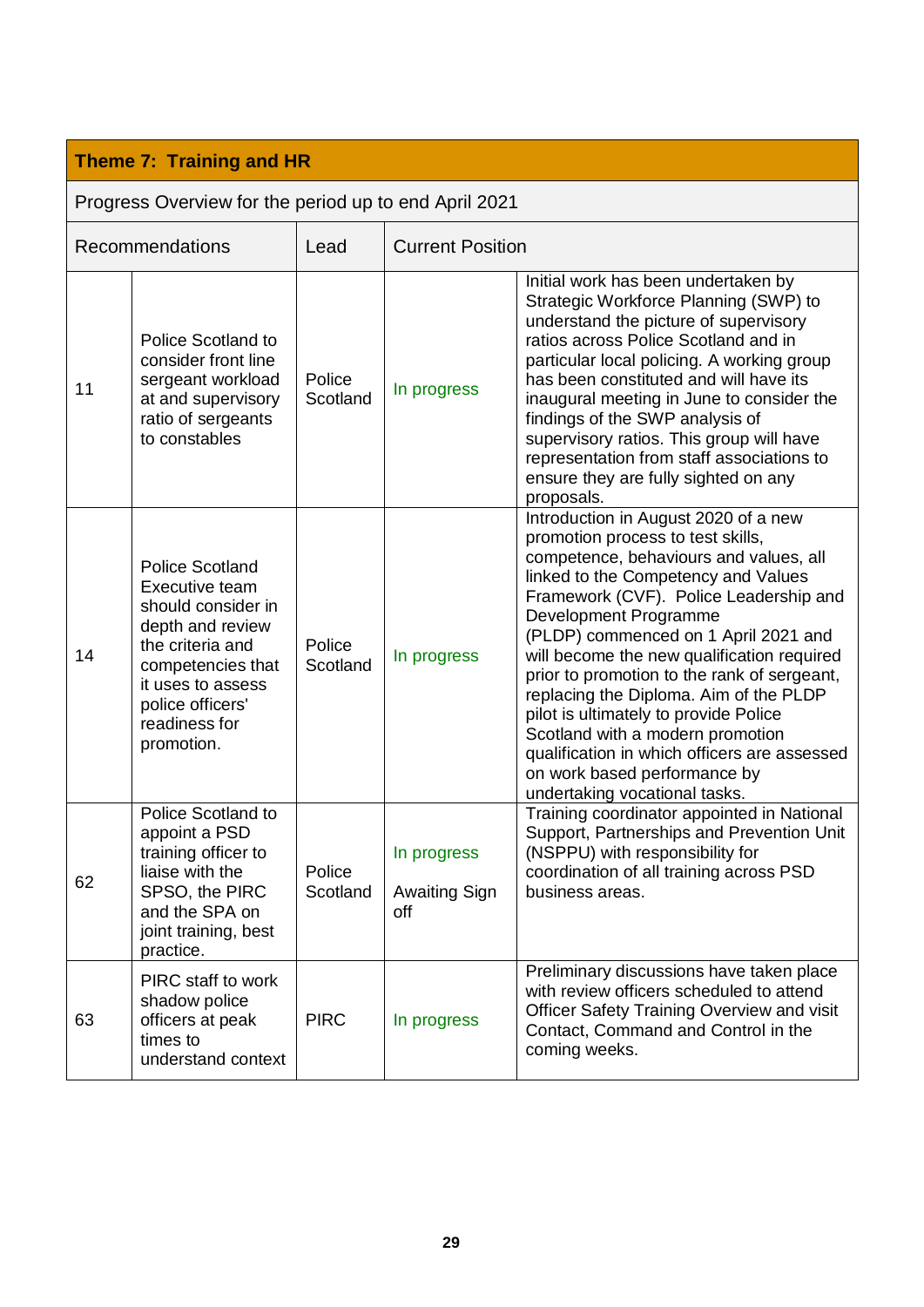|                 | Recommendations                                                                                                                                                  | Lead               |             | <b>Current Position</b>                                                                                                                                                                                                                                                                                                                                                                                                                                                                                                                                                                                                                         |  |
|-----------------|------------------------------------------------------------------------------------------------------------------------------------------------------------------|--------------------|-------------|-------------------------------------------------------------------------------------------------------------------------------------------------------------------------------------------------------------------------------------------------------------------------------------------------------------------------------------------------------------------------------------------------------------------------------------------------------------------------------------------------------------------------------------------------------------------------------------------------------------------------------------------------|--|
| 64              | PIRC in house<br>training on law of<br>evidence                                                                                                                  | <b>PIRC</b>        | In progress | Training currently provided through<br>shadowing and mentoring. Trainees also<br>attend Police Scotland training college and<br>a University course as part of their<br>traineeship. Plans are in place to<br>undertake a training needs analysis in due<br>course.                                                                                                                                                                                                                                                                                                                                                                             |  |
| 65              | <b>PIRC and Police</b><br>Scotland to<br>develop training<br>and development<br>opportunities to<br>embed learning<br>from thematic<br>analysis of<br>complaints | <b>PIRC</b>        | In progress | <b>Contribution from PIRC to Police Scotland</b><br>training events and identification of<br>learning through application of<br>investigation and complaints handling<br>reviews. PIRC and PSD training cadre<br>regularly deliver jointly on internal PSD<br>training, Divisional Training, Leadership<br>training and national training. Further<br>work being undertaken to determine if<br>current practice can be enhanced.                                                                                                                                                                                                                |  |
| 67              | Police Scotland to<br>provide training on<br>engaging with<br>individuals<br>displaying mental<br>ill-health symptoms<br>or related<br>behaviours.               | Police<br>Scotland | In progress | See Rec 6 above.<br>PIRC rolled out mandatory training to<br>support engagement with anyone who<br>experienced trauma, as well as training<br>from Mental Health First Aiders.                                                                                                                                                                                                                                                                                                                                                                                                                                                                  |  |
| PR <sub>2</sub> | <b>Police Scotland to</b><br>review<br>service-wide<br>capability of line<br>managers,<br>including the<br>adequacy of<br>training and<br>support<br>mechanisms  | Police<br>Scotland | Complete    | Management and co-ordination of internal<br>complaints (including grievance) and<br>employment tribunal complaint<br>submissions to ensure consistency of<br>approach regarding consideration of all<br>associated people matters, remaining<br>cognisant of officer and staff wellbeing.<br>National processes established within<br>PSD to identify training requirements in for<br>complaints, investigations and conduct,<br>including Induction training, CPD events<br>and resources. Training Working Group<br>covering all PSD business areas includes<br>representation from Learning, Training and<br>Development and Local Policing. |  |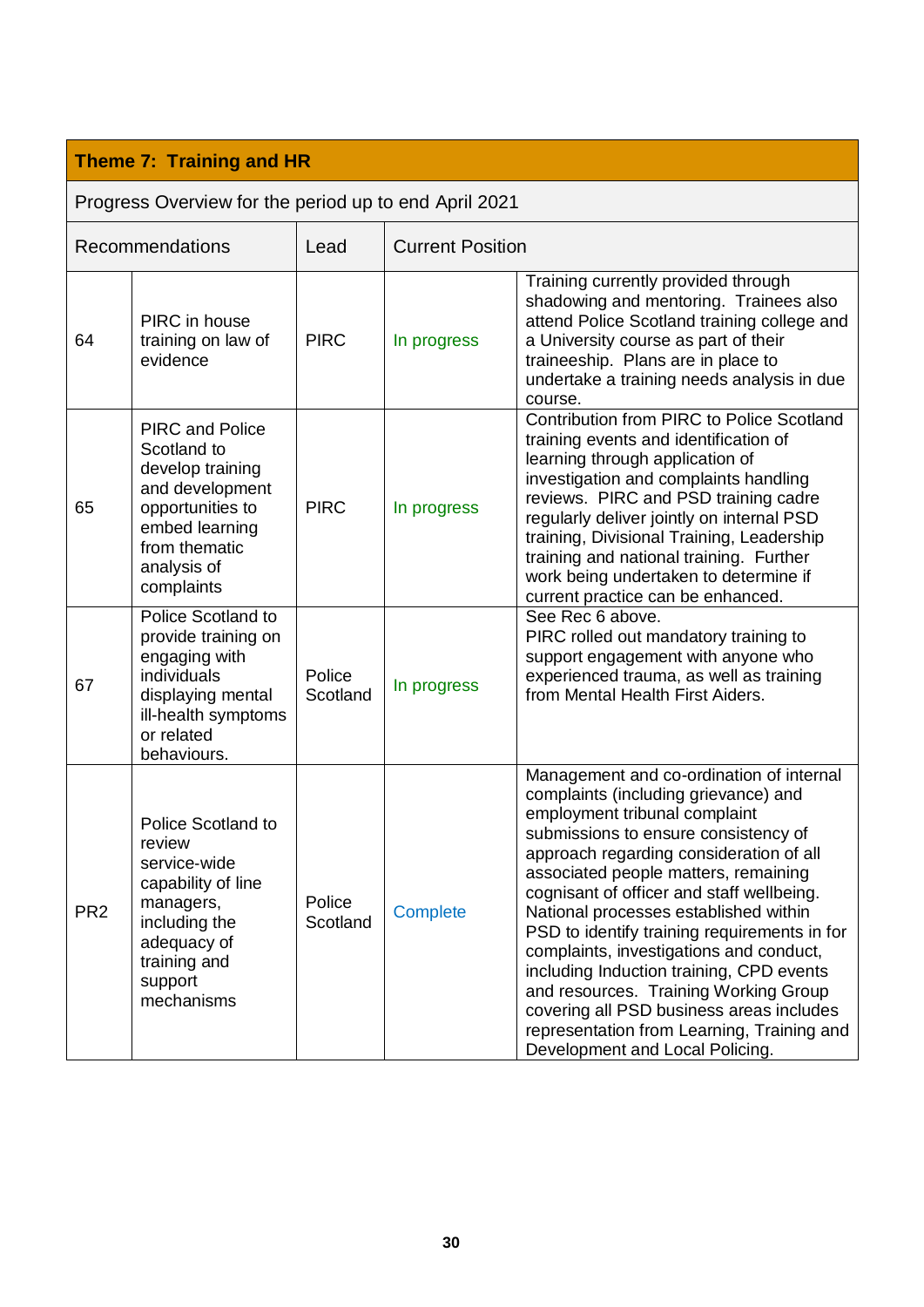|                 | Recommendations                                                                                                                                                                                   | Lead               | <b>Current Position</b> |                                                                                                                                                                                                                                                                                                                                                                                                                                                                                                    |
|-----------------|---------------------------------------------------------------------------------------------------------------------------------------------------------------------------------------------------|--------------------|-------------------------|----------------------------------------------------------------------------------------------------------------------------------------------------------------------------------------------------------------------------------------------------------------------------------------------------------------------------------------------------------------------------------------------------------------------------------------------------------------------------------------------------|
| PR <sub>3</sub> | <b>Police Scotland to</b><br>consider for<br>employing more<br>non-police officer<br>support staff in<br>PSD. This is an<br>option that Police<br>Scotland may wish<br>to ask HMICS to<br>review. | Police<br>Scotland | In progress             | PSD are engaged in a Force wide<br>strategic workforce planning exercise<br>directly examining the composition of the<br>workforce on a needs analysis basis.<br>Resourcing of PSD in the area of<br>complaint handling will form part of that<br>analysis. Commitment and progress to<br>Organisational Design, Resources and<br>Demand and Organisational Resilience as<br>Organisational priorities will be included in<br>reporting on Annual Policing Plan 2021-<br>22.                       |
| PR <sub>4</sub> | <b>Police Scotland to</b><br>ensure that<br>grievance matters<br>are not artificially<br>elevated and dealt<br>with as conduct<br>matters.                                                        | Police<br>Scotland | <b>Complete</b>         | Triage process for complex Grievances,<br><b>Criminal Complaints and Conduct</b><br>managed by PSD Gateway Unit.<br>GWU scrutinises and assesses for<br>potential criminal matters, conduct related<br>matters or grievance related matters. Case<br>Allocation Review Panel established to<br>provide oversight for Grievance, Non-<br><b>Criminal Complaints and Employment</b><br>Tribunals.                                                                                                    |
| PR <sub>9</sub> | <b>Police Scotland to</b><br>raise awareness of<br>internal systems for<br>mediation and<br>grievance                                                                                             | Police<br>Scotland | <b>Complete</b>         | The promotion of mediation at any stage<br>of the grievance process is contained<br>within Police Scotland Grievance policy,<br>published on the P&D Policy Hub on the<br>Intranet. Ongoing communications work<br>regarding whistleblowing and where<br>concern does not meet WB criteria,<br>signposted to Integrity Matters online form<br>to raise concern. The promotion of<br>Wellbeing continues to feature in<br><b>Operational Priorities</b>                                             |
| <b>PR10</b>     | <b>Police Scotland to</b><br>provide officers in<br>frontline resolution<br>with training in<br>mediation and<br>customer handling.                                                               | Police<br>Scotland | <b>Complete</b>         | Police Scotland PSD has established an<br>overarching training group to provide<br>oversight of national approaches and<br>delivery of mediation and customer<br>handling training.<br>Training identified for customer handling<br>and mediation in conjunction with Contact,<br><b>Command and Control Trainer, PSD</b><br>Training Working group will continue to<br>provide oversight of training in support of<br>Organisational Priorities as outlined in the<br>Annual Police Plan 2021-22. |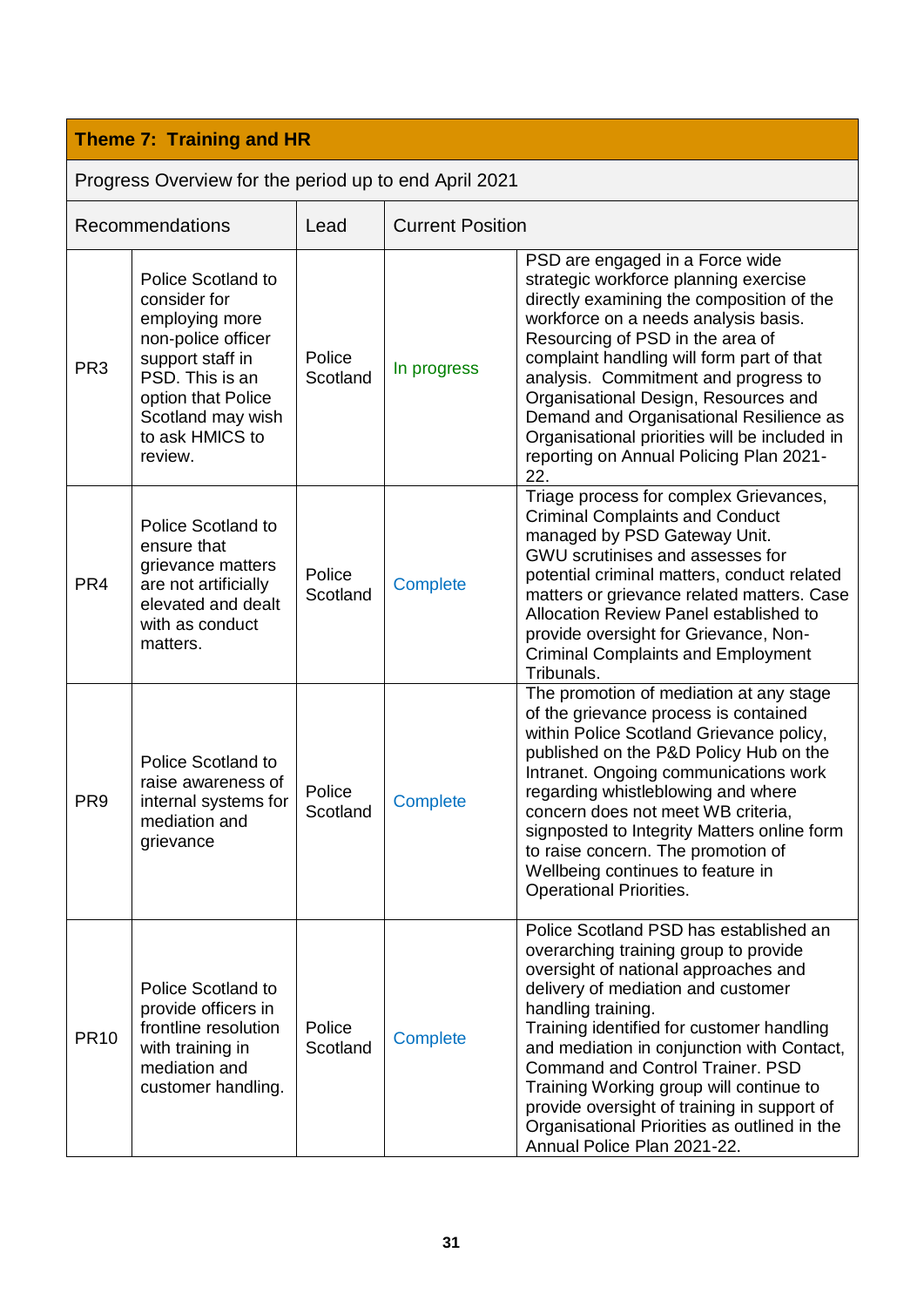| Progress Overview for the period up to end April 2021 |                                                                                                                                                                   |             |                         |                                                                                                                                                                                                                                                                                                                                                                                                                                                                                                                   |
|-------------------------------------------------------|-------------------------------------------------------------------------------------------------------------------------------------------------------------------|-------------|-------------------------|-------------------------------------------------------------------------------------------------------------------------------------------------------------------------------------------------------------------------------------------------------------------------------------------------------------------------------------------------------------------------------------------------------------------------------------------------------------------------------------------------------------------|
|                                                       | <b>Recommendations</b>                                                                                                                                            | Lead        | <b>Current Position</b> |                                                                                                                                                                                                                                                                                                                                                                                                                                                                                                                   |
| <b>PR17</b>                                           | Training for<br>complaints and<br>conduct officers in<br>SPA to be<br>consolidated to<br>ensure up-to-date<br>knowledge of<br>complaint handling<br>best practice | <b>SPA</b>  | In progress             | SPA offer their staff the opportunity to<br>attend Queen Margaret University's course<br>in Complaints and Ombuds Techniques<br>which looks at how organisations can<br>respond effectively to complaints and how<br>they can learn from complaints.<br>Discussions currently ongoing with<br>partners to develop and implement a<br>programme of training and personal<br>development for SPA Complaints team,<br>including access partner provisions where<br>applicable.                                       |
| <b>PR24</b>                                           | Following<br>retirement of<br>former police<br>officers PIRC<br>policy should be to<br>replace them with<br>non-police officers                                   | <b>PIRC</b> | In progress             | PIRC is continuing to seek to attract<br>employees from diverse backgrounds. It<br>was acknowledged in final report that this<br>would be a process that would take many<br>years. In considering the composition of<br>the PIRC workforce, there has to be a<br>balance between the credibility of the<br>PIRC as an effective investigative body<br>and ensuring that public confidence is not<br>affected by a perception of a close<br>relationship between the investigator and<br>those being investigated. |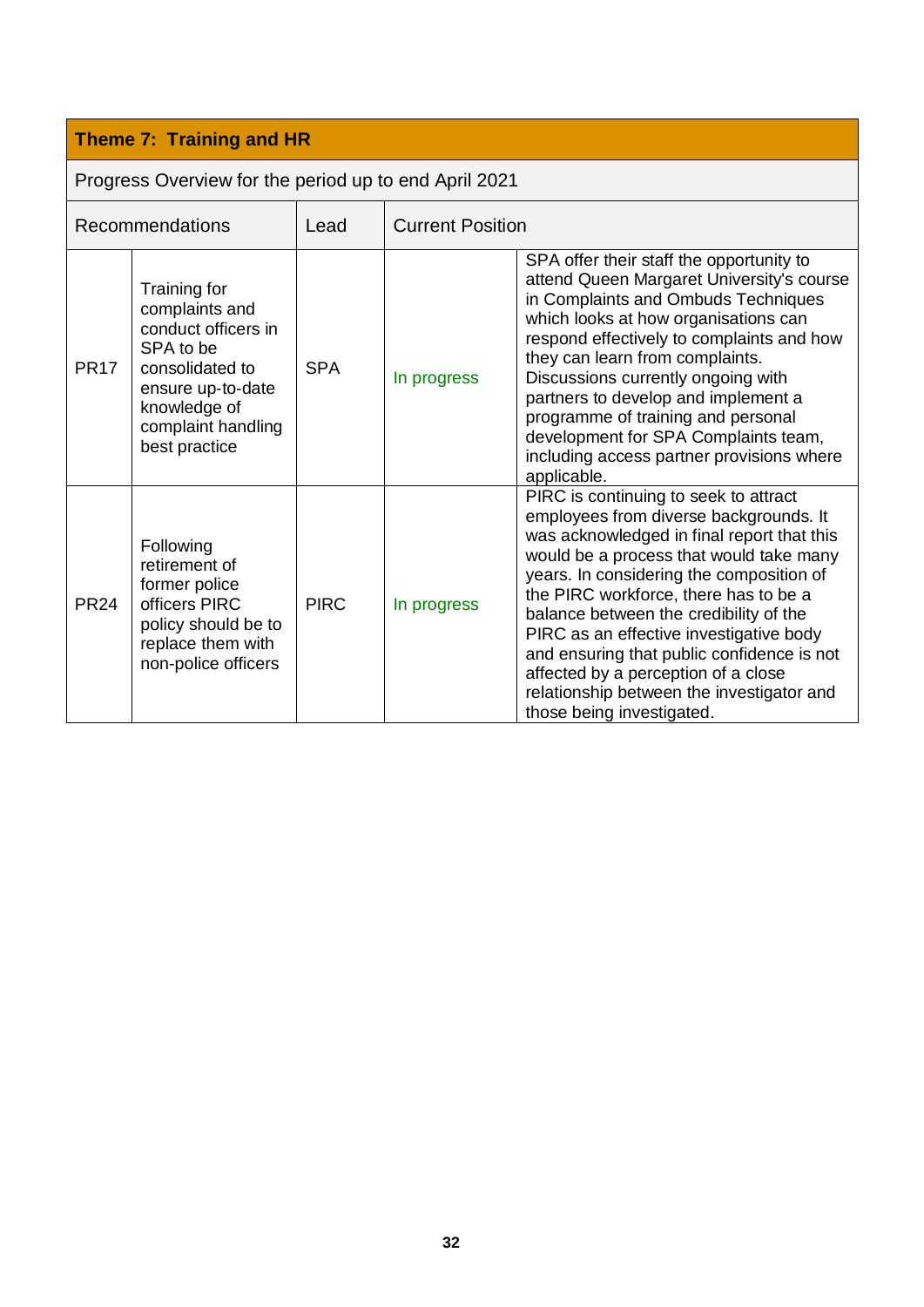### **Theme 8: Efficiency and Effectiveness**

### **Police Scotland's revised operating model for complaint handling**

One of the most significant changes to the system of police complaints resulting from Dame Elish's review is the development and roll out of a new operating model for complaint handling within Police Scotland. The revised Police Scotland Complaint Handling Model commenced on Monday 3 May 2021 and will see all complaints managed within the Professional Standards Department and handled by trained officers and staff. To support this new model 25 posts from both Local and National Policing divisions have been re-aligned. This is a significant step which will support Police Scotland's response to a number of recommendations from both the Preliminary and Final Reports, principally **recommendation 9** but also a number of the training recommendations highlighted above. The new revised Frontline resolution (FLR) process also commenced on 3rd May 2021, in order to broaden the opportunities where FLR can be used. This revised process coincides with structural change within PSD whereby early engagement with complainers, early resolution where appropriate, and consistent service delivery to all policing Divisions is at the core of the PSD business model.

### **Time limits for submission of complaints**

PIRC's new Statutory Guidance has been updated to clarify timescales for the submission of complaints by the public and include discretion for Police Scotland to discount complaints that are more than 12 months after the event if they satisfy the specified criteria. The Statutory Guidance has been circulated to all stakeholders, published on the PIRC website and is being incorporated and referenced into the revision of the Police Scotland Complaint Handling Standard Operating Procedure (SOP), thus closing **recommendation 80** 

### **Vexatious complaints**

As Dame Elish highlighted in her Final Report, **recommendation 13** from her Preliminary Report to make provision for vexatious complaints is dependent on changes to legislation but in the meantime Police Scotland, the SPA and the PIRC are aligning their unacceptable actions policies for dealing with vexatious or malicious complaints to ensure that they are consistent, robust and efficient Discussions between the partners are progressing through NCHDG to jointly review and ensure consistency across 'Unacceptable, Persistent or Unreasonable Actions by Complainers' policies with updated guidance to be published in due course. The public consultation on legislative proposals will take account of these developments in presenting options.

### **PIRC management and regional presence**

The joint response noted developments following the publication of Dame Elish's Preliminary Report which have overtaken those early **recommendations 20 and 25**, developments which Dame Elish also signalled in her Final Report. In light of the organisational changes made by the new Commissioner, Michelle Macleod following her appointment in 2019, the Scottish Government agrees with Dame Elish that a management review is not currently required. Similarly, the Memorandum of Understanding between PIRC and Police Scotland, which provides that Police Scotland will secure the scene of the incident with the PIRC taking over on arrival, should mean that a regional presence is not essential. PIRC considers the volume of investigations currently outwith the west central belt of Scotland would not justify a regional office elsewhere in Scotland and recognises that home working has brought flexibility in the response to incidents, with recent recruitment campaigns welcoming applications from throughout Scotland.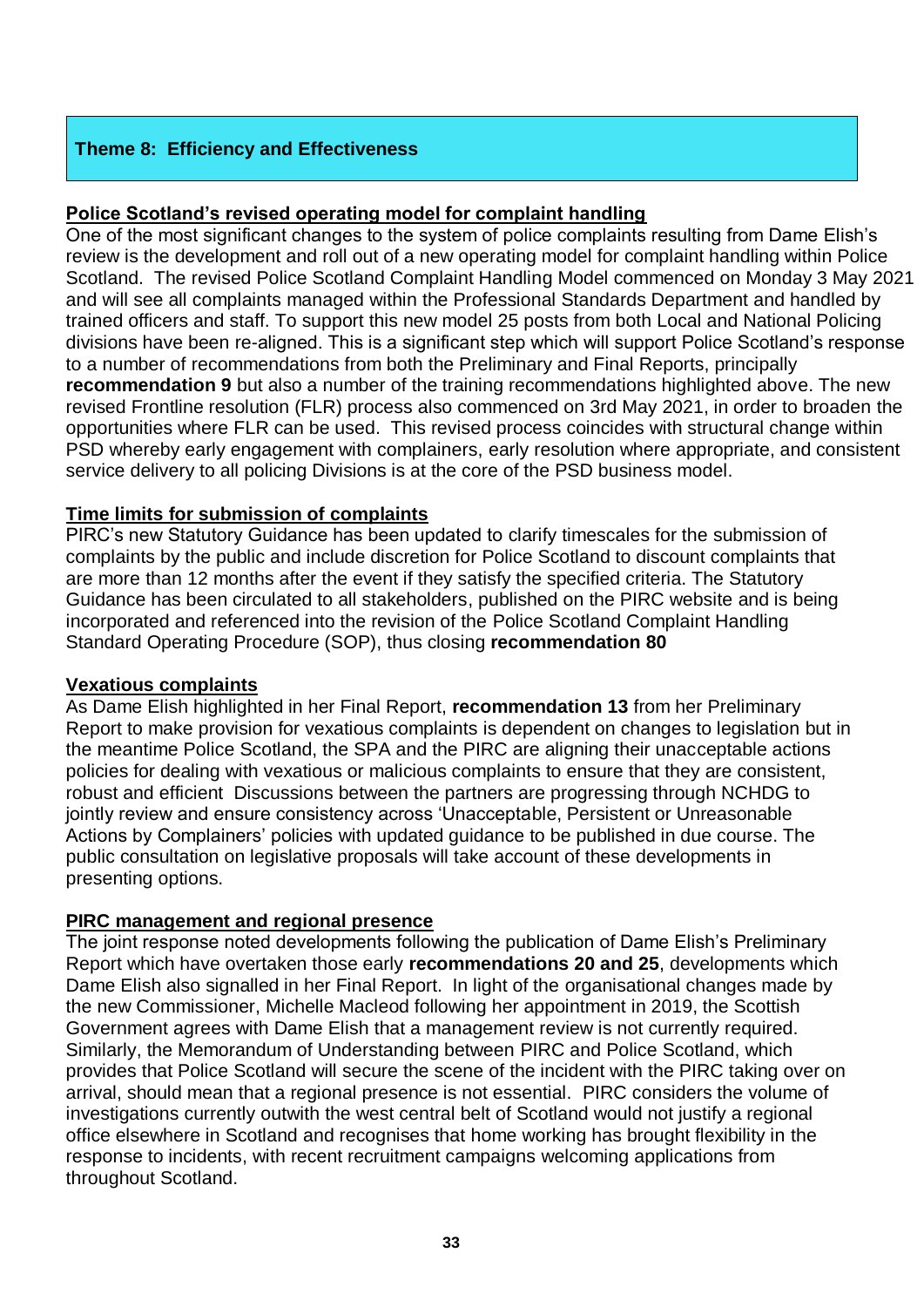### **Body Worn Video**

As highlighted in the joint response, the then Cabinet Secretary for Justice invited Dr Elizabeth Aston, in her capacity as Chair of the Independent Advisory Group (IAG) on New and Emerging Technologies in Policing, to consider the issues identified by Dame Elish in relation to the operational rollout of Body Worn Cameras. The IAG will undertake a live case study on Body Worn Video technology, as part of their work programme. The Scottish Government has provided one-off funding of £0.5m in 2021-22 to the SPA, to support the use of the technology and the Chief Constable has supported an accelerated roll-out to all appropriate officers and staff across Police Scotland as quickly as funding allows. There is a commitment to ensure all armed officers will be equipped with the devices in time for the major international summit, Conference of the Parties 26 (COP26), which is scheduled to be held in Glasgow in November 2021. Police Scotland's Body Worn Video Project Board has now drafted a Code of Practice which has been circulated for comment and feedback.

### **Further updates**

|    | Theme 8: Efficiency and Effectiveness                                                                                          |                               |                         |                                                                                                                                                                                                                                                                                                                                                                                                                       |
|----|--------------------------------------------------------------------------------------------------------------------------------|-------------------------------|-------------------------|-----------------------------------------------------------------------------------------------------------------------------------------------------------------------------------------------------------------------------------------------------------------------------------------------------------------------------------------------------------------------------------------------------------------------|
|    | Progress Overview for the period up to end April 2021                                                                          |                               |                         |                                                                                                                                                                                                                                                                                                                                                                                                                       |
|    | Recommendations                                                                                                                | Lead                          | <b>Current Position</b> |                                                                                                                                                                                                                                                                                                                                                                                                                       |
| 9  | All frontline<br>resolution should<br>be carried out by<br>Professional<br><b>Standards</b><br>Department                      | Police<br>Scotland            | In progress             | New revised Frontline resolution (FLR)<br>process commenced on 3rd May 2021,<br>in order to broaden the opportunities<br>where FLR can be used. This revised<br>process coincides with structural change<br>within PSD whereby early engagement<br>with complainers, early resolution where<br>appropriate, and consistent service<br>delivery to all policing Divisions is at the<br>core of the PSD business model. |
| 68 | Strategic<br><b>Oversight Group</b><br>or National<br>Complaint<br>Handling<br>Development<br>Group to engage<br>with the SPSO | <b>Scottish</b><br>Government | In progress             | Partners are engaging with SPSO as<br>part of work to take forward a number of<br>recommendations, including consultation<br>on those requiring legislation. SPSO<br>also features in the Terms of Reference<br>for the Strategic Oversight Group.                                                                                                                                                                    |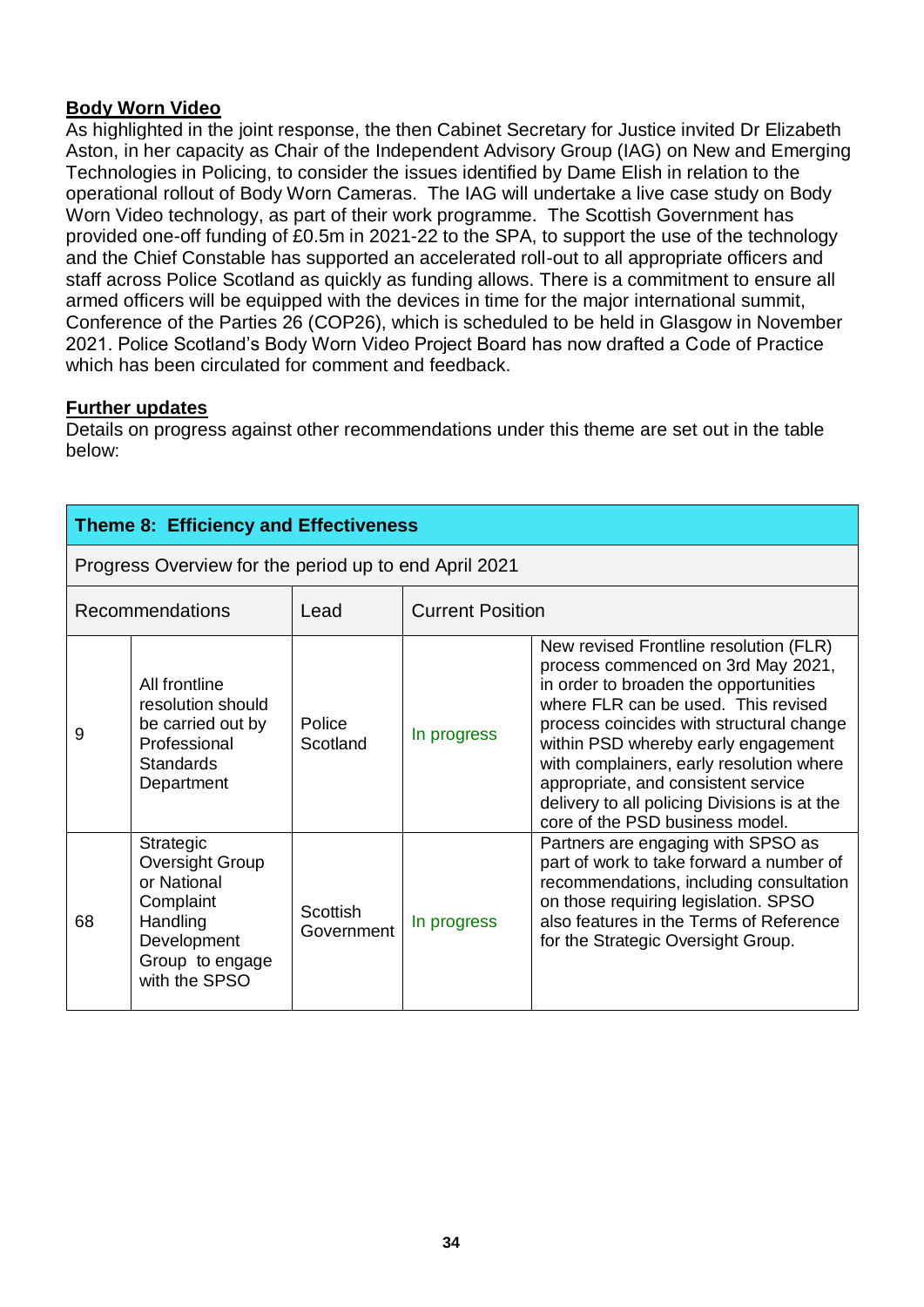| <b>Theme 8: Efficiency and Effectiveness</b>          |                                                                                                                                                                         |                        |                         |                                                                                                                                                                                                                                                                                                                                                                                                                                                                                                                                                                                                                                                                                                                                                                                                                                                                                                                                                                       |  |
|-------------------------------------------------------|-------------------------------------------------------------------------------------------------------------------------------------------------------------------------|------------------------|-------------------------|-----------------------------------------------------------------------------------------------------------------------------------------------------------------------------------------------------------------------------------------------------------------------------------------------------------------------------------------------------------------------------------------------------------------------------------------------------------------------------------------------------------------------------------------------------------------------------------------------------------------------------------------------------------------------------------------------------------------------------------------------------------------------------------------------------------------------------------------------------------------------------------------------------------------------------------------------------------------------|--|
| Progress Overview for the period up to end April 2021 |                                                                                                                                                                         |                        |                         |                                                                                                                                                                                                                                                                                                                                                                                                                                                                                                                                                                                                                                                                                                                                                                                                                                                                                                                                                                       |  |
|                                                       | Recommendations                                                                                                                                                         | Lead                   | <b>Current Position</b> |                                                                                                                                                                                                                                                                                                                                                                                                                                                                                                                                                                                                                                                                                                                                                                                                                                                                                                                                                                       |  |
| 72                                                    | NHS accident and<br>emergency<br>facilities designed<br>to be able to deal<br>safely with mental<br>health care and<br>acute crises                                     | Scottish<br>Government | In progress             | Mental Health - Scotland's Transition<br>and Recovery Plan prioritises<br>modernising pathways into mental health<br>services from primary and unscheduled<br>care services. We are working with the<br>Redesign of Urgent Care Programme to<br>improve the integration of physical and<br>mental health within the urgent care<br>setting. We are working alongside<br>partners from other sectors, to ensure<br>that support that is easy to access, quick<br>and responsive at the earliest possible<br>point. This will ensure that people who<br>present with unscheduled care needs<br>find our various systems easy to access<br>and are supported by a clearer referral<br>pathway to the right intervention. The<br>intention is to build on the significant<br>progress already made toward providing<br>an unscheduled care response, this will<br>include embedding mental health<br>unscheduled care pathways for adults,<br>children and young people'. |  |
| 80                                                    | Time limit for<br>submission of<br>complaints by the<br>public should be<br>clear in the PIRC's<br>statutory guidance<br>and publicised on<br>the relevant<br>websites. | <b>PIRC</b>            | <b>Complete</b>         | New statutory guidance updated to allow<br>Police Scotland discretion to discount<br>complaints that are more than 12<br>months after the event if specific criteria<br>is met. Guidance circulated to all<br>stakeholders and published on the PIRC<br>website. PIRC statutory guidance and<br>being incorporated and referenced into<br>the revision of the Police Scotland<br><b>Complaint Handling Standard Operating</b><br>Procedure.                                                                                                                                                                                                                                                                                                                                                                                                                                                                                                                           |  |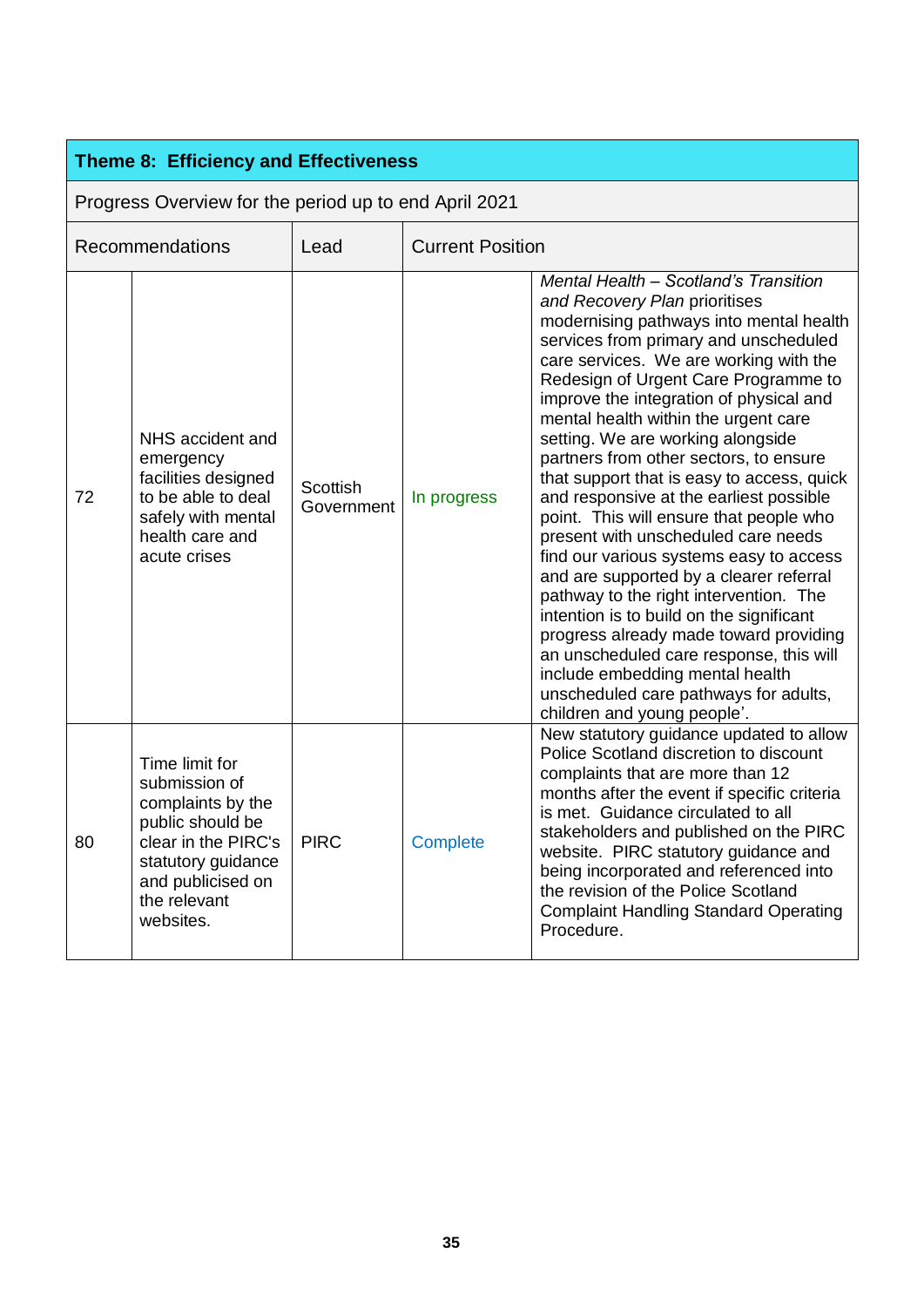### **Theme 8: Efficiency and Effectiveness**

Progress Overview for the period up to end April 2021 Recommendations Lead Current Position PR11 Police Scotland to accelerate plans to expand use of Body Worn Video Police<br>Scotland In progress Independent Advisory Group (IAG) on New and Emerging Technologies in Policing, will undertake a live case study on Body Worn Video technology. The Scottish Government has provided oneoff funding of £0.5m in 2021-22 to the SPA, to support the use of the technology and the Chief Constable has supported an accelerated roll-out to all appropriate officers and staff across Police Scotland. All armed officers will be equipped with the devices in time for COP26. Police Scotland's Body Worn Video Project Board has now drafted a Code of Practice which has been circulated for comment and feedback. PR13 **Scottish** Government to consider the case for amending the legislation to include a provision to deal with vexatious complainers. **Scottish** Government | In progress Requires legislation. Engaging with partners and staff associations. Public consultation due to start autumn 2021. In the meantime, discussions also progressing with partners to jointly review and ensure consistency across 'Unacceptable, Persistent or Unreasonable Actions by Complainers' policies. Unacceptable complainers guidance reviewed in consultation with PIRC and SPA – to be published imminently. PR20 PIRC to consider the case for creating regional presence to enhance its capacity to respond immediately PIRC Complete Analysis of current volume of investigations outwith the west central belt of Scotland would not justify a regional office elsewhere in Scotland. However, home working has brought flexibility to the way PIRC responds to incidents and recent recruitment campaigns have welcomed applications from throughout Scotland. PR25 Independent management review to ensure that the PIRC has appropriate leadership, skills and culture to carry out its functions. PIRC **Complete** The Commissioner has made a number of significant changes within the PIRC organisation. This recommendation has now overtaken by the Final Report paragraphs 14.150.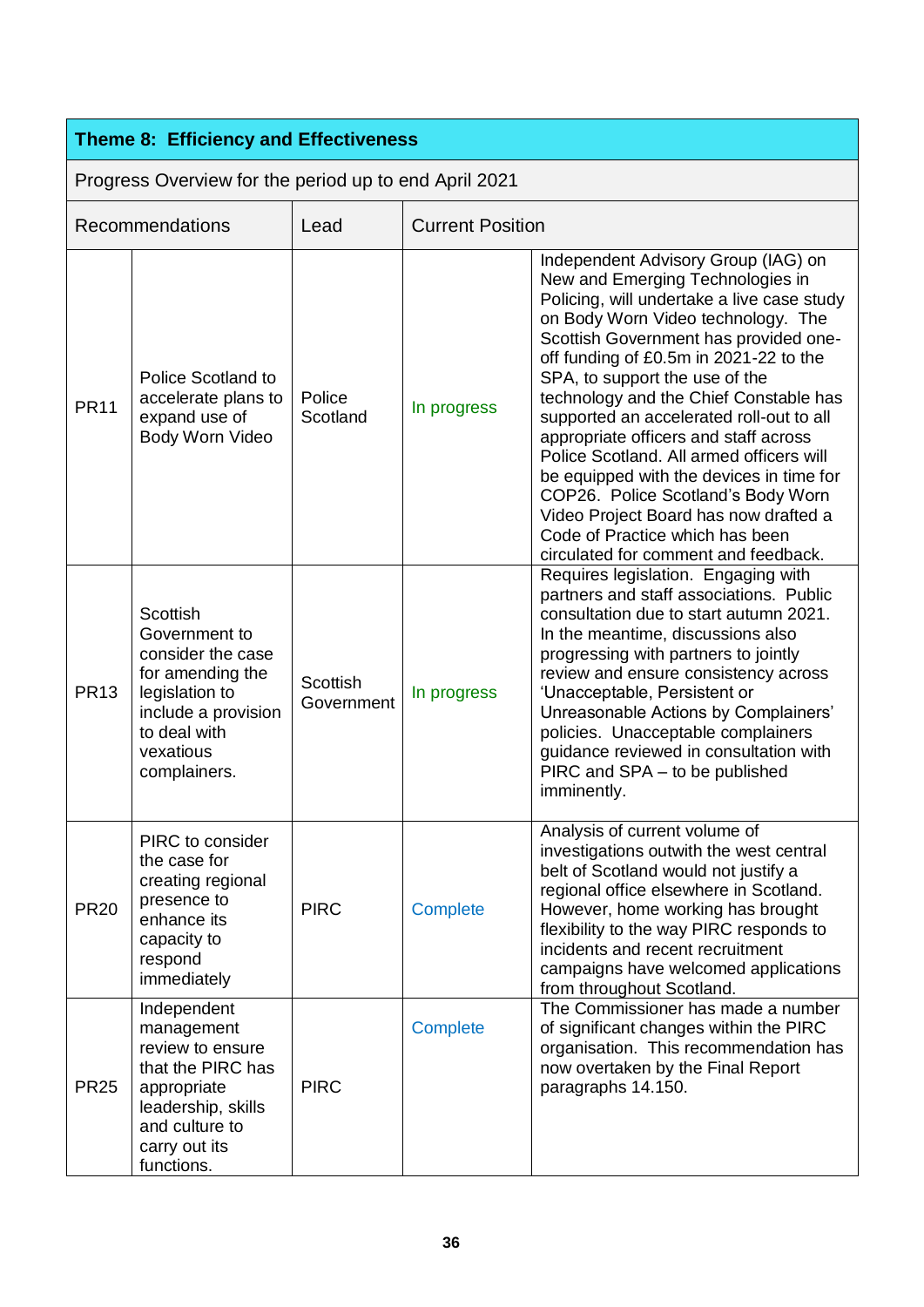### **Theme 9: Audit and Review**

### **Crown Office audit functions**

COPFS intends to carry out the next exercise to review complaints of assault and excessive force**,** as proposed in **recommendation 2** during August 2021 and have commenced discussions with Police Scotland. COPFS' intention is to repeat the exercise on an annual basis although this will be kept under review in light of successful implementation of other recommendations within Dame Elish's report, particularly those supporting and enhanced audit role for PIRC.

### **PIRC audit functions**

As Police Scotland are moving to a centralised model of Complaint Handling PIRC will wait for the model to be embedded before auditing the six-stage complaint handling process or FLR, as proposed in **recommendation 7**. PIRC met with Audit Scotland to discuss best practise in methodology and has arranged for a presentation from HMICS on their methodology. PIRC has recently recruited additional staff to assist in its Audit function and support the implementation of **Recommendation 42.** Planning is underway to set the scope and methodology for such audits, involving discussion with the NCHDG and COPFS.

### **Police Scotland audit functions**

Police Scotland has consulted and compiled a PSD audit methodology for complaint handling. The main purpose of the annual audit is to assess compliance with the six-stage complaint handling process, ensuring that all complaints are classified and handled as per the Standard Operating Procedures (SOP). The process will involve a fully comprehensive audit of all complaint categories, featuring controls which measure the life cycle of a complaint. This will provide a complete oversight of the six stage complaint handling process demonstrating an ongoing commitment to monitor and track all types of complaints against the Police received by Police Scotland supporting the implementation of **recommendations 7, 42, 61.** PSD is also appointing an Auditor to provide internal audit assurance, ensuring organisational risks are effectively managed and will be responsible for making recommendations to improve the overall internal control environment and to improve operational performance across PSD.

### **Joint audits**

Linked to recommendation 61, Police Scotland is working in partnership with PIRC and SPA through the NCHDG on the compilation and introduction of multi-agency audits. PSD will be responsible for ensuring co-ordination and facilitation of such audits are managed. PIRC has also engaged with Audit Scotland and SPSO who are happy to assist PIRC with methodology guidance, with Audit Scotland agreeing to provide an input to Review staff.

### **Review of whole-systems approach to mental health**

**Recommendation 71** proposed a broad and holistic review of the whole-systems approach to mental health. HMICS is considering the scope and parameters of what will be a wide-reaching and substantial piece of work. This may include a phased approach to the work and will require engagement with stakeholders, and partnership working with other scrutiny bodies with experience in the inspection of health and mental health services.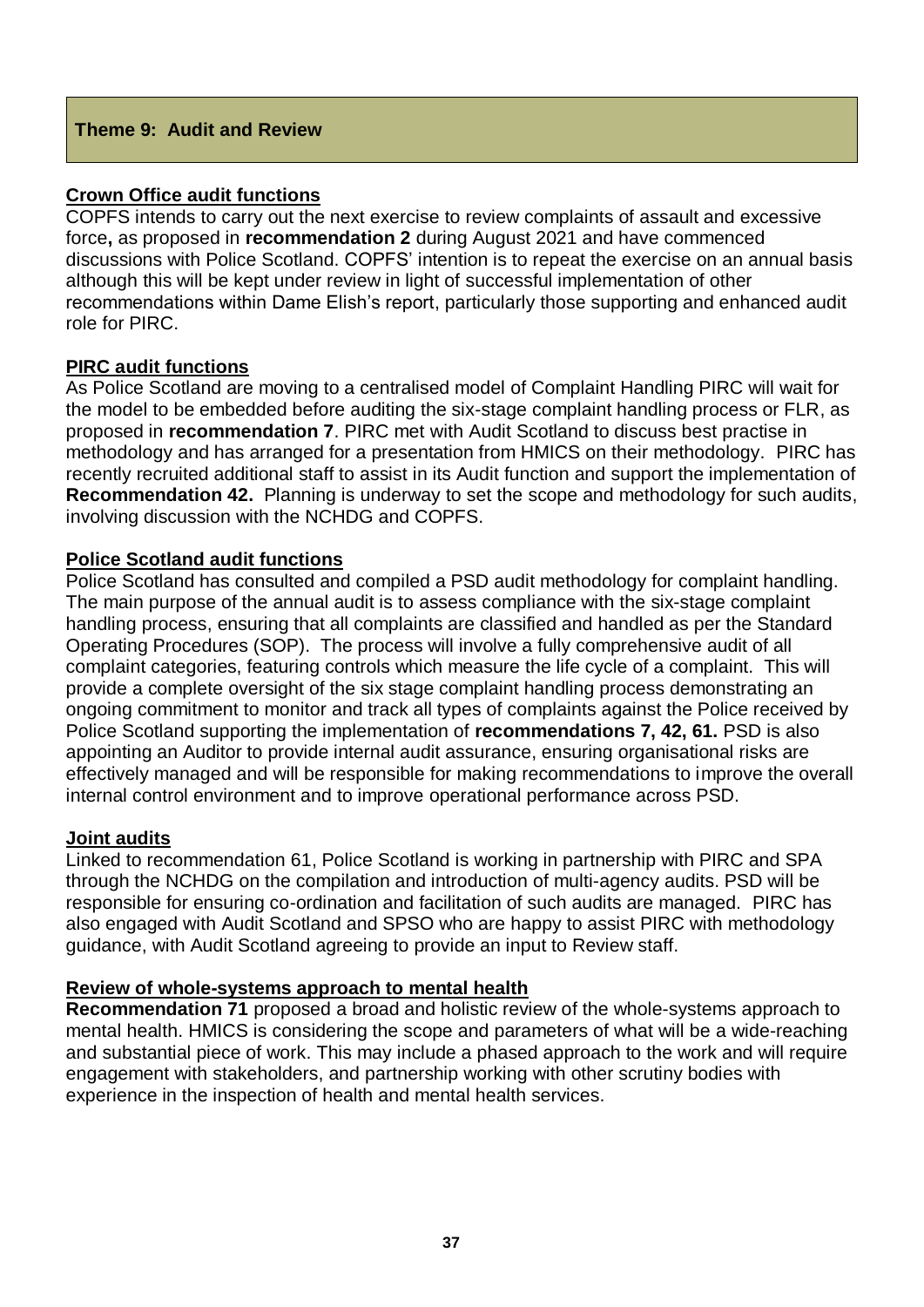### **Further updates**

| <b>Theme 9: Audit and Review</b>                      |                                                                                                                                                                                                                                                                                                |              |                         |                                                                                                                                                                                                                                                                                                                                                                                                                                                                                                                                       |  |
|-------------------------------------------------------|------------------------------------------------------------------------------------------------------------------------------------------------------------------------------------------------------------------------------------------------------------------------------------------------|--------------|-------------------------|---------------------------------------------------------------------------------------------------------------------------------------------------------------------------------------------------------------------------------------------------------------------------------------------------------------------------------------------------------------------------------------------------------------------------------------------------------------------------------------------------------------------------------------|--|
| Progress Overview for the period up to end April 2021 |                                                                                                                                                                                                                                                                                                |              |                         |                                                                                                                                                                                                                                                                                                                                                                                                                                                                                                                                       |  |
| <b>Recommendations</b>                                |                                                                                                                                                                                                                                                                                                | Lead         | <b>Current Position</b> |                                                                                                                                                                                                                                                                                                                                                                                                                                                                                                                                       |  |
| $\overline{2}$                                        | Criminal<br><b>Allegations Against</b><br>Police Division<br>(CAAP-D) of<br>COPFS to<br>regularly repeat<br>review of all the<br>'assault' and<br>'excessive force'<br>categorised<br>complaints<br>received by Police<br>Scotland in the<br>month of March<br>2020.                           | <b>COPFS</b> | <b>Complete</b>         | Agreement between COPFS and Police<br>Scotland that reviews will be undertaken<br>on an annual basis with the next exercise<br>due during August 2021.                                                                                                                                                                                                                                                                                                                                                                                |  |
| 7                                                     | Next follow-up<br>audit of six-stage<br>complaint handling<br>process or audit of<br>frontline resolution<br>to be carried out by<br><b>PIRC</b>                                                                                                                                               | <b>PIRC</b>  | In progress             | Best practice methodology being<br>developed by PIRC, with auditing<br>planned to start once Police Scotland<br>restructured complaint handling model<br>has embedded.                                                                                                                                                                                                                                                                                                                                                                |  |
| 42                                                    | PIRC to conduct<br>annual audit of<br>triage within PSD<br>of public<br>complaints against<br>the police to<br>matters are<br>properly identified<br>and routed, and to<br>provide assurance<br>that Article 3 and<br>Article 5 cases are<br>correctly identified<br>and reported to<br>COPFS. | <b>PIRC</b>  | In progress             | Additional resourcing now in place to<br>assist with scoping and methodology of<br>audits, with all partners engaged in the<br>work. The process will involve a fully<br>comprehensive audit of all complaint<br>categories, featuring controls which<br>measure the life cycle of a complaint.<br>This will provide a complete oversight of<br>the six stage complaint handling process<br>demonstrating an ongoing commitment to<br>monitor and track all types of complaints<br>against the Police received by Police<br>Scotland. |  |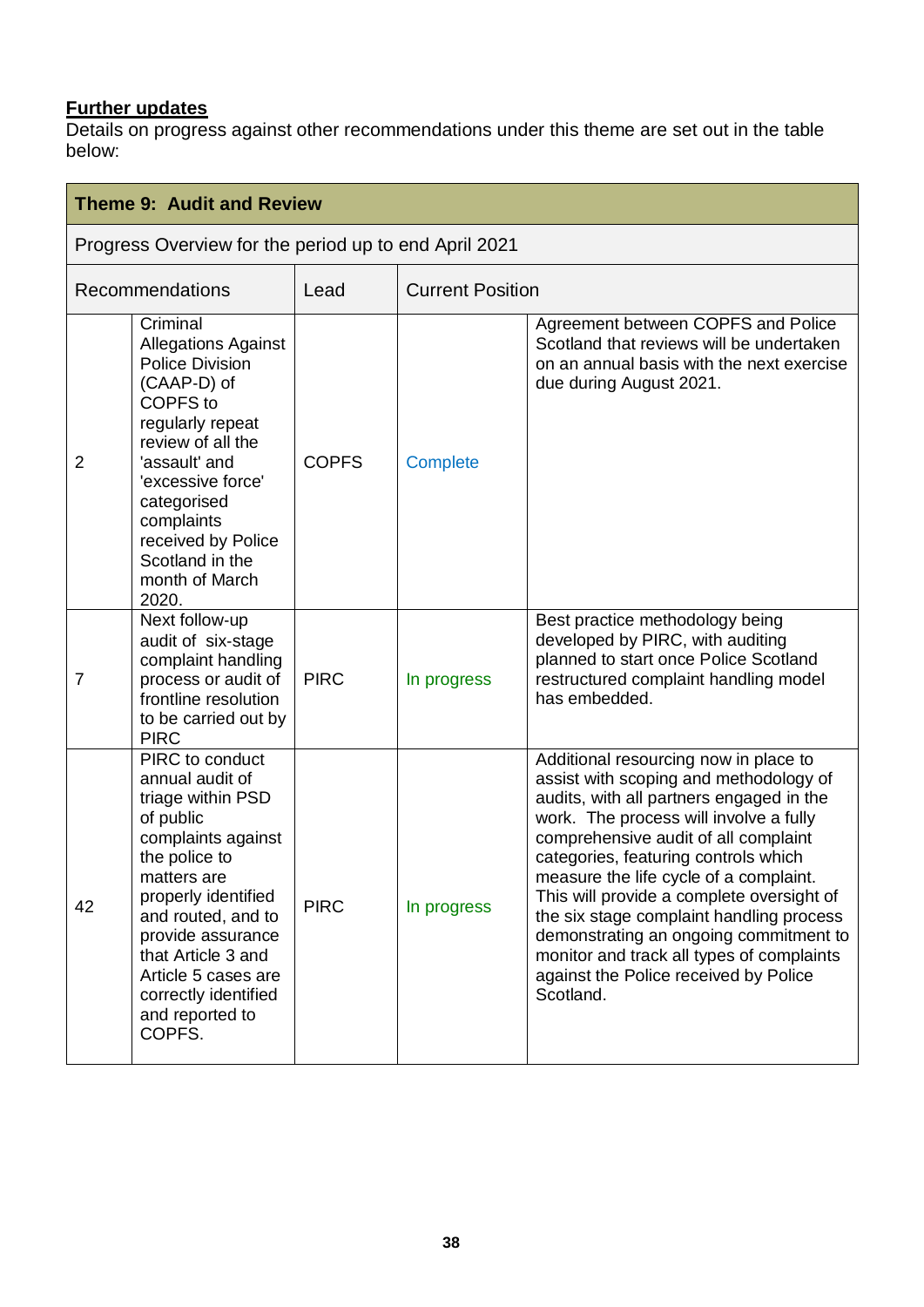### **Theme 9: Audit and Review**

| Recommendations |                                                                                                                                                                                                     | Lead                   | <b>Current Position</b> |                                                                                                                                                                                                                                                                                                                                                                                               |
|-----------------|-----------------------------------------------------------------------------------------------------------------------------------------------------------------------------------------------------|------------------------|-------------------------|-----------------------------------------------------------------------------------------------------------------------------------------------------------------------------------------------------------------------------------------------------------------------------------------------------------------------------------------------------------------------------------------------|
| 61              | <b>Police Scotland</b><br>and the PIRC to<br>consider drawing<br>on expertise of<br><b>Audit Scotland and</b><br>SPSO in<br>re-designing the<br>audit<br>arrangements for<br>police complaints.     | Police<br>Scotland     | In progress             | Police Scotland are working in<br>partnership with PIRC and SPA on the<br>compilation and introduction of multi-<br>agency audits. PSD will be responsible<br>for ensuring coordination and facilitation<br>of such audits are managed. Police<br>Scotland had also developed PSD audit<br>methodology for complaint handling, with<br>all partners engaged and input from Audit<br>Scotland. |
| 71              | HMICS, and health<br>inspection or audit<br>body, to conduct a<br>Review of<br>efficiency and<br>effectiveness of<br>the whole-system<br>approach to mental<br>health.                              | <b>HMICS</b>           | In progress             | HMICS considering the scope and<br>parameters of this review. This may<br>include a phased approach to the work<br>and will require engagement with<br>stakeholders, and partnership working<br>with other scrutiny bodies with<br>experience in the inspection of health<br>and mental health services.                                                                                      |
| 75              | Scottish<br>Government to<br>consider which<br>findings and<br>recommendations<br>made in the<br>Deaths in Custody<br>review points from<br>2017 can be<br>mirrored by public<br>bodies in Scotland | Scottish<br>Government | In progress             | Agreement by all partners to examine the<br>2017 review and recommendations.<br>Steps will include liaison with UK Further<br>consideration will also be given to<br>requirement for legislation.                                                                                                                                                                                             |
| PR <sub>5</sub> | Frontline resolution<br>of complaints to be<br>subject to close<br>and regular<br>monitoring through<br>regular, internal<br>and external<br>audits, and<br>monitoring of<br>decision-making.       | Police<br>Scotland     | Complete                | National Frontline Resolution process<br>implemented. PSD Audit methodology<br>and management as yearly Business As<br>Usual activity -in line with Police<br>Scotland Excellence Framework - 1st<br>level Assurance.                                                                                                                                                                         |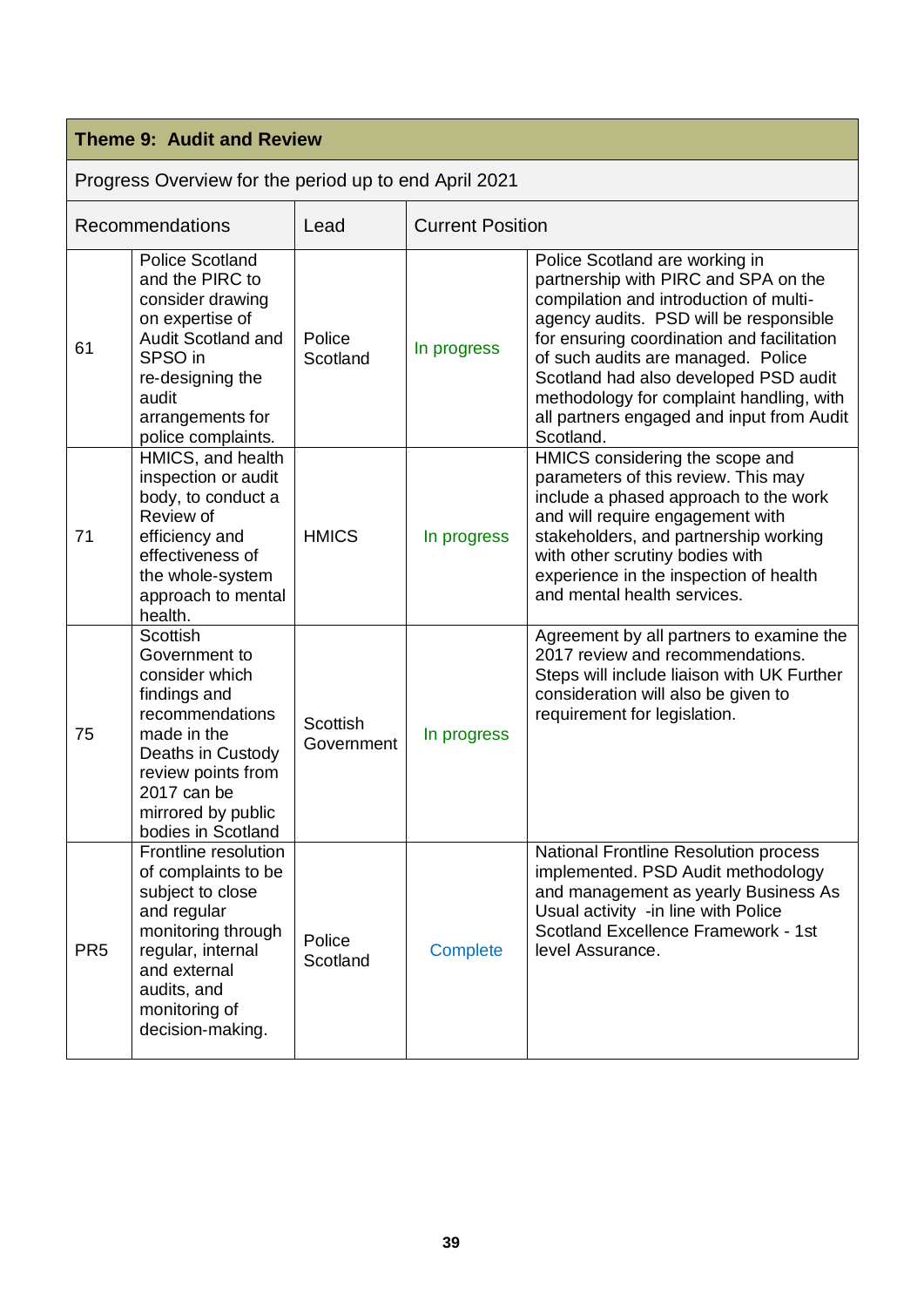### **Theme 9: Audit and Review**

| Recommendations |                                                                                                                                                                   | Lead         | <b>Current Position</b> |                                                                                                                                                                                                                                                                                                                                             |
|-----------------|-------------------------------------------------------------------------------------------------------------------------------------------------------------------|--------------|-------------------------|---------------------------------------------------------------------------------------------------------------------------------------------------------------------------------------------------------------------------------------------------------------------------------------------------------------------------------------------|
| <b>PR27</b>     | All audit<br>arrangements,<br>including regular<br>dip-sampling, to be<br>prioritised and<br>co-ordinated to<br>improve standards<br>and service to the<br>public | All partners | In progress             | The National Complaint Handling<br>Development Group are developing<br>arrangements for an annual multi-agency<br>audit of Police Scotland's complaint<br>handling involving the SPA, Police<br>Scotland and the PIRC.<br>Police Scotland has developed an<br>internal Quality Assurance process and<br>methodology which are now in place. |